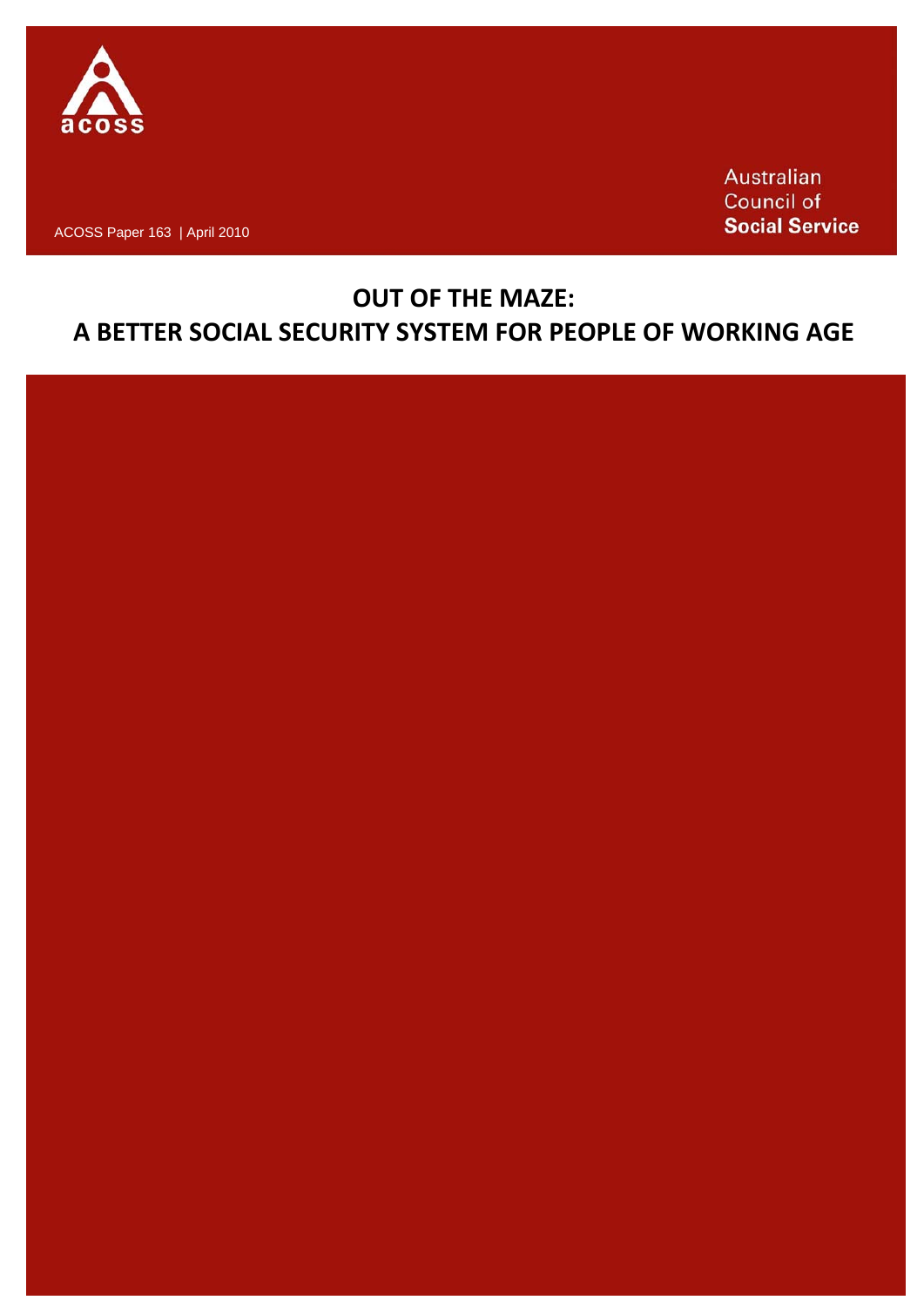This paper was prepared by Peter Davidson, Senior Policy Officer, with the benefit of advice from the ACOSS's Employment, Education and Training Policy Advisors. Responsibility for the content rests with ACOSS.

Thanks to Associate Professor John Murphy from the Australian Centre at the University of Melbourne and colleagues who provided us with extracts from interviews conducted with 150 low income Australians about (among other issues) their experiences of the social security system. The names of the interviewees were changed to protect their privacy. The report of their study *'Half a citizen': The stories of 150 welfare recipients in Australia,* by John Murphy and Suellen Murray, with Sonia Martin, Jenny Chalmers, Kate Connelly and Greg Marston, will be published soon (see www.australian.unimelb.edu.au/aboutus/thecentre.html)

ACOSS PAPER 163 ISSN : 1326 7124 ISBN: 0 85871 579 1

First published in 2010 by the Australian Council of Social Service Locked Bag 4777 Strawberry Hills, NSW, 2012 Australia Ph 02 9310 6200 Fax 02 9310 4822 Email: info@acoss.org.au Website: www.acoss.org.au

This publication is copyright. Apart from fair dealing for the purpose of private study, research, criticism, or review, as permitted under the Copyright Act, no part may be reproduced by any process without written permission. Enquiries should be addressed to the Publications Officer, Australian Council of Social Service. Copies are available from the address above.

© Australian Council of Social Service, 2010.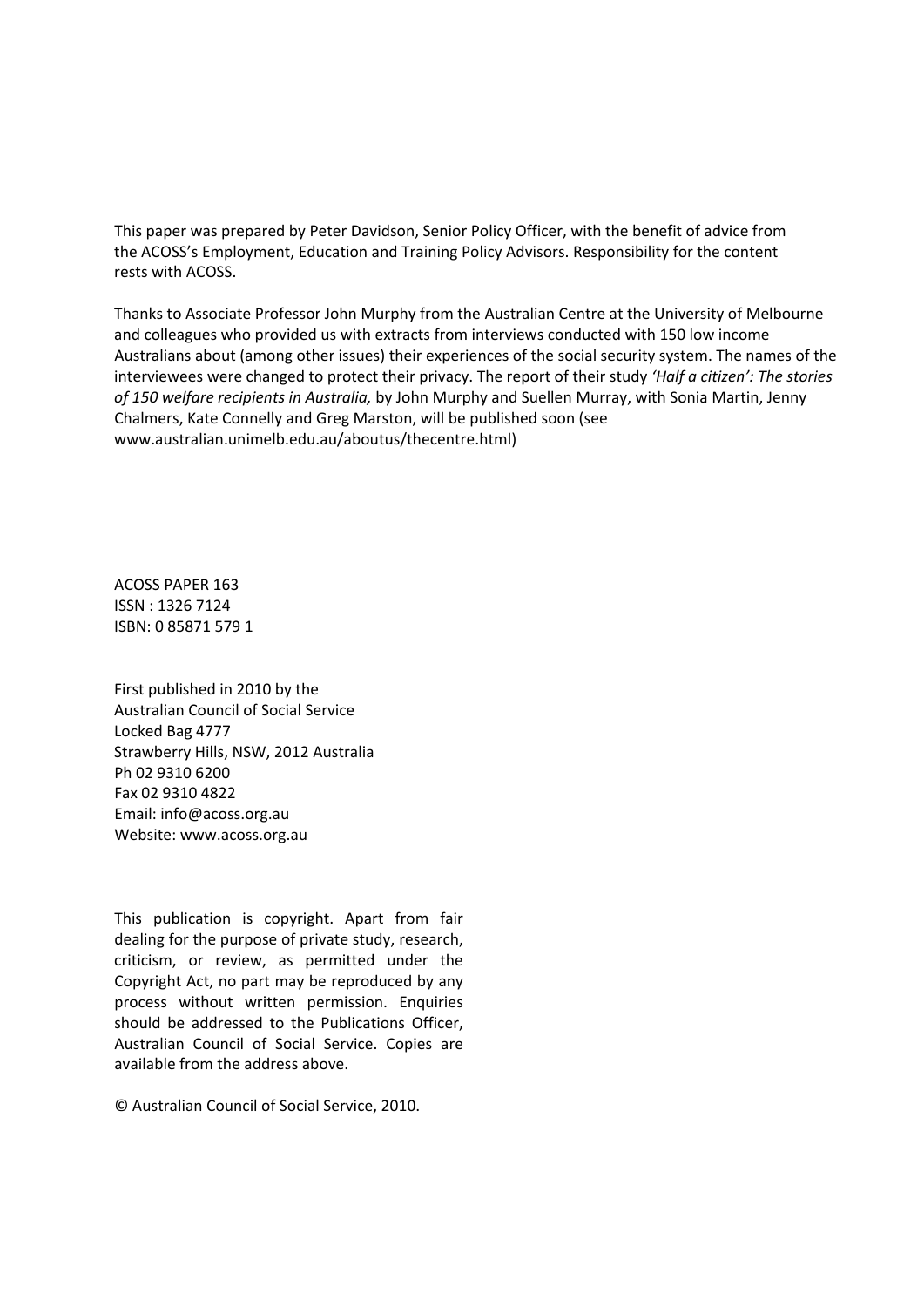# **Contents**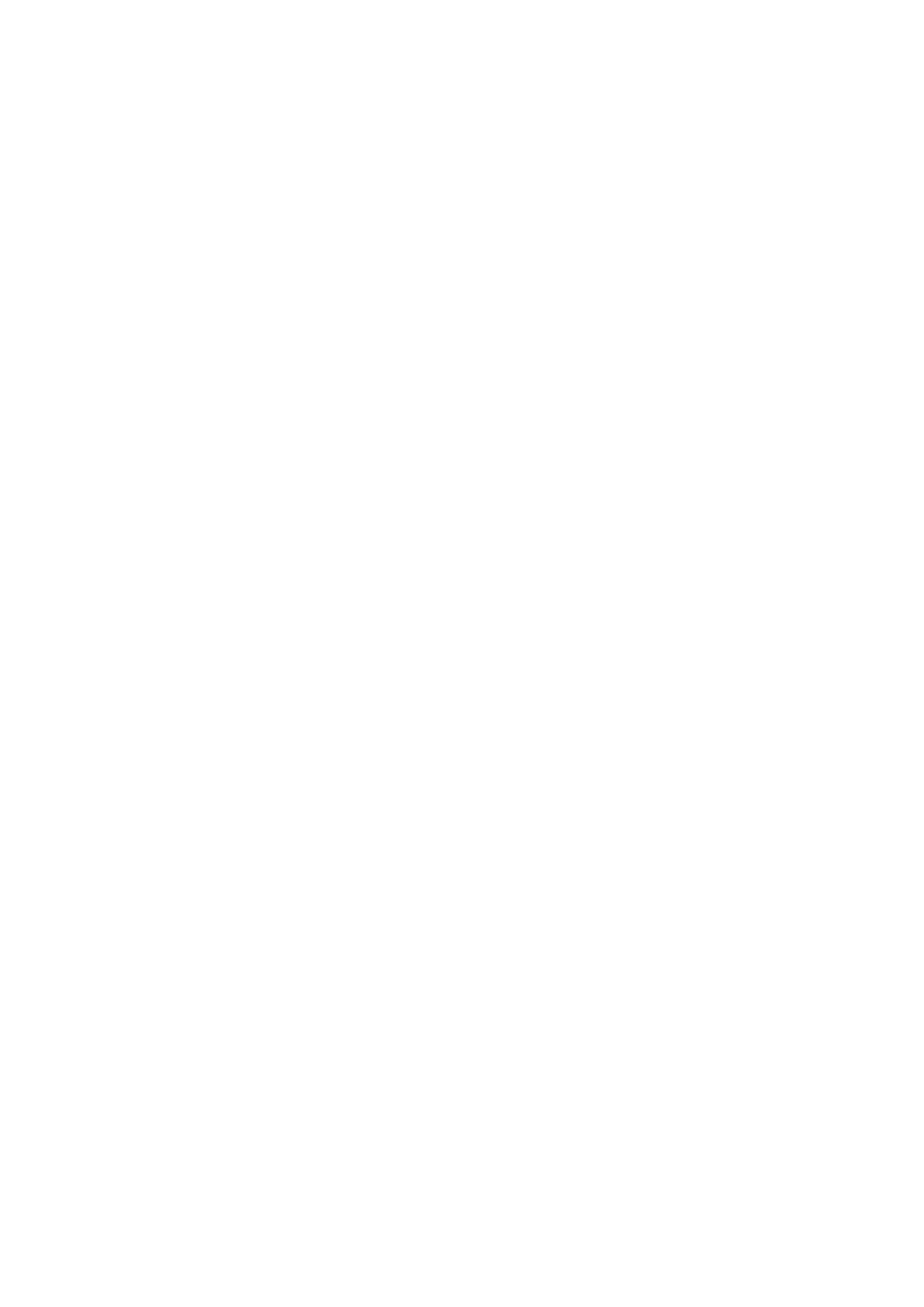## **Executive Summary**

 $\overline{a}$ 

This report proposes 'root and branch' reform of the system of social security payments for people of 'working age' (18 to 64 years), including Newstart Allowance, Disability Support Pension and Parenting Payment.<sup>1</sup>

The social security system is not working for jobless Australians. It leaves people in poverty: for example the Newstart Allowance for single adult is just \$231 per week. It discourages them from seeking employment: a sole parent working part time often loses 60 cents of their payment if they earn an extra dollar. It is needlessly complex: the Social Security Act runs to over 630 pages and even experts do not fully understand it. It is based on an unfair and outdated distinction between 'the deserving and undeserving poor'. People classed as 'unable to work' get pension payments while those classed as 'able to work' receive allowance payments that are typically \$120 per week less. The system forces people with disabilities to 'prove' that they are unable to work and they face the risk of transfer to a lower payment if they find a job. Levels of payment are arbitrary and not based on actual living costs or needs. Activity requirements take little account of individual circumstances.

Instead of applying more band aids to a broken system, this report proposes that we go back to first principles and rebuild it from the ground up. Payment levels would be based on need and rather than the likelihood of employment, so the distinction between pension and allowance payments would be removed. Instead, income support payments would be set at an 'Australian Minimum Standard of Living': the minimum level of income a person needs to cover their basic expenses and live decently. In addition, supplements would be paid to assist people with special costs including the costs of disability and caring, and housing rents. Income support recipients would be encouraged to search for work and to train through job search and training supplements that help with the costs of doing so.

The social security system should provide a pathway to employment where this is a viable outcome for people. Individually appropriate activity requirements play a key role in linking people with the supports they need to achieve their employment goals. Any requirements should be fair and predictable to give their recipients security of income. The present system strays far from these ideals. Requirements are too prescriptive, recipients have little say in determining their pathways to employment, and those on activity tested payments have little or no income security. In the proposed system, payment categories such as disability, parenting, and carer would be retained – not to fix levels of payment but to provide a legislative framework of activity requirements that gives people a degree of certainty and acknowledges disabilities and caring roles. Within this framework there would be more flexibility for recipients to negotiate with Centrelink and employment services a sequence of activity requirements and supports relevant to their individual circumstances.

Income tests would be redesigned to lower barriers to participation in part time and casual employment and to simplify them so that they can be understood by recipients. As an added incentive, many of the proposed supplementary payments such as the disability supplement would extend to people in full time jobs who face additional costs such as those associated with a disability. Also, the proposed job search and training supplements would continue to be paid for some time after people find employment.

 $1$  It does not deal with reform of age pensions or family payments, apart from proposals to extend certain supplementary payments to recipients of those payments. See ACOSS 2009, Reform of retirement incomes and ACOSS 2009, Reform of family payments which deal with those payments in depth.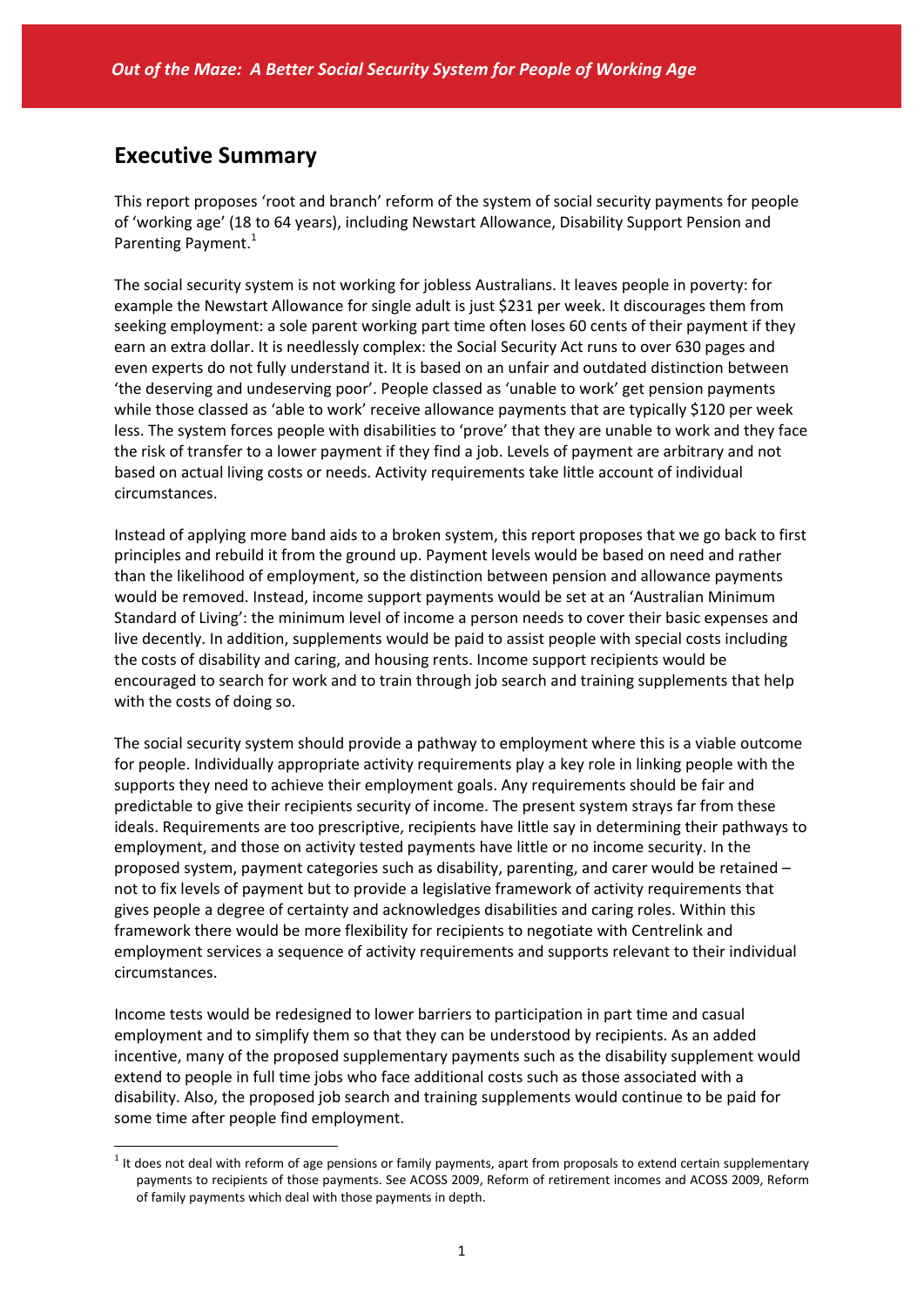The resulting social security system would be a lot simpler. Instead of confronting a maze of payments, income tests and requirements assembled in ad hoc fashion over the years, income support payments would provide a decent minimum standard of living, supplements would reflect additional living costs including the costs of disability, and activity requirements and supports would be adapted more to personal circumstances. A key design principle for the proposed system is that no group should be financially worse off and those with the greatest need for increased support should receive it.

### **6 key problems with the present system:**

This report identifies six key problems with the present system.

- *1. Levels of payment are arbitrary and there are serious anomalies between payments.*
	- The rates of income support payments are not based on any objective assessment of basic living costs. The Harmer Review in 2008 set new benchmarks for the adequacy of pensions. Based on research on the relative living costs of singles and couples, it recommended that single pensions be raised to two thirds of that for couples. While this led to a big improvement in pensions for single people without children, the Review did not assess whether either the single or couple rate of pension were adequate in the first place. Further, its terms of reference excluded allowance payments such as Newstart Allowance and the pension payment for sole parents, so they missed out on the resulting increases in income support payments.
	- The Newstart Allowance is just \$231 per week which is \$120 per week less than the pension rate for a single adult. Payments for a single fulltime student living independently (regardless of age) are \$162 per week less than the pension. These distinctions are arbitrary and unfair.
	- The disconnect between payment levels and living costs leads to financial hardship. For example, recent academic research on hardship found that 54% of Newstart Allowance recipients, 56% of sole parents on Parenting Payment, and 42% of Disability Support Pensioners could not raise \$500 in an emergency.<sup>2</sup>

'*Living on the dole is not living, it's surviving.' (Graham, Newstart Allowance)*

'I feel terrible saying I can't buy you a new pair of shoes this week, you're going to have to wait two *weeks. How can you say that to someone when their toes are getting curled over at the end? (Caroline, Parenting Payment Single)*

- *2. The system is complex and outdated.*
	- Each of the dozen or so income support payments has its own set of eligibility requirements, rates of payment, income tests, and activity requirements. The Social Security Act runs to over 630 pages ‐ even experts have difficulty understanding it.

'I always get a chuckle from the first question I do: 'Do you require an interpreter?' I tick yes. Then *[they ask] for what? SS to English.' (Stephen, Disability Support Pension)*

<sup>&</sup>lt;sup>2</sup> ACOSS 2009, Missing out.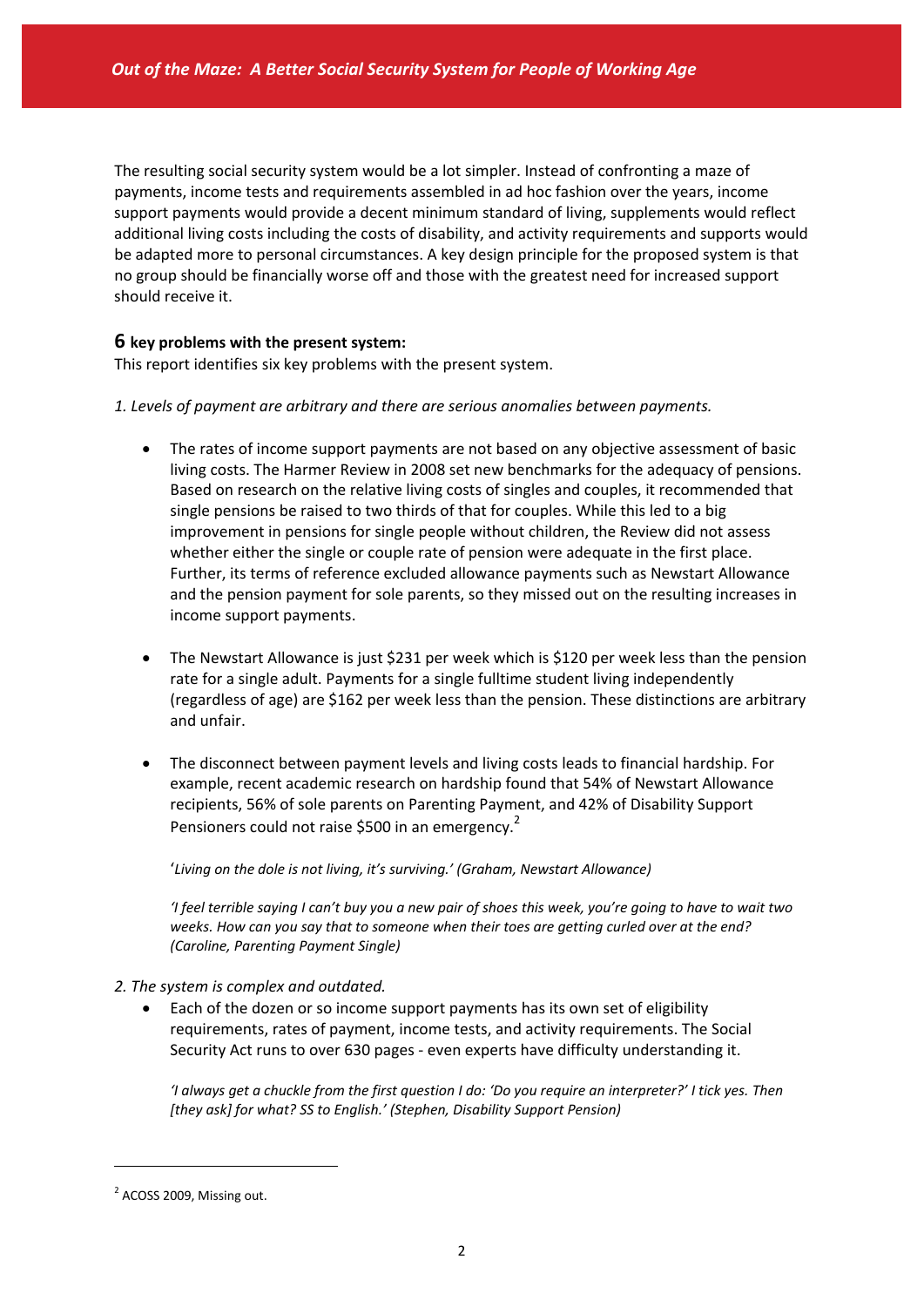- The reason that allowances such as Newstart Allowance are lower than pensions is that historically, unemployed people were not considered 'deserving' of pensions because they were 'able to work' and only needed short term help to tide them over between jobs. Pensions were reserved for people classed as 'unable to work'.
- This division of people into those 'able' and 'unable' to work is outdated. Most people with disabilities would rather get help to overcome their barriers to work than rely on Disability Support Pension yet they have to devote their energies to 'proving' their inability to avoid transfer to a lower payment. Similarly, carers cannot continue to receive the Carer Payment if they are employed for more than 25 hours a week.

'I've come to sort of realise that, okay, in many ways disability is a social construction. I can't work *because the workplace actually doesn't provide me with carers. It doesn't provide me with suitable* equipment so that I can work. I can (no) longer drive. Now I cannot use the buses. Transport is not *wheelchair accessible. How do I get to work? So again I realised that society was also putting* restrictions on me so that even if I wanted to work it was actually going to be extremely difficult.' *(Leah, Disability Support Pension)*

- The idea that Newstart and other Allowances are short term payments for people without any barriers to work is also outdated. In 2009, of the 627,000 Newstart Allowance recipients, 309,000 received this payment for over a year, 222,000 for over 2 years, and 112,000 for over 5 years. Most long term jobless people are disadvantaged in the labour market. Reasons for prolonged unemployment include 'too old' (31%), a 'disability or poor health' (26%), and 'no jobs in local area' (13%). $3$
- The system arbitrarily places people in very similar circumstances on very different payments. For example, the income support paid to an unemployed sole parent family drops by \$50 per week on the youngest child's  $8<sup>th</sup>$  birthday (when the parent transfers across to Newstart Allowance) if the parent applied for Parenting Payment on or after 1 July 2006. If she applied for payments one day earlier, she would continue to receive the higher pension payment until her youngest child reaches 16.

#### *3. The division between pensions and allowances discourages employment.*

- If a Disability Support Pension recipient remains in a job for 2 years, their pension eligibility is reviewed. If they then lose the job they could end up \$120 per week worse off because they would have to claim the lower Newstart Allowance.
- Similarly, if a sole parent with school age children on Parenting Payment Single obtains fulltime employment or re-partners for more than 3 months, she puts her pension at risk, and could end up \$50 per week worse off on Newstart Allowance.
- If a carer is employed for more than 25 hours a week they can no longer receive Carer Payment.

<sup>&</sup>lt;sup>3</sup> DEEWR 2008, APM evaluation.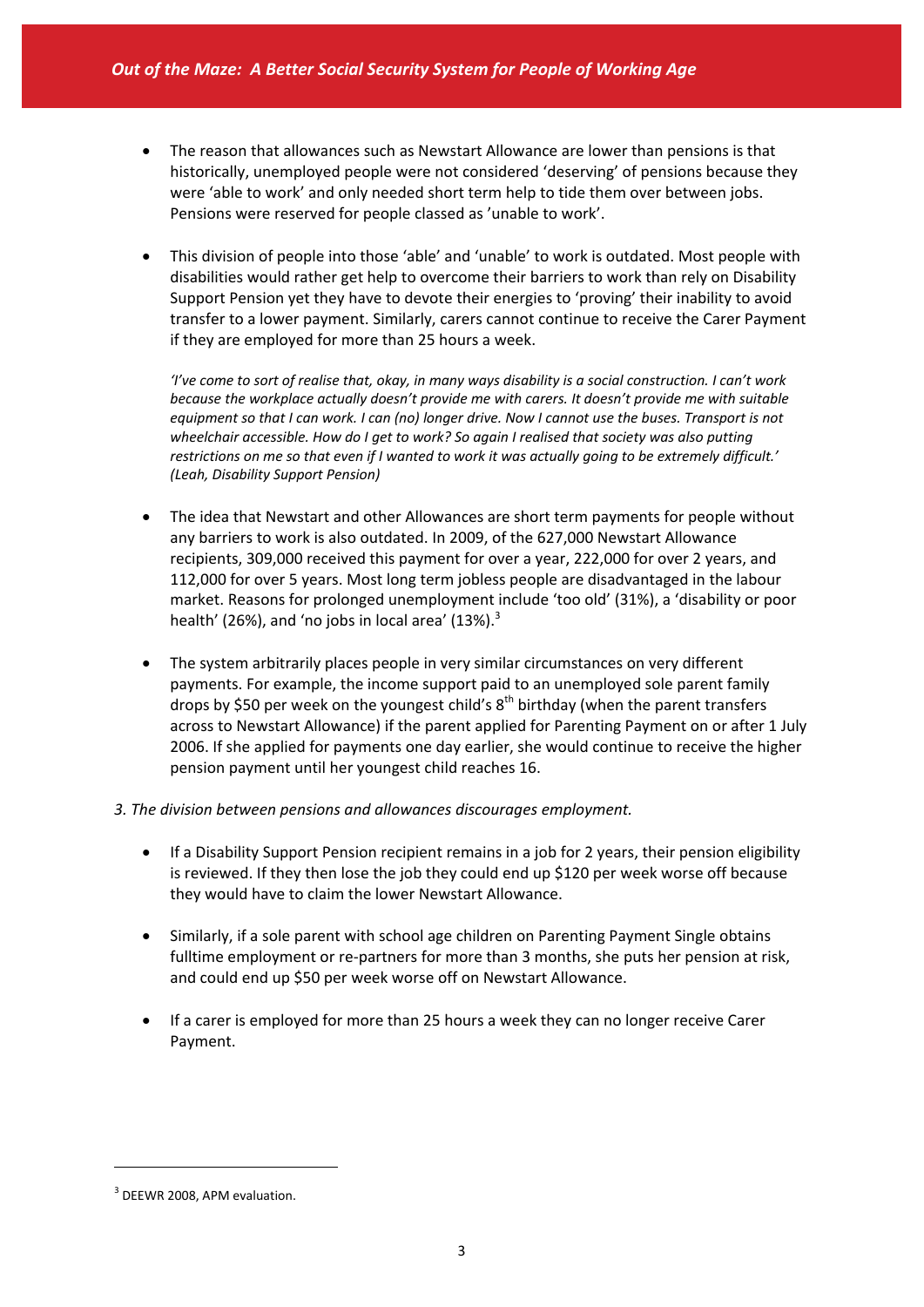*4. Governments keep moving the goal posts by tightening access to pensions ‐ leaving more people to rely on the lower allowance payments.*

- The two tier system of income support (higher pensions and lower allowances) encourages Governments to save money by making it harder to get a pension. Instead of pursuing lower unemployment and overall reliance on income support, social security policies shift people from one payment to another.
- In 2006, the previous Government's Welfare to Work policy tightened the pension rules for people with disabilities and sole parents. New applicants for income support who had disabilities but were able to work part time were no longer eligible for Disability Support Pension and parents with children over 7 years of age were no longer eligible for Parenting Payment. Most ended up on Newstart Allowance.
- An official evaluation of Welfare to Work found that six months after those affected by this policy started receiving Newstart Allowance, 90% of the people with disabilities and 62% of the sole parents were still on income support – the main effect of the policy was to shift people onto lower payments.<sup>4</sup>
- *5. Income tests discourage part time and casual work.*
	- People on Newstart Allowance lose over 70 cents per dollar earned above \$125 per week. This means that part time work is not worthwhile for most recipients, yet the majority of low skilled jobs nowadays are part time.

People on income support are discouraged from seeking casual work because their income is assessed every fortnight, which usually disqualifies them from payment if they work fulltime. There are limited opportunities for recipients to average their incomes over longer periods. As a result of the complexity of income tests, people risk under and overpayment of income support every time they take on a casual job.

'I worked it out I would have been worse off in the hand \$30 after working extra and getting paid for extra hours and having to pay for day care and my Centrelink payment came down and my rent went *up and everything.' (Sophia, Parenting Payment Single)*

- *6. Activity requirements are complex and inflexible and penalties are too harsh.*
	- Once a person with a disability or caring responsibilities crosses the boundary from a pension to an allowance payment, strict work requirements apply. They are usually required to seek a certain number of jobs every fortnight (for example, five) and visit Centrelink regularly to prove this. Little account is taken of individual circumstances. For example, the Government's Participation Task Force reported that it is not possible for parents to meet activity requirements by combining job search and training, and that parents with activity requirements were expected to seek casual jobs throughout the Christmas holiday period.<sup>5</sup> Little account is taken of multiple barriers to work, for example caring for young children *and* having a disability.

<sup>4</sup> DEEWR 2008, Welfare to work evaluation.

<sup>&</sup>lt;sup>5</sup> Participation Task Force 2008, Report of the Participation Task Force, DEEWR.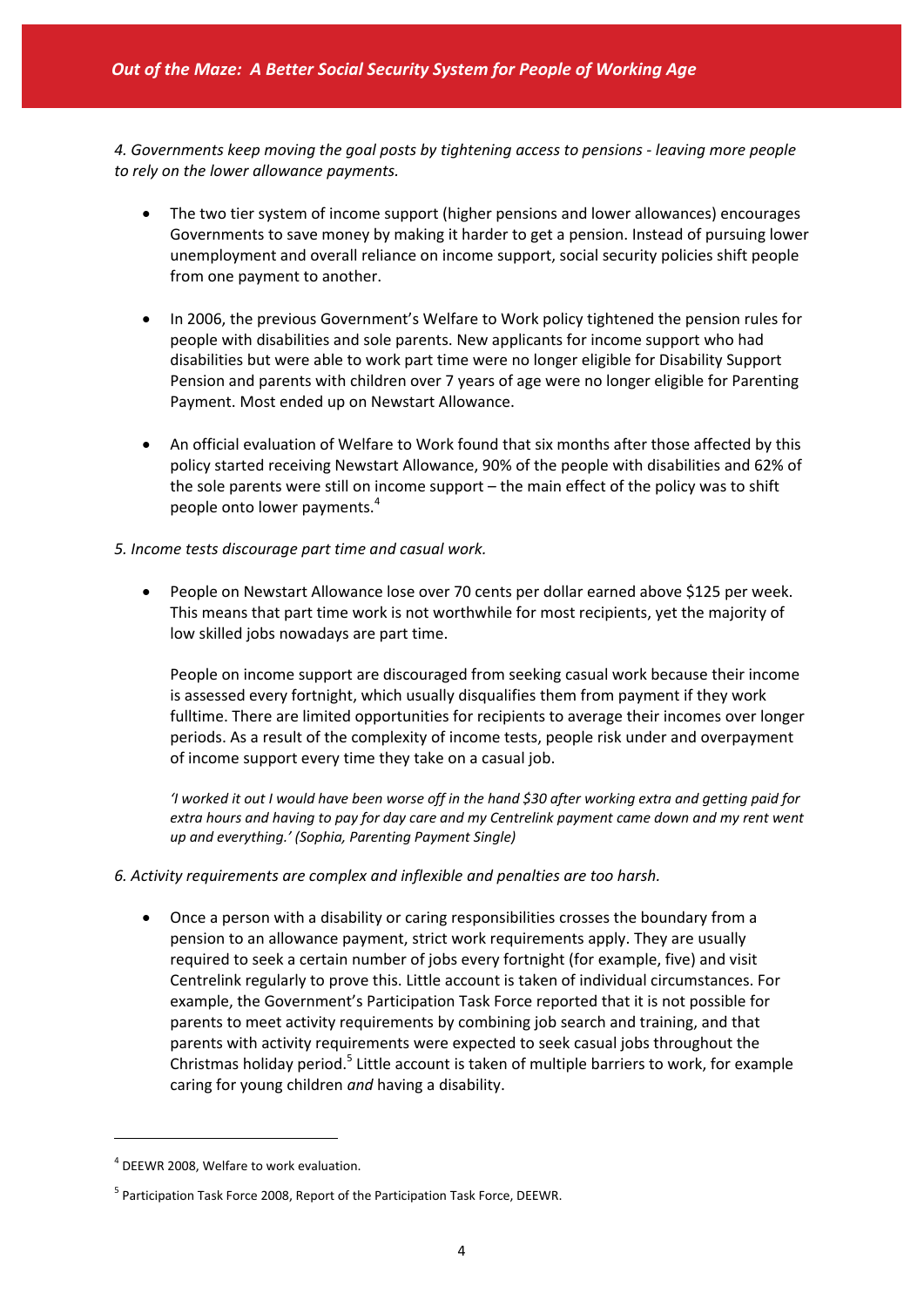- The requirements are usually imposed rather than negotiated with Centrelink and employment services, which probably reduces the prospects of success.
- Failure to meet these requirements can lead to harsh penalties up to 8 weeks without income support. Last financial year this penalty was imposed in 19,000 cases. Due to recent reforms the number of people affected is far fewer than previous years, but this penalty is still far too harsh.

### **7 principles and directions for reform**

These problems can only be resolved with a 'root and branch reform' that changes the basic structure of the system. The key is to remove the distinction between pensions for those 'unable to work' and allowances for those who can. Recipients would have a right to payments set at an 'Australian Minimum Standard of Living' and a responsibility to take reasonable steps towards financial independence in keeping with their circumstances, taking account of any disabilities or caring roles.

Other countries have been moving towards a social security system with common basic rates of income support and supplements, including the United Kingdom and New Zealand.

The following is a proposed set of principles and steps towards reform in this area.

- 1. Following the release of the Henry Report, the Government would commission an independent expert reference group to develop, in a two year time frame, detailed proposals for comprehensive reform of working‐age social security payments.
- 2. This group would consult widely, including with social security recipients, consumer advocates, the community sector and independent experts before releasing a report with its recommendations for reform. This would include discussion papers setting out the main issues and options for reform, scope for formal submissions, and consultation sessions. Efforts would be made to include those who are ordinarily less likely to participate or who have barriers to participation, including people with disabilities, Indigenous people and young people on income support.
- 3. This process would be informed by official and independent research on key topics including the living costs and standards of social security recipients (building on the work done by the Harmer Review and taking account of Age Pension rates and conditions), overseas social security systems and reform proposals, the design of a more flexible set of activity requirements, and how recipients experience the social security system. All research results would be promptly released.
- 4. Benchmarks would be set for the adequacy of income support payments.
- 5. Income support payments would be consistently indexed to take account of both inflation and broad increases in community living standards (including wage rises).
- 6. No group of present or future recipients should be financially worse off as a result of reform, and those with the greatest need for increased support should receive it.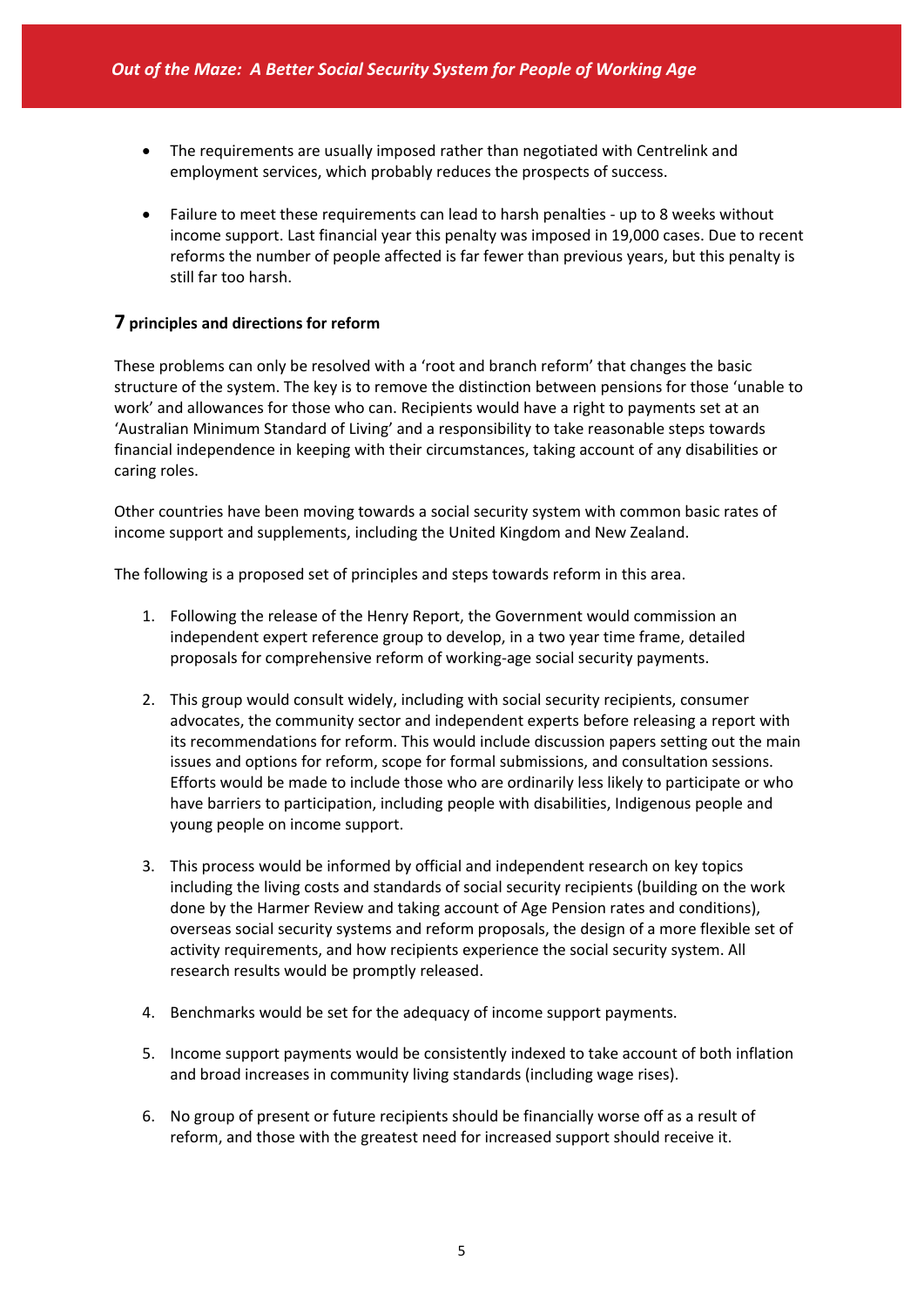7. The system of social security payments should continue to be based on legislative entitlements to cash payments, striking a reasonable balance between legislative protection against arbitrary decision‐making and scope for Centrelink and payment recipients to adapt the system to individual circumstances.

This is consistent with ACOSS's opposition to the blanket extension of compulsory 'income management' (with half of income support provided in‐kind) to certain categories of income support recipients in disadvantaged areas.<sup>6</sup>

### **8 options for reform**

 $\overline{a}$ 

The following options for reform are advanced in the report:

- *1. Instead of splitting the social security system into a set of pension and allowance payments based on 'ability to work', it would be divided into a set of income support payments for people lacking an adequate private income and a set of supplements for special needs.*
- 2. *Income support payments for people of working age would be based on an Australian Minimum Standard of Living – a minimum publicly acceptable standard of living for a single adult home‐owner living alone, while supplements would be designed to assist with additional non‐discretionary costs such as housing rents and the costs of disability*. Separate categories of income support payment would remain (for example a disability payment and a parenting payment) but basic eligibility conditions and levels of income support would be the same.
- Couples would receive one and a half times (rather than double) this amount, to take account of their 'economies of scale' as recommended by the Harmer Review.
- 3. *As a first step towards a minimum standard of living for income support recipients and to reduce the gap between pensions and allowances, the single rate of Newstart Allowance and other allowance payments should be raised by \$45 per week.*
- This is two thirds of the Allowance rate for married couples, the same benchmark the Harmer Report recommended for pension payments.
- *Social security payments should be indexed by legislation to price increases and community living standards*. This should apply consistently across the different payments, otherwise the gaps between payments will continue to widen. One option is to link the new single rate of income support to movements in median (middle) fulltime wages.
- 4. *Supplements would assist with major additional non‐discretionary costs that are experienced by a large minority of income support recipients. Examples include housing rents, the costs of disability, the costs of caring, the costs of job search or education and training, and the costs of sole parenthood.*
- Thus, for example, a person with a disability would receive a combination of an income support payment (at the same level as other social security recipients) and a disability

<sup>&</sup>lt;sup>6</sup> ACOSS 2010, Submission to Senate Community Affairs Committee on Income Management.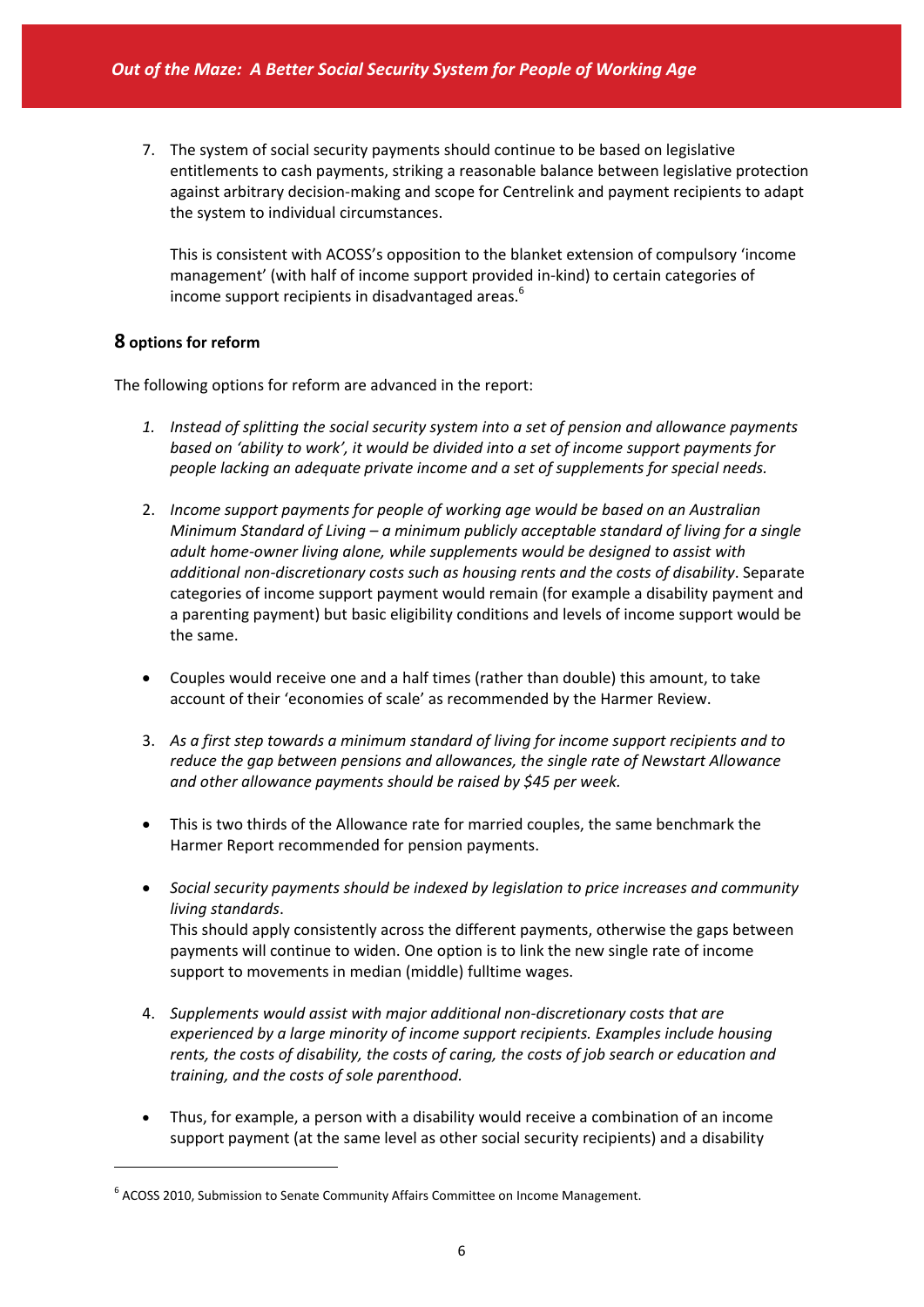supplement. The supplement could be designed as a standard 'safety net' payment for disability-related costs that are not picked up by other systems (such as payments under the proposed National Disability Insurance Scheme if one is introduced, and the Pharmaceutical Benefits Scheme).

I think the amount that we are given in our pensions is not enough to cover basic, basic, basic living expenses, that for example when I hurt my back, for me to be able to get well enough to actually gain *employment, I didn't have the support for it. To be able to afford physiotherapists, hydrotherapy. Even through the public assistance places where you had to pay a smaller fee for those things. Maintaining things like medications were just ridiculous.' (Serena, Disability Support Pension)*

- Supplements would also be introduced for job search and training costs, both to help with the costs involved (such as phone bills and text books) and as an immediate encouragement to seek employment or to train. These would be paid to income support recipients in addition to other supplements (for example a disability supplement), and could be retained for a period of time after employment begins as an additional employment incentive.
- A sole parent supplement would be introduced within the Family Tax Benefit (FTB) system. This would replace 'FTB Part B' for sole parents, and would be paid to those with school age children at least the same level as for preschoolers (this payment now drops by \$20 per week once the youngest child reaches five). Its purpose would be to assist with the higher costs involved in raising a child alone, and to reduce child poverty and deprivation ‐ which are particularly high in sole parent families.
- 5. *Activity requirements would still be framed by social security legislation through categories of income support payment, but there would be more flexibility for recipients to negotiate requirements with Centrelink and employment services, especially for people who are overcoming barriers to employment.*
- Categories of income support payment such as disability, carer, and parenting payment would continue but these would no longer determine levels of payment (which would be based on the Australian Minimum Standard of Living). Instead, their purpose would be to delimit the range of activity requirements that could apply to each group. This is important to ensure that any activity requirements are predictable and fairly applied across the country.
- However, individuals would have more scope within this legislative framework to negotiate activity requirements relevant to their circumstances, as they move closer to (or further away from) being able to engage in paid employment. For example, sole parents who have disabilities would have both of these barriers to employment taken into account. This would be based on a holistic assessment of their employment capacity (rather than for example, taking account of disabilities, vocational skills and caring responsibilities separately). A person with a disability who is ready to re-enter the labour market might be required to seek part time work or to undergo rehabilitation or vocational training. People would have better access to independent advice and advocacy to assist them to negotiate their requirements. The 'mutual' would be put back into 'mutual obligation': Governments and employment service providers would commit to providing the sequence of supports to enable each individual to get and keep a job.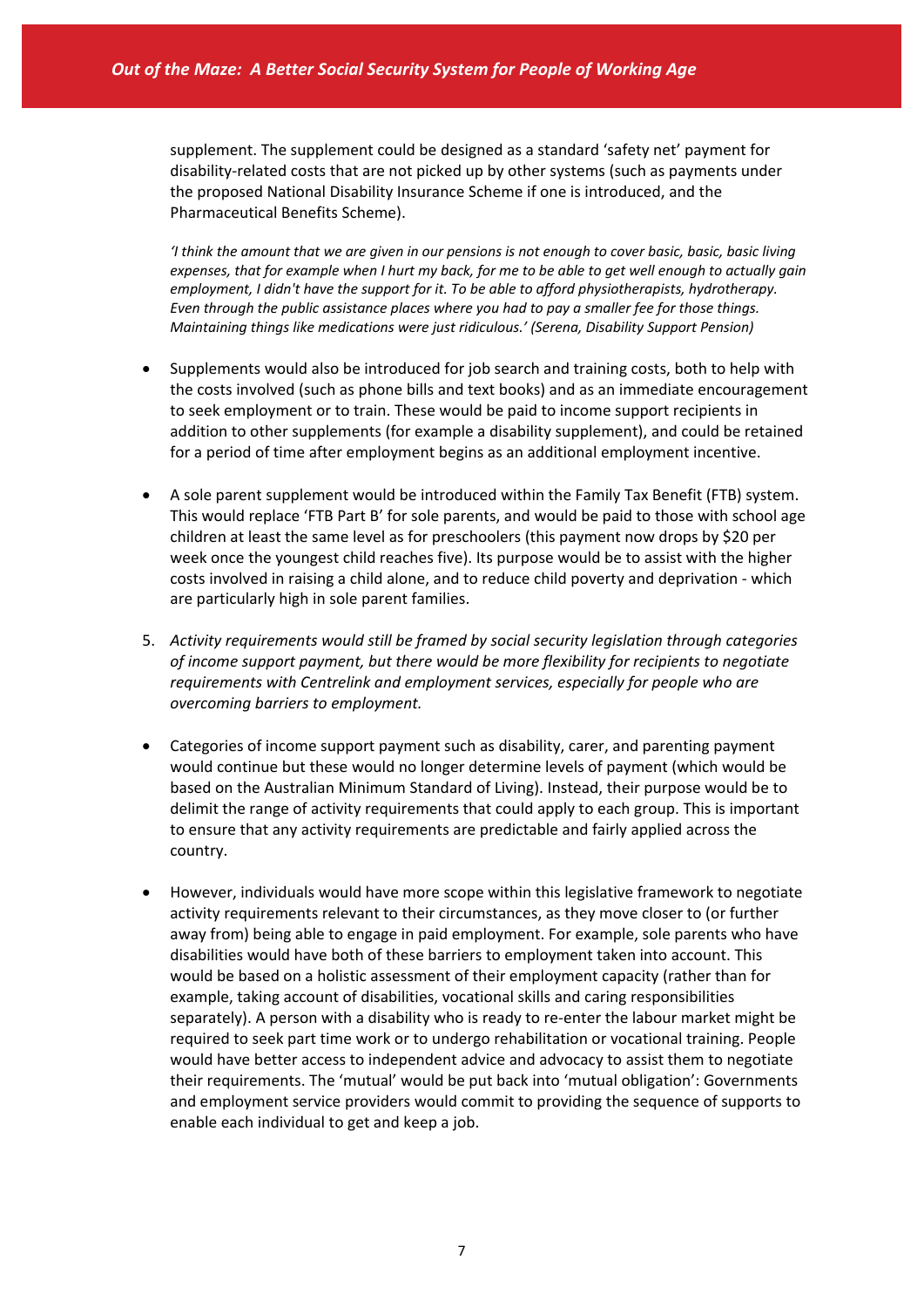- 6. *Income support payments would continue to be targeted towards low income households but income tests would be redesigned and simplified to reduce disincentives to take on part time and casual jobs. As a general principle, supplements would either be income test free or more loosely income tested than income support.*
- Income support payments are mainly designed to reduce poverty, so they should be targeted towards low income households. However, the most stringent income tests (especially those in the 'allowance' system) would be eased to encourage part time and casual employment. One option is to apply the same income test to all working age payments and allow people to 'average' their income test 'free area' over a longer period than a fortnight so they can make use of it if they get a casual job.
- There is a strong case for not income testing supplements as stringently as income support payments since their role extends beyond reducing poverty. Supplements are also designed to compensate people with unavoidable extra expenses (such as those arising from a disability). This would encourage people on income support who have such expenses to seek fulltime employment. Even if they lose their income support they could take the supplement with them into the job. For example, one option is to extend Rent Assistance to low paid fulltime workers without children. Another option is to continue to pay the proposed job search and training supplements for a period of time to people who obtain a fulltime job.
- 7. *All working age payments would be administered by a single Government Department*.
- At present most of the pension payments for groups deemed 'unable to work', including Disability Support Pension and Carer Payment, are administered by the Department of Families Housing Community Services and Indigenous Affairs (FaHCSIA) while those targeted towards people assumed to have a 'work capacity' are paid by the Department of Education, Employment and Workplace Relations (DEEWR). This split ensures that levels and conditions of payment will continue to diverge. For example, the only income support payments within the scope of the Harmer Review of pensions were FaHCSIA's payments, and consequently these were the only income support payments increased in last year's Federal Budget.

*'You do have to go through a lot of hurdles, rings of fire.' (Terry, Disability Support Pension) Description of the social security system by a DSP recipient ‐ All quotes from social security recipients* are from Murphy et al (forthcoming), 'Half a citizen': The stories of 150 welfare recipients in Australia, *University of Melbourne (names changed to protect privacy).*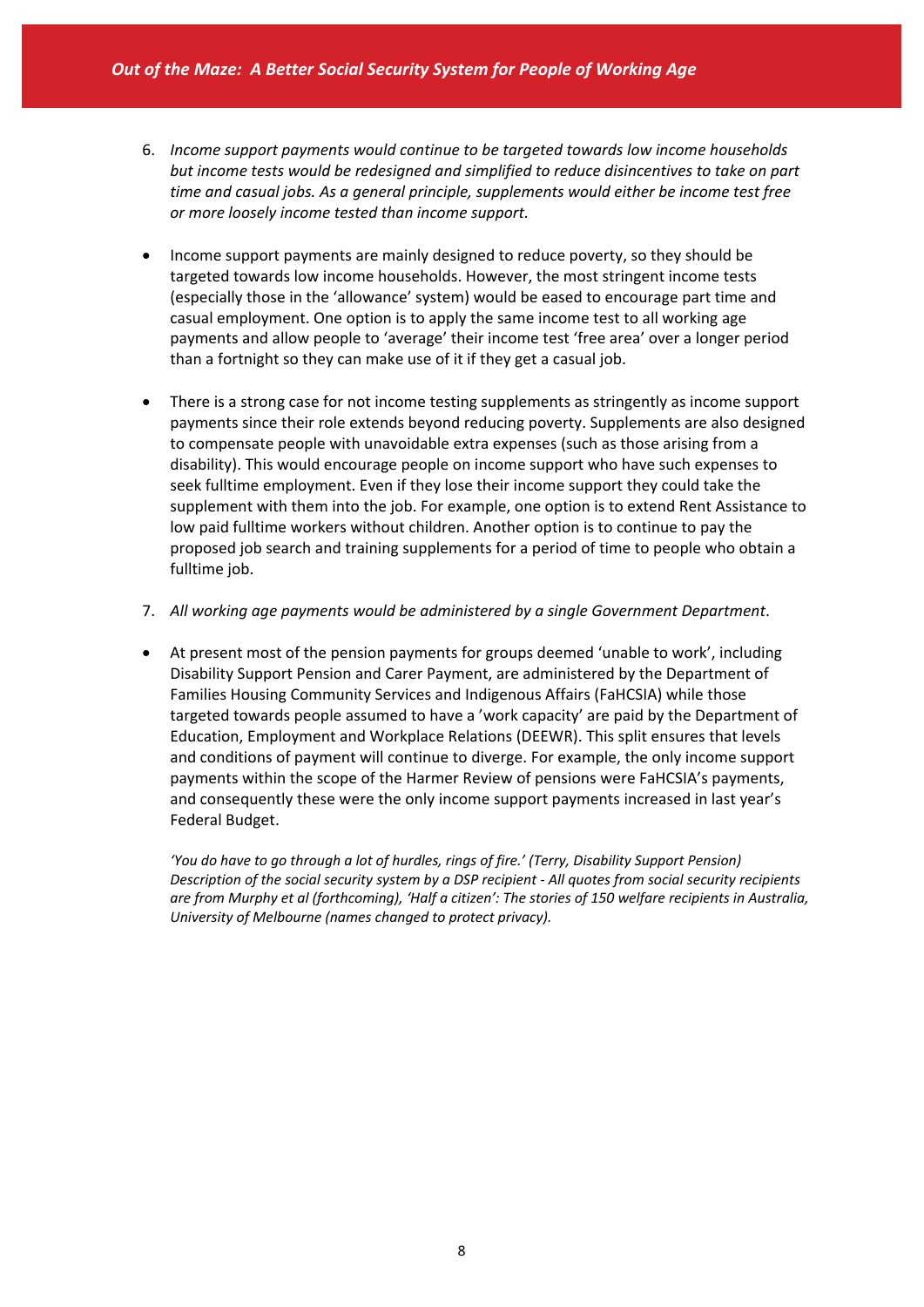# **What are working‐age social security payments?**

Over 2 million Australians of working age receive social security payments at an overall cost of around \$30 billion per year. There are two types of payments for people of workforce age.

The first is a set of *income support* payments designed to meet the basic living costs of jobless adults and those in families with low incomes. These are divided into two categories: *allowance* payments for those deemed able to work or study (for example, Newstart Allowance for unemployed people and Austudy Payment for students) and *pension* payments that are usually restricted to those considered 'unable to work' for the foreseeable future (such as the Disability Support Pension and Carer Payment).

The second type of payment is *supplements* for special needs or expenses. These include Rent Assistance and Mobility Allowance. They are paid on top of income support payments to assist people with additional costs that don't apply to most income support recipients such as private rents and the extra transport costs faced by many people with disabilities.

The main income support payments and supplements are listed in the table below.

| Payment                                    | <b>Target group</b>                        | <b>Number</b><br>recipients<br>οf<br>$(2006-07)$ |  |  |
|--------------------------------------------|--------------------------------------------|--------------------------------------------------|--|--|
|                                            | Major income support payments - pensions   |                                                  |  |  |
|                                            |                                            |                                                  |  |  |
| Disability Support Pension (DSP)           | People with disabilities assessed as       | 714,000                                          |  |  |
|                                            | 'unable to work full or part time'         |                                                  |  |  |
| Carer Payment (CP)                         | People providing constant care for a       | 117,000                                          |  |  |
|                                            | person with a disability                   |                                                  |  |  |
| Parenting<br>Single<br>Payment             | Sole parents of children under 8 years old | 395,000                                          |  |  |
| (PPS)                                      |                                            |                                                  |  |  |
| Major income support payments - allowances |                                            |                                                  |  |  |
|                                            |                                            |                                                  |  |  |
| <b>Parenting Payment Partnered</b>         | Primary carer of children under 6 years in | 144,000                                          |  |  |
| (PPP)                                      | a couple                                   |                                                  |  |  |
| Newstart Allowance (NSA)                   | Unemployed people                          | 418,000                                          |  |  |
|                                            |                                            |                                                  |  |  |
| Austudy or Abstudy Payment                 | Full time students over 24 years old       | 62,000                                           |  |  |
|                                            | (Abstudy for Indigenous students)          |                                                  |  |  |
| Youth Allowance (YA)                       | Fulltime students up to 24 years and       | 332,000                                          |  |  |
|                                            | unemployed people up to 20 years           |                                                  |  |  |

|  | Table 1: Major income support payments and supplements |  |
|--|--------------------------------------------------------|--|
|--|--------------------------------------------------------|--|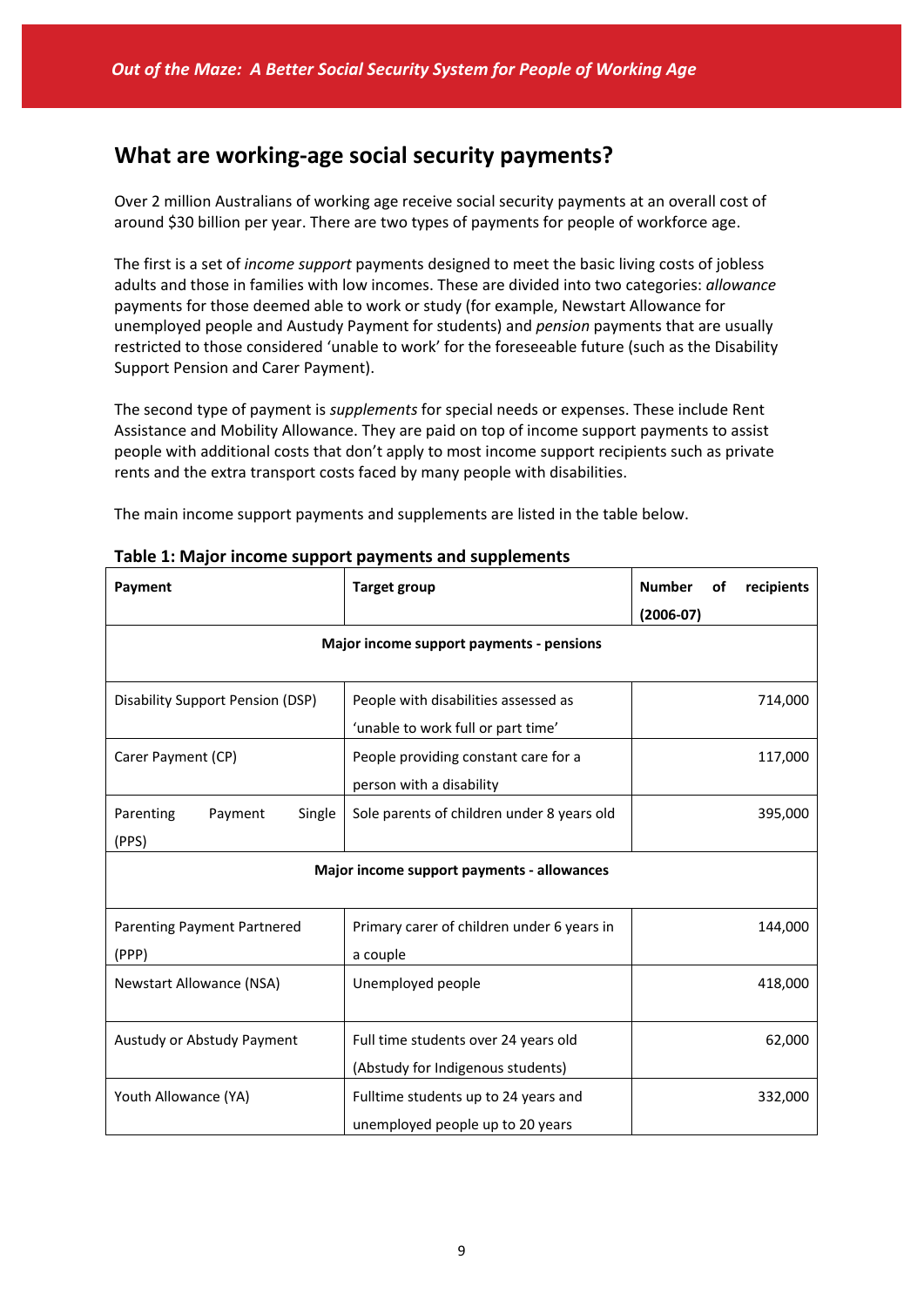| Payment                        | <b>Target group</b>                       | <b>Number</b><br>recipients<br>οf |  |
|--------------------------------|-------------------------------------------|-----------------------------------|--|
|                                |                                           | $(2006-07)$                       |  |
|                                | Major supplementary payments              |                                   |  |
|                                |                                           |                                   |  |
| <b>Rent Assistance</b>         | People renting privately and receiving an | approx. 700,000'                  |  |
|                                | income support payment                    |                                   |  |
| Pension Supplement             | Recipients of DSP, CP, and certain other  | approx. 850,000                   |  |
|                                | pensions                                  |                                   |  |
| <b>Mobility Allowance</b>      | People with disabilities unable to use    | 54,000                            |  |
|                                | public transport (not income tested)      |                                   |  |
| Carer Allowance                | People providing daily care to a person   | 393,000                           |  |
|                                | with a disability (not income tested)     |                                   |  |
| Pensioner Education Supplement | Pension recipient undertaking post        | 45,000                            |  |
|                                | secondary study                           |                                   |  |
| Work for the Dole Supplement   | Participant in Work for the Dole          | approx 50,000 <sup>8</sup>        |  |
|                                |                                           |                                   |  |

|  | Table 1 (continued): Major income support payments and supplements |  |
|--|--------------------------------------------------------------------|--|
|--|--------------------------------------------------------------------|--|

Source: Australia's future tax system 2008, Architecture of Australia's tax and transfer system.

# **6 key problems with the present system**

#### **1. Levels of payment are arbitrary and there are major anomalies between payments.**

Although most payments are indexed to inflation, the payment levels themselves are arbitrary. Even where they are linked to community standards, as pensions are to average male wage levels, these benchmarks are arbitrary (for example the single pension is equal to approximately 27% of male average wages). Payment levels are not based on an assessment of the costs of living of the recipients, or what the community would regard as a 'decent minimum income'.

A rare exception to this is the recommendation of the Harmer Review of pensions, that the maximum rate for a single person should be two thirds that for a married couple.<sup>9</sup> To arrive at this conclusion, the Review undertook a careful analysis of the living costs of singles and couples, and international comparisons of pension rates. However, neither the single rate nor the married rate is itself based on typical living costs for pensioners. Also, this ratio between single and married rates of payment does not apply to other income support payments such as Newstart Allowance. The single rate of Newstart Allowance is still only 55% of the married rate and the single rate of Austudy Payment is still just 50% of the married rate.

 $^7$  Number of R.A. recipients also receiving working age income support payments (other RA recipients receive Family Tax Benefit only or an aged or veteran's pension) in June 2009, Senate Families, Housing , Community Services and Indigenous Affairs Estimates Committee Question on Notice 120, 2009.

<sup>8</sup> Estimate based on DEEWR, 2009, Labour market assistance outcomes June 2009

<sup>&</sup>lt;sup>9</sup> Harmer 2009 Pension review report, Australia's Future Tax System, Canberra.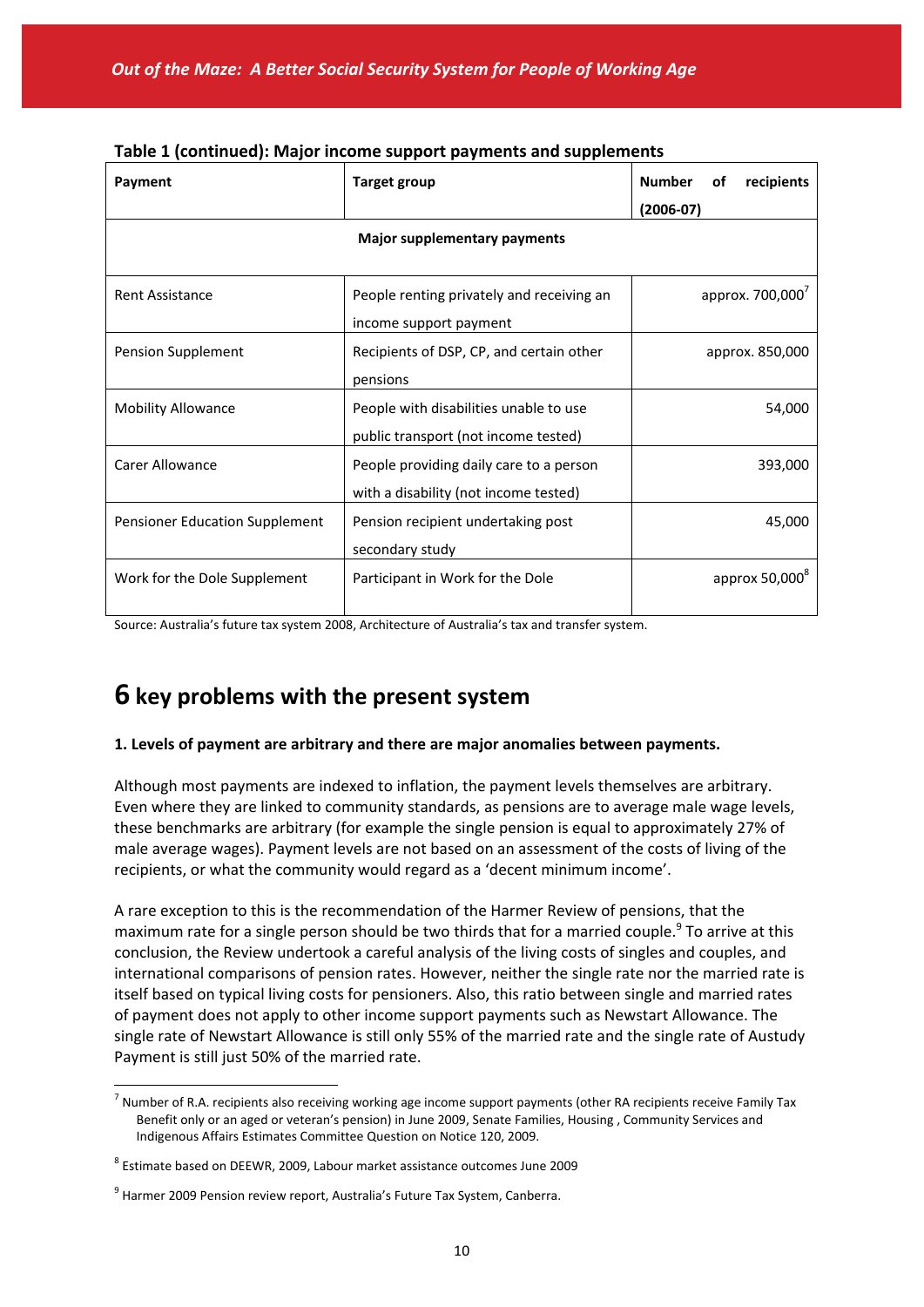Supplementary payments for special needs are also arbitrary. For example, the maximum rate of Rent Assistance in March 2010 for a single adult was \$57 per week. This is a small fraction of typical rent levels in the larger capital cities and does not vary according to rent levels in different parts of the country.

There are major differences in levels of income support payments that bear no relation to the living costs of the groups concerned. The main anomaly is that allowance payments are much lower than pensions. For example, as the table below indicates, the single rate of Newstart Allowance is \$120 per week less than the pension. This gap between pensions and allowances widened considerably following the Government's decision last year to raise single pensions by \$32 per week (above normal indexation) but to exclude allowance recipients from this increase.

This payment gap automatically increases every year because Newstart Allowance is only indexed to the Consumer Price Index (CPI) whereas the pension is also indexed to wage increases. Newstart Allowances have not increased in real terms (above the CPI) since the early 1990s. This means that unemployed Australians have not shared in increases in living standards received by the rest of the community over the last 15 years. By contrast, average wages rose by around 2% more than the CPI each year and pensions rose with them. The graph below shows how the gap widened over the last 20 years.

#### **Chart 1:**





Source: Australia's future tax system 2008, Consultation paper, Commonwealth of Australia

The Treasury has estimated that due to the different indexation arrangements, by 2040 Newstart Allowance will be paid at only half the pension rate, and these estimates were made before the \$32 increase in pensions. $^{10}$  This growing gap between payments is not sustainable.

Similarly, sole parents on the Parenting Payment Single payment missed out on the recent \$32 per week pension increase, even though they receive a pension payment. As a result, for the first time since this payment was introduced in 1974, a gap of \$50 per week has opened up between pensions for sole parents and other pension payments.

<sup>&</sup>lt;sup>10</sup> Treasury 2006, Intergenerational Report.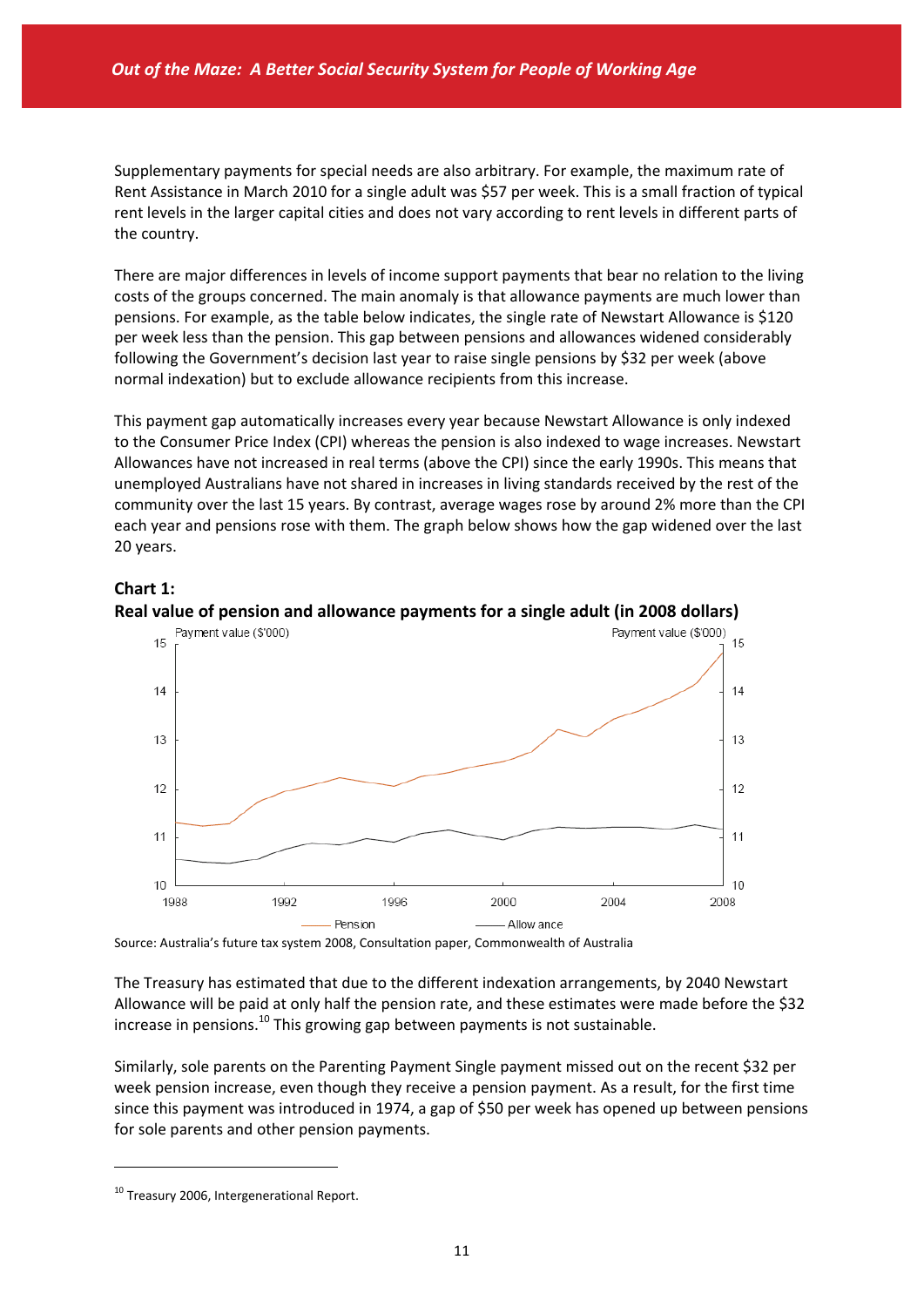Those on the lowest payments are young people and adult students. The single rate of Youth Allowance for young people living independently of their parents is \$147 per week less than pension rates. Austudy Payment for fulltime students aged 25 to 64 years is paid at the same low rate as Youth Allowance.

| Payments                                              | <b>Target groups</b>                                                                                 | <b>Singles</b>                                               |                                                              | <b>Couples (combined rates)</b>                       |                                                              |
|-------------------------------------------------------|------------------------------------------------------------------------------------------------------|--------------------------------------------------------------|--------------------------------------------------------------|-------------------------------------------------------|--------------------------------------------------------------|
|                                                       |                                                                                                      | Maximum rates<br>including<br>pension<br>supplement<br>(5pw) | between<br>Gap<br>and<br>payment<br>pension<br>rate<br>(5pw) | Maximum<br>rates<br>including<br>supplements<br>(5pw) | between<br>Gap<br>payment<br>and<br>pension<br>rate<br>(5pw) |
| Pensions<br>(other<br>than<br>sole<br>for<br>parents) | Retirees, people with<br>disabilities,<br>carers,<br>widows<br>and<br>some<br>partners of pensioners | \$351                                                        | $\mathbf{0}$                                                 | \$529                                                 | $\mathbf{0}$                                                 |
| Parenting<br>Payment<br>Single                        | Sole<br>of<br>parents<br>children under 8 years                                                      | \$301                                                        | \$50                                                         | n.a.                                                  | n.a.                                                         |
| Newstart<br>Allowance                                 | Unemployed<br>people,<br>including many people<br>with disabilities, carers<br>and sole parents      | \$231<br>(\$250 for sole<br>parents)                         | \$120<br>$$101$ for sole<br>parents)                         | \$418                                                 | \$111                                                        |
| Austudy<br>Payment/<br>Youth<br>Allowance             | <b>Students</b><br>18-65<br>yrs<br>independently,<br>living<br>unemployed<br>young<br>people         | \$189                                                        | \$162                                                        | \$377                                                 | \$152                                                        |

**Table 2: Anomalies in levels of payment and supplements (March 2010)**

Levels of payment for couples also differ between pensions and allowances, but the gaps are not quite as large as for singles because the partnered rate of allowances was equal to the pension rate for couples until the late  $1990s.<sup>11</sup>$ 

#### **The arguments for lower payments for allowance recipients are weak**

 $\overline{a}$ 

These gaps between payments reflect historical views of which groups are more or less 'deserving' of support.

The lowest payments are those for young people and adult fulltime students. The assumption here is that young people and students can rely on their parents to supplement their income support. There are a number of problems with this argument. To begin with, youth payments extend well beyond adulthood (up to 25 years) and recipients of student payments (Abstudy and Austudy) may be up to 64 years old. Further, the rates included in the table above apply to people who are

 $11$  The couple rates in the table are combined rates, so each partner receives half these amounts and the gaps between pensions and allowances are also half these values for each member of a couple.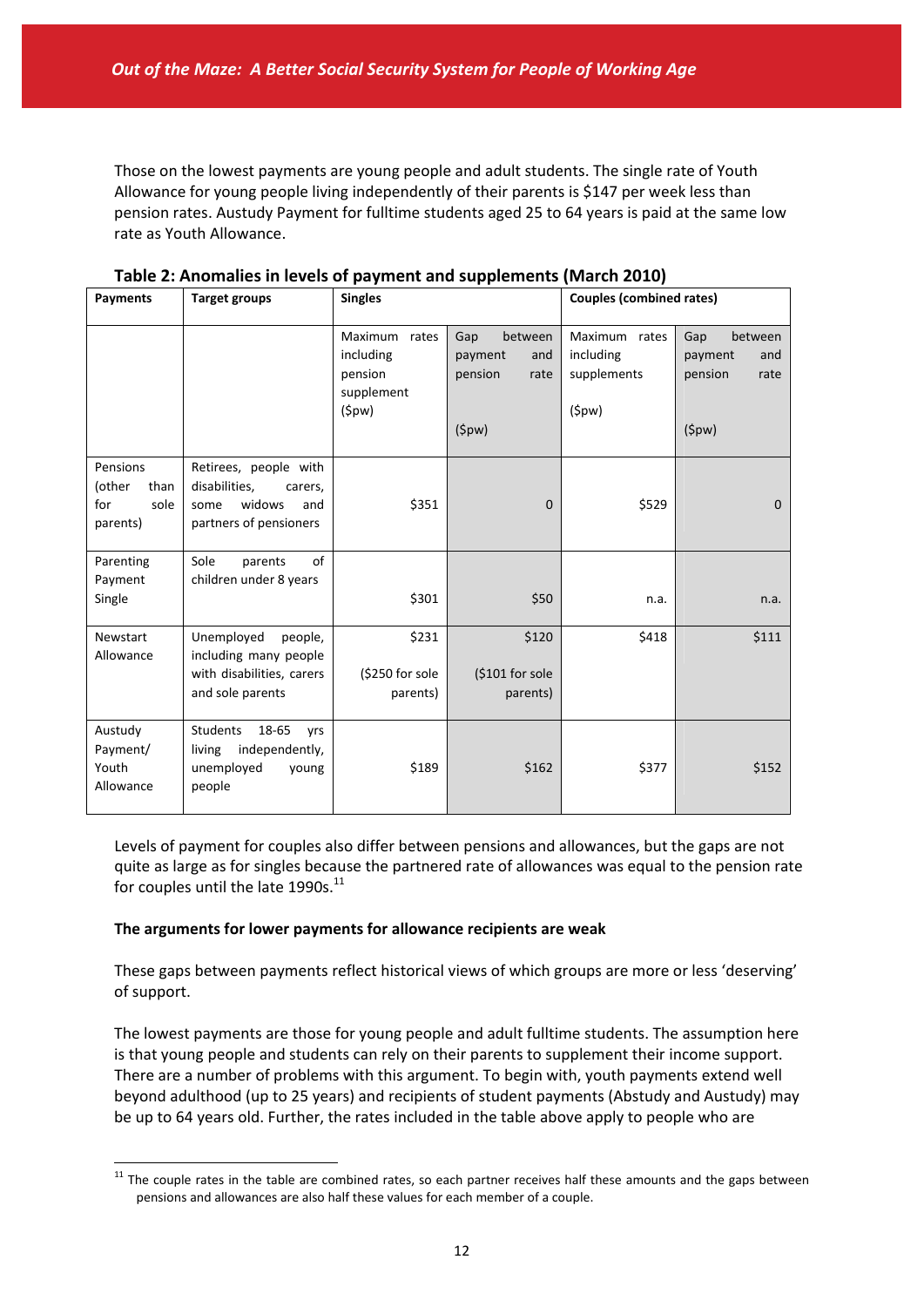already assessed as living independently of their parents. Their living costs – for example rent and food – are not lower simply because they are young or studying fulltime.

One of the arguments for keeping Newstart Allowance lower than pensions is that unemployed people only need short term income support in between jobs. However, as shown below, half of all Newstart Allowance recipients receive that payment for over 12 months.

Another argument for keeping Newstart Allowance low is that unemployed people would be discouraged from seeking work if it was increased. Yet there is a significant gap between allowance payments and minimum wages. Modelling by the former Australian Fair Pay Commission indicated that benefit replacement rates (the ratio of disposable incomes on income support to those on the minimum fulltime wage) for selected families in 2007 were:

- Between 55% and 60% for single adults,
- Between 60% and 65% for sole parent with one child,
- Around 70% for a couple with no children,
- Around 75% for a couple with two school age children.<sup>12</sup>

This means that a single adult on Newstart Allowance would almost double their disposable income if they obtained a fulltime job on the minimum wage. There is clearly scope to increase this payment without undermining fulltime work incentives. In any event, if Governments are concerned about work incentives for unemployed people, there are better ways to improve them than by keeping payments for unemployed people below poverty levels. For example, we raise below the option of extending some supplementary payments, such as Rent Assistance, to full time wage earners.

#### **Evidence on living costs**

Independent research on the living standards of income support recipients has found that they are generally very low, and that those on the lower allowance payments often face greater risks of hardship and deprivation.

The table below uses a 'deprivation index' developed by the Social Policy Research Centre to compare the number of essential items that different groups lack. Those lacking 3 or more out of 20 essential items (for example, a 'decent and secure home' and access to dental treatment when needed) are described as experiencing 'multiple deprivation'.<sup>13</sup> It also shows the incidence of one of the essential items used in this and other research on deprivation: whether the household is unable to raise \$500 in an emergency. Results for other items, such as access to dental care and a decent and secure home, are broadly similar to this (see the Attachment at the end of this paper).

<sup>12</sup> AFPC 2009, *Economic and social indicators*.

<sup>&</sup>lt;sup>13</sup> The essential items were chosen on the basis that at least 50% of respondents to the survey (a random sample of Australian adults) considered the item essential.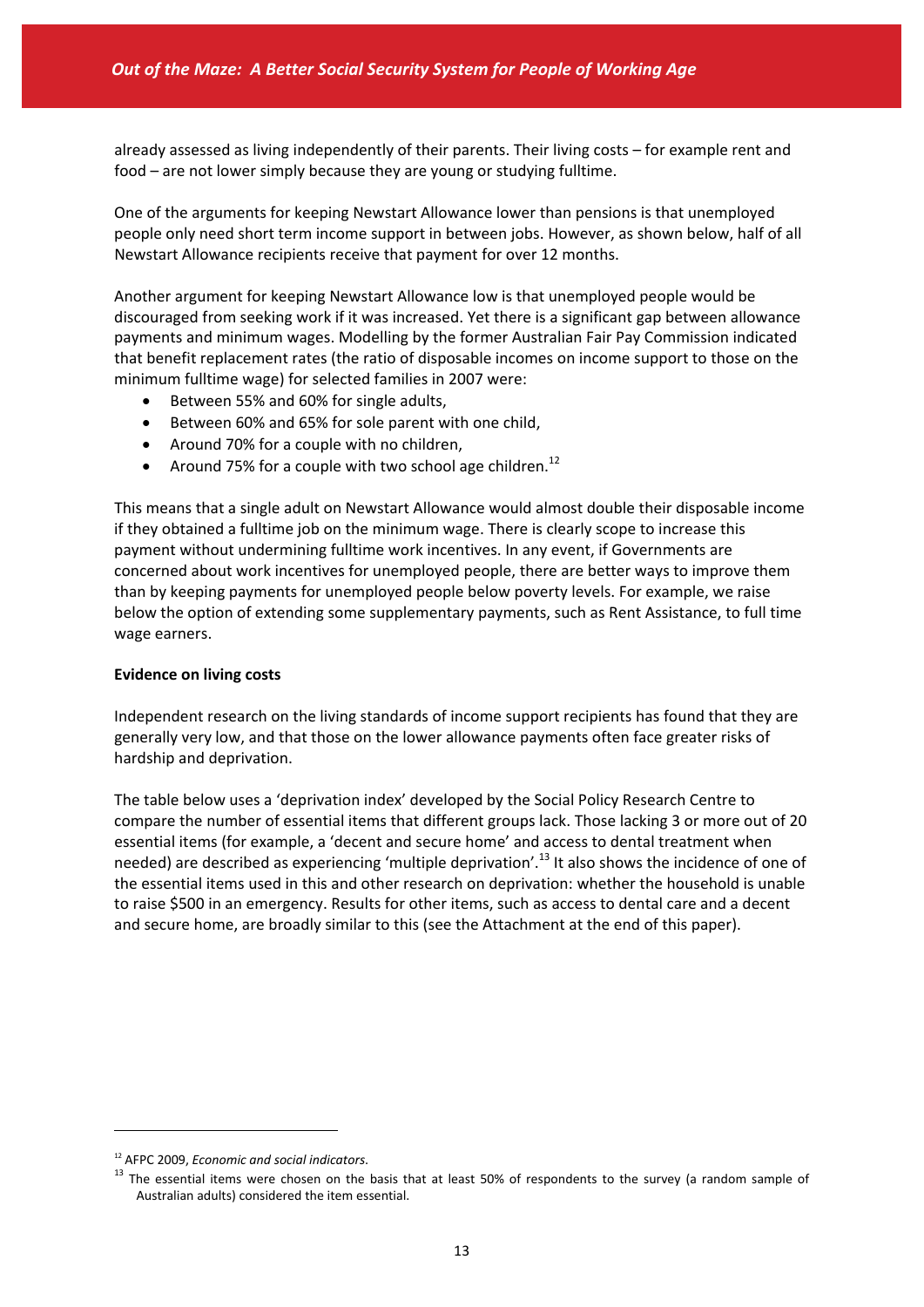| <b>Population group</b>  | % with multiple | Income support            | % lacking \$500 |
|--------------------------|-----------------|---------------------------|-----------------|
| (not confined to income  | deprivation     | recipients                | in emergency    |
| support recipients)      |                 |                           | savings         |
| Unemployed households    | 64%             | <b>Newstart Allowance</b> | 54%             |
| Sole parent families     | 49%             | Parenting<br>Payment      | 56%             |
|                          |                 | Single                    |                 |
| People with disabilities | 27%             | <b>Disability Support</b> | 42%             |
| 14                       |                 | Pension                   |                 |
| People over 65 on less   | 12%             | Age Pension               | 10%             |
| than \$500pw             |                 |                           |                 |
| People over 65 renting   | 39%             |                           |                 |
| privately                |                 |                           |                 |
| All households           | 19%             | All households            | 18%             |

| Table 3: Deprivation among at-risk households (2006) |  |  |
|------------------------------------------------------|--|--|
|------------------------------------------------------|--|--|

Source: Data provided to ACOSS from 'New Indicators of Disadvantage' project. For background see Saunders, Naidoo & Griffiths 2007, Towards new indicators of disadvantage, Social Policy Research Centre, UNSW.

Recipients of the main social security payments for people of working age – Newstart Allowance, Parenting Payment, and Disability Support Pension – have on average much lower average living standards than age pensioners and the community at large. Likely reasons for this include their low levels of asset ownership (especially homes) and the fact that these payments are targeted towards a disadvantaged minority in the community. This interpretation is supported by relatively high deprivation level among mature age people who rent privately shown in the table above.

'I feel terrible saying I can't buy you a new pair of shoes this week, you're going to have to wait two weeks. How can you say that to someone when their toes are aetting curled over at the end? There's been times where I haven't been able to afford to buy him things and my youngest as well and it's awful. I feel like a terrible person. How can I have brought kids into this world when I can't even ".afford to look after them the way they should? Just the basic minimum things that they should have. *(Caroline Parenting Payment Single)*

'Pay rent, eat some food, not a whole lot more. It doesn't allow you to do a whole lot of things. I would have - after I pay rent, I think I have left maybe \$15 a day, something like that.' (Stuart *Newstart Allowance)*

Murphy et al (forthcoming), 'Half a citizen': The stories of 150 welfare recipients in Australia, University of Melbourne. (names changed to protect privacy)

The table below compares poverty levels among the different groups, using standard poverty lines set at 50% and 60% of median disposable household income. This shows that in 2006 (the latest year for which poverty estimates are available) all recipients of social security payments faced a

<sup>&</sup>lt;sup>14</sup> Although it may appear from the table that people with disabilities are on average less likely to experience multiple deprivation than sole parents and unemployed people, the research does not take full account of the costs of disability. The second column suggests that people with disabilities on the DSP (who are more likely to have lower incomes and more severe disabilities) are more disadvantaged than those not relying on income support. Note that carers of people with disabilities were not separately identified in this study.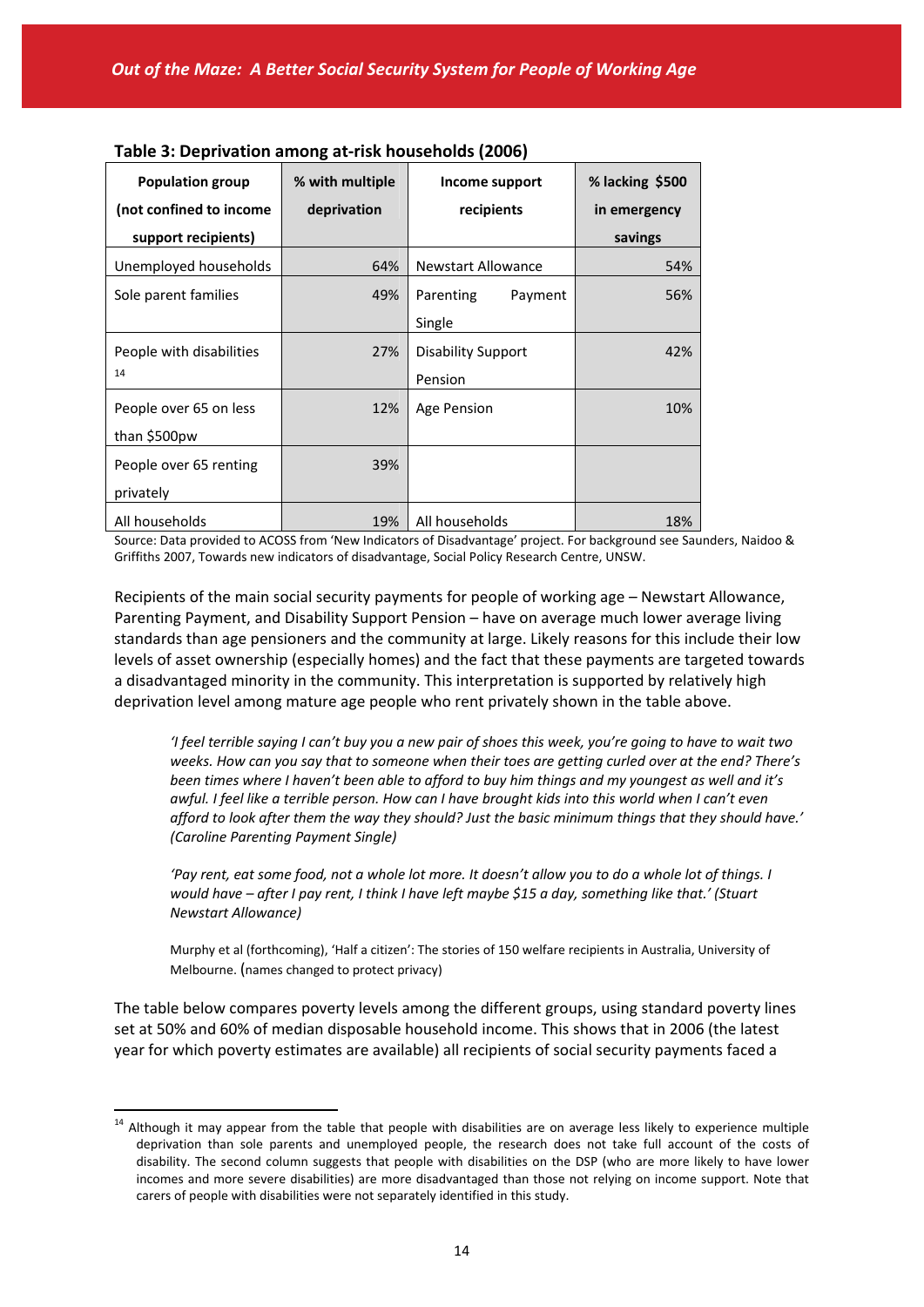high risk of poverty as it is conventionally measured.<sup>15</sup> This reflects the low level of the payments and their targeting to people with limited additional income. One weakness of the poverty data, however, is that the assets available to a family are not taken into account.

**Table 4:**

 $\overline{a}$ 

**Estimated percentage of each group living below poverty lines (2005‐06)**

| <b>Household type</b>       | % living below 50% of<br>median income | % living below 60% of<br>median income |
|-----------------------------|----------------------------------------|----------------------------------------|
| Unemployed people           | 44.7%                                  | 64.8%                                  |
| Sole parents                | 16.4%                                  | 33.4%                                  |
| Single over 65 years        | 46.9%                                  | 65.9%                                  |
| Couple over 65 years        | 17.8%                                  | 43.8%                                  |
| Main income social security | 40.7%                                  | 69.9%                                  |
| All persons                 | 11.1%                                  | 19.4%                                  |

Sources: Saunders, Hill & Bradbury 2007, Poverty in Australia, Social Policy Research Centre.

The table below compares social security payments with another commonly used measure of the adequacy of payments – budget standards. These were developed by the Social Policy Research Centre by calculating budgets to cover the basic costs of living for different kinds of households. These 'low cost' budgets were limited to essentials. Since they were compiled back in 1995, the basket of goods and services used would now be out of date, even though the overall budgets have since been indexed to the CPI. This suggests that these budgets are a conservative measure of minimum living costs. Further, the table shows the lowest of the budget standards (those for mature age home owners) which take no account of additional costs such as rent, the costs of disability or the costs of seeking employment.

| Table 5: Income support payments and 'Low Cost' Budget Standards |  |
|------------------------------------------------------------------|--|
| (December 2009 in \$pw)                                          |  |

|                     | Cost<br>Low<br><b>Budget</b><br>(mature age<br>home<br>owner) | <b>Pension</b><br>rates | Gap<br>(Low<br>Cost<br><b>Budget</b><br>minus<br>payments) | <b>Newstart</b><br>Allowance<br>rates | Gap<br>(Low<br>Cost<br><b>Budget</b><br>minus<br>payments) |
|---------------------|---------------------------------------------------------------|-------------------------|------------------------------------------------------------|---------------------------------------|------------------------------------------------------------|
| Single, no children | \$309                                                         | \$336                   | $-527*$                                                    | \$228                                 | \$81                                                       |
| Couple, no children | \$422                                                         | \$507                   | $-585*$                                                    | \$412                                 | \$10                                                       |

Sources: Saunders 2004, Updating and extending indicative budget standards for older Australians, SPRC; Saunders 2004, Updating budget standards for Australia. Note: Budget standards indexed to December 2009 using the CPI. \*In this case, income support is higher than the Budget Standard.*<sup>16</sup>*

<sup>&</sup>lt;sup>15</sup> Poverty rates among single age pensioners are likely to have fallen significantly as a result of the \$32 per week increase last year.

 $16$  These Budget Standards are for mature age home-owners, so do not include rent or the costs of working or job search. They have been updated to Dec 2009 using the CPI. Payment rates include the pension supplement (which is paid to all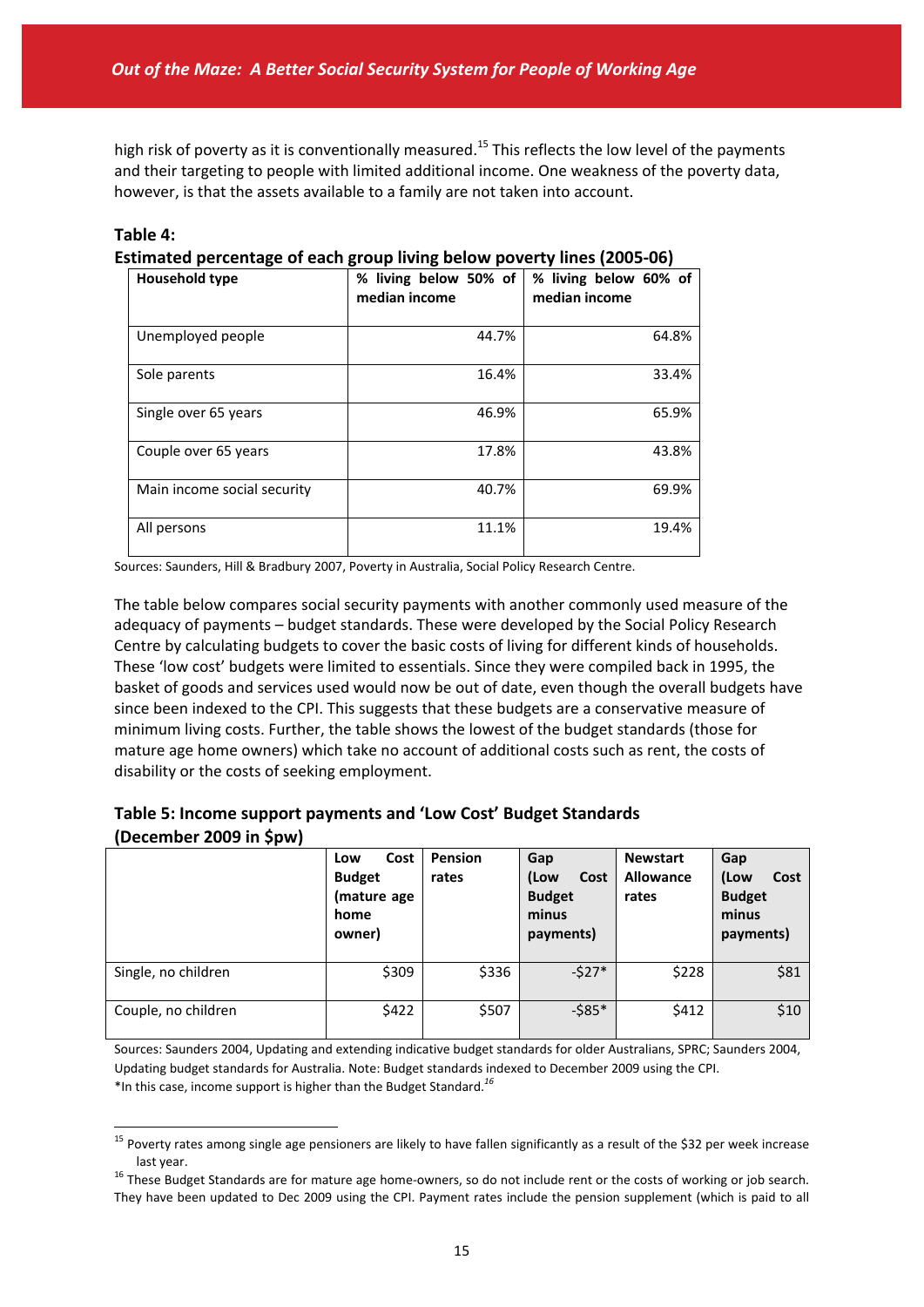The table shows that last year's pension increases brought single pension rates slightly above the budget standard for mature age home owners. However, Newstart Allowance payments for single adults were \$81 per week below the relevant budget standard.<sup>17</sup>

*'Living on the dole is not living, it's surviving.' (Graham, Newstart Allowance)*

'i've done the whole 'i'm not eating very much or eating a pack of noodles a day, because I don't have any food' kind of thing. It's not very nice, but I'm still pretty good with that, because I know a lot about nutrition and stuff and I go to the markets and get food out of bins if I need to...and go to *places and agencies where people provide food for free on certain days. I reckon it's pretty disgusting. Basic things like food and shelter and stuff that people should be provided with.' (Taylah, Newstart Allowance)*

Murphy et al (forthcoming), 'Half a citizen': The stories of 150 welfare recipients in Australia, University of Melbourne. (name changed to protect privacy)

The budget standards also suggest that single people generally fare relatively poorly in our social security system compared to couples, which reinforces the Harmer Review's recommendation that priority for any payment increases should go to singles rather than couples.

People with disabilities and their carers face additional costs above and beyond the basic living costs faced by everybody else. For example, research commissioned by the former Department of Family and Community Services a decade ago found that over 90% of DSP recipients identified specific disability related costs, mainly relating to travel, prescriptions and therapeutic goods. These costs were very diverse.<sup>18</sup>

People with disabilities may also pay more for non‐disability specific goods and services. For example, people with limited mobility often pay higher rents to live near public transport while people with intellectual disabilities may find it more difficult to shop for the best deals where comparing the options is a complex task (for example, mobile phone plans). Although there are many schemes to assist with disability related costs, including taxi subsidies, continence aids, and the Pharmaceutical Benefits Scheme (PBS), there are many deliberate or unintended gaps in these schemes (for example access to disability aids and equipment is often rationed and there are copayments for the PBS). A common experience of carers of people with disabilities is an inability to sustain the social networks that enable them to cope with the pressures and strains of full time caring.

I think with the amount that we are given in our pensions is not enough to cover basic, basic, basic living expenses, that for example when I hurt my back, for me to be able to get well enough to *actually gain employment, I didn't have the support for it. To be able to afford physiotherapists, hydrotherapy. Even through the public assistance places where you had to pay a smaller fee for those things. Maintaining things like medications were just ridiculous. There were pills and vitamins to take to get my health to optimum levels.' (Serena, Disability Support Pension)*

*'Well from a carer's position, the money that you earn covers roughly your food and enough (for)*

1

recipients of qualifying pensioners) but not those supplements that are restricted to people with particular costs (such as Rent Assistance).

 $17$  Note that this budget does not take account of the costs of job search.

<sup>&</sup>lt;sup>18</sup> Department of Family and Community Services 1999, Cost of disability survey. See also Saunders 2006, The Costs of Disability and the Incidence of Poverty. Discussion Paper 147, Social Policy Research Centre, University of NSW; Tibble 2005, Review of existing research on the extra costs of disability, Department for Work and Pensions, London.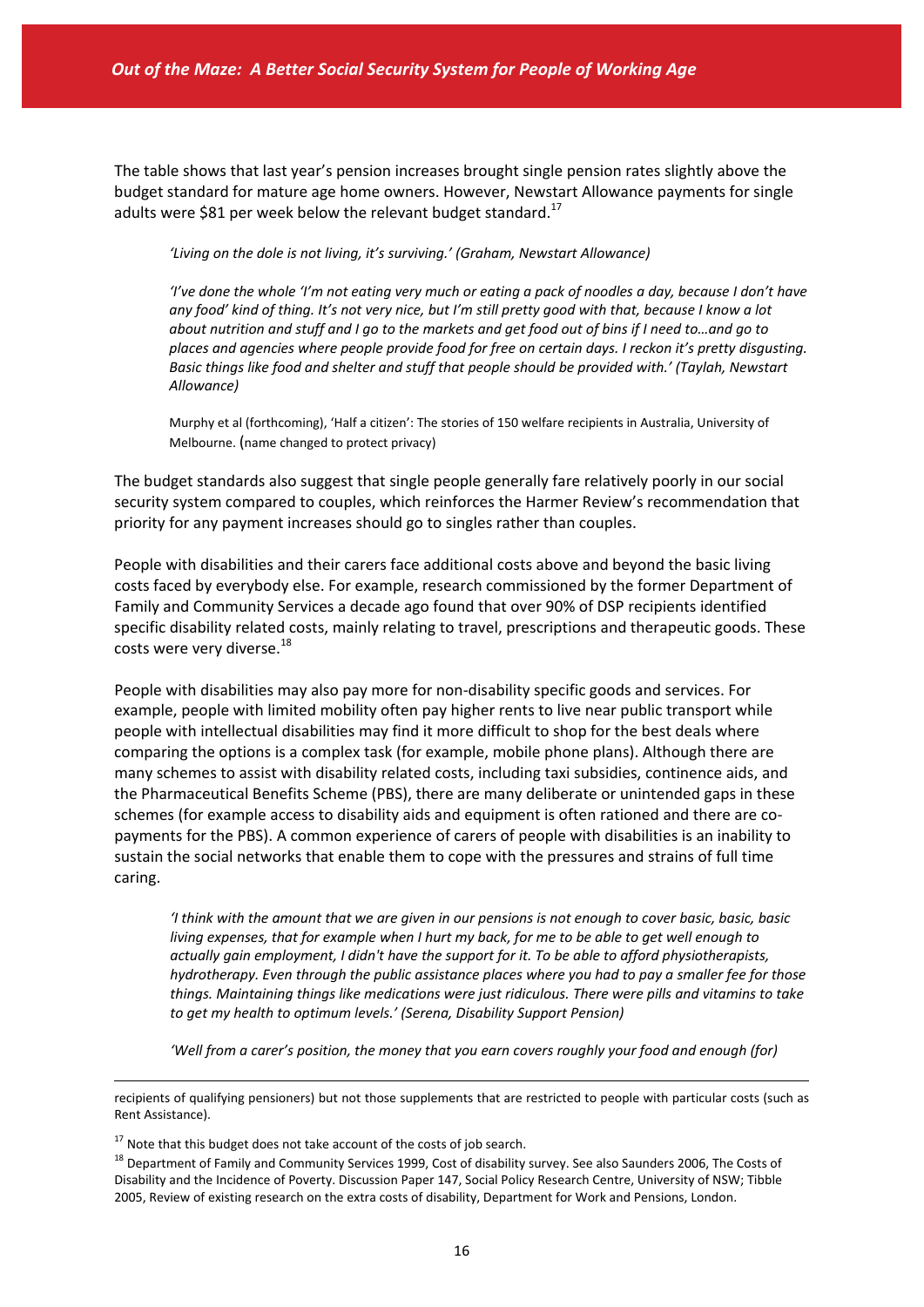paying the bills to a degree. What you miss out on is sometimes socially going out, not being able to go out, not being able to take your person out. I try and take her out once a week...sometimes I can't do that for up to a couple of weeks if I don't have enough money. I can't go out so I can't network and *have a life instead of just being isolated all the time. Sometimes we go without certain things. I* haven't bought clothes in nearly 3-4 years. Just things like that, you make do with what you've got.' *(Gregory, Carer Payment)* 

Murphy et al (forthcoming), 'Half a citizen': The stories of 150 welfare recipients in Australia, University of Melbourne. (name changed to protect privacy)

#### **2. The system is complex and outdated**

#### **Needless complexity**

 $\overline{a}$ 

We have in effect two social security systems – one referred to as 'pensions' and the other 'allowances'. Each has its own levels of payment, eligibility requirements (for example, how long recipients must have lived in Australia to qualify), income tests, assets tests, and activity requirements. The basis for this distinction is not the cost of living for these two groups of social security recipients. Historically, allowances or benefits were payments for those deemed 'able to work' (in the paid workforce) and pension were for those deemed 'unable to work'.

|                                                | <b>Allowances</b> | <b>Pensions</b>     |
|------------------------------------------------|-------------------|---------------------|
| Levels of payment                              | Lower             | Higher              |
| Eligibility requirements to get the<br>payment | Less strict       | Stricter            |
| Activity requirements to keep the<br>payment   | Stricter          | None or less strict |
| Income and assets tests                        | Tighter           | Looser              |

| Table 6: The main differences between pensions and allowances |  |  |  |
|---------------------------------------------------------------|--|--|--|
|---------------------------------------------------------------|--|--|--|

These two separate and distinct payment systems are more costly for Centrelink to administer than a simpler system that draws no distinction between pensions and allowances. The system is also very confusing for recipients. The Social Security Act runs to over 630 pages, including sections dealing with each category of payment. Fine lines are drawn between those eligible for the higher pensions and the lower allowance payments for example whether a disability is sufficient to qualify for DSP, and whether two people are living in a marriage-like relationship. Most appeals against the decisions of Centrelink deal with these two issues alone.<sup>19</sup>

'I always aet a chuckle from the first auestion I do: 'Do you reauire an interpreter?' I tick yes. Then *[they ask] for what? SS to English.' (Stephen, Disability Support Pension)*

'I'd rather not have all this bureaucracy in my life. I don't think anyone who is not divorced and doesn't go on welfare, could understand the amount of paperwork. I mean I've got a filing system in

<sup>&</sup>lt;sup>19</sup> The reforms proposed below would not remove the need to make these kinds of assessments, but they would reduce the potential income losses for recipients if Centrelink makes an adverse decision.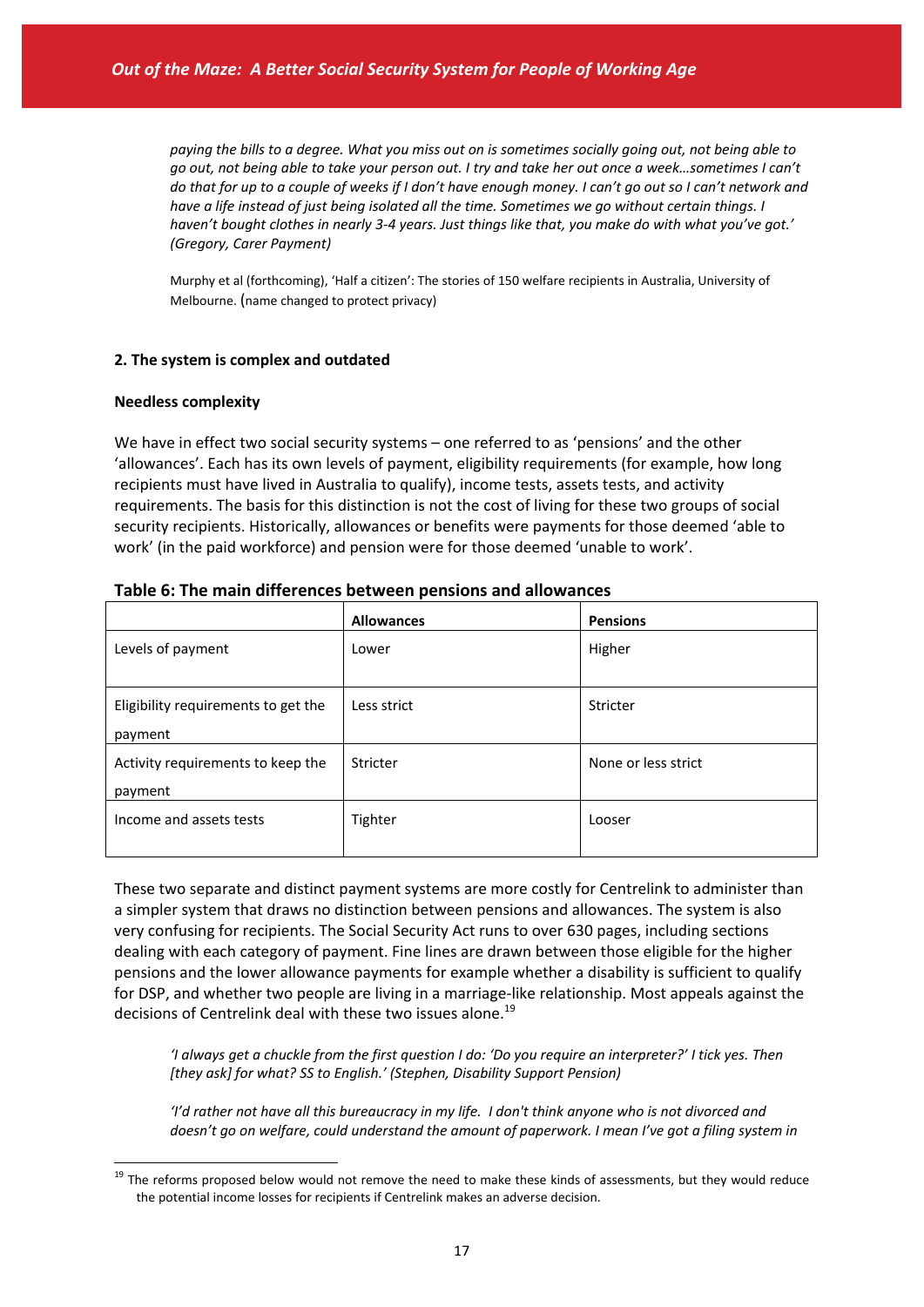there and you'd just love to burn it. It's just files full of stuff'. (Gayle, Parenting Payment Single) Murphy et al (forthcoming), 'Half a citizen': The stories of 150 welfare recipients in Australia, University of Melbourne. (name changed to protect privacy)

Many people fall between the cracks of a very complex system. For example, a person with a disability who has not been a resident of Australia for more than 10 years cannot normally receive the Disability Support Pension due to the residence requirements for pensions.<sup>20</sup>

The social security system forces hundreds of thousands of people to move between payments as their circumstances change. For example:

- most DSP recipients originally transferred to that payment from Newstart Allowance when they were assessed as 'unable to work', yet the vast majority already had the same disability while on Newstart Allowance
- many recipients of Parenting Payment Single were previously on Parenting Payment Partnered before they and their partners separated.

Every time people transfer from a pension payment to an allowance payment or vice versa, their levels of payment, and the income tests and activity requirements change. This adds unnecessary complexity to the system, and anxiety to the lives of low income people.

Changes in family circumstances also trigger major changes in payment levels and conditions. For example, because the Parenting Payment for sole parents is a pension and that for partnered parents is an allowance, sole parents who re‐partner are financially penalised. The typical income support payment for a parent with a preschool age child drops from \$301 per week to \$209 if they re‐partner.

There is a good reason to pay partnered parents less than sole parents – their cost of living is lower due to 'economies of scale' (such as sharing the cost of housing and power bills). But the drop in payment levels when a sole parent re-partners is based on historical accident rather then deliberate policy design. When a pension was introduced for sole parents in the 1970s no similar payment was introduced for married people who were the primary carers of children. The Parenting Payment for this group was only introduced in the 1990s, and it was paid at the lower allowance rates.

The birthday of a child can trigger arbitrary financial penalties for people on income support. For example, when the youngest child of a sole parent reaches 8 years of age the family's income support is typically reduced by \$51 per week. This has nothing to do imposing requirements to seek employment, which already applied to such parents from the time the child was 6 years old. It is the arbitrary result of a transfer from Parenting Payment to Newstart Allowance.

#### **The distinction between pension and allowance payments is out of date**

The basic idea behind the pension ‐ allowance divide is that allowances were designed to tide people over temporarily until they found work, while pensions were designed to provide long term income support.

The differences between pensions and allowances also reflect a historical view that pensioners were more 'deserving' of income support because they were 'unable to work' through 'no fault of their own'. This is often referred to as the distinction between the 'deserving and undeserving

 $20$  See the National Ethnic Disability Alliance's report on this problem at www.neda.org.au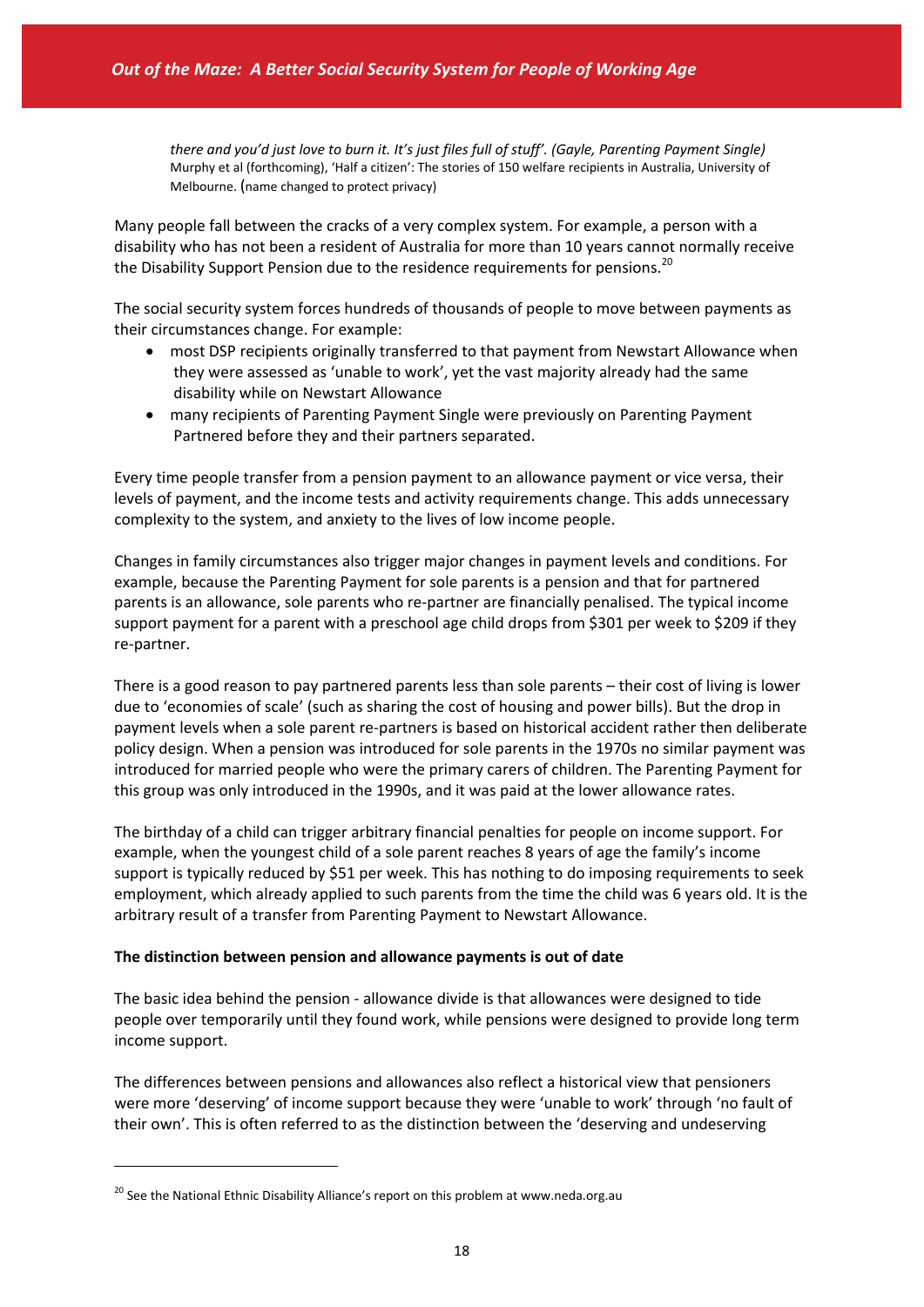poor'. This view implies that stringent activity requirements are not enough to encourage those who are classed as 'able to work' to search for a job; that payments for unemployed people should be set below minimum living costs to spur them into leaving the social security system. This 'starve them into submission' approach deliberately imposes poverty on people until they find work. As well as being harsh on unemployed people and students, the system is based on an outdated notion that jobless people can readily be divided into two groups who are 'able' and 'unable' to work is outdated:

- Parents are no longer considered 'unable to work' because they have primary responsibility for caring for their children. Caring responsibilities still restrict their ability to seek paid employment, especially when children are younger. However, the ability of parents to undertake paid work employment varies widely according to factors as availability and quality of child care, whether the job is family friendly, and whether they have a partner who shares the care of their children. Although there is a community expectation that the age of the youngest child should be taken into account when imposing job search rules, parents can no longer be simply be divided into a group that is 'able to work' and another that is 'unable to work'.
- Similarly, it is no longer taken for granted that people with disabilities are 'unable to work'. Instead, it is more widely acknowledged now that the main barrier to employment for many people with disabilities is not the impairment itself, but the way that workplaces and jobs are designed (for example, limited access to buildings for people with physical disabilities and limited access to days off for people with episodic illnesses). To simply classify people with disabilities as 'unable to work' is discriminatory and excludes them from the labour market.
- Due to changes in the labour market, many people are relying on allowance payments for much longer periods of time. In May 2009 among the 627,000 Newstart and Youth Allowance (other) recipients, 309,000 received it for over one year, 222,000 for over 2 years and 112,000 for over 5 years. $^{21}$  A major reason for this is that employers have much higher expectations of the skills and productivity of their workers than was the case 20 years ago. As a result, a substantial minority of the workforce who have very low education, social or work skills, are now effectively excluded from stable employment. Further, there is still widespread discrimination in the labour market against Indigenous people, mature age people and people with disabilities.

'I've come to sort of realise that, okay, in many ways disability is a social construction. I can't work *because the workplace actually doesn't provide me with carers. It doesn't provide me with suitable* equipment so that I can work. I can (no) longer drive. Now I cannot use the buses. Transport is not *wheelchair accessible. How do I get to work? Wheelchair accessible taxis, the service is, one, very* expensive; and, two, quite poor and unreliable in peak times. So again I realised that society was also putting restrictions on me so that even if I wanted to work it was actually going to be extremely *difficult.' (Leah, Disability Support Pension)*

Murphy et al (forthcoming), 'Half a citizen': The stories of 150 welfare recipients in Australia, University of Melbourne. (name changed to protect privacy)

The table below lists the main reasons given by long term unemployed people receiving Job Network services in 2006 for their lack of employment. It also profiles this group. For example, 45%

<sup>&</sup>lt;sup>21</sup> DEEWR (2009b), Department of Education, Employment and Workplace Relations response to Senate Estimates question No EW0015‐10.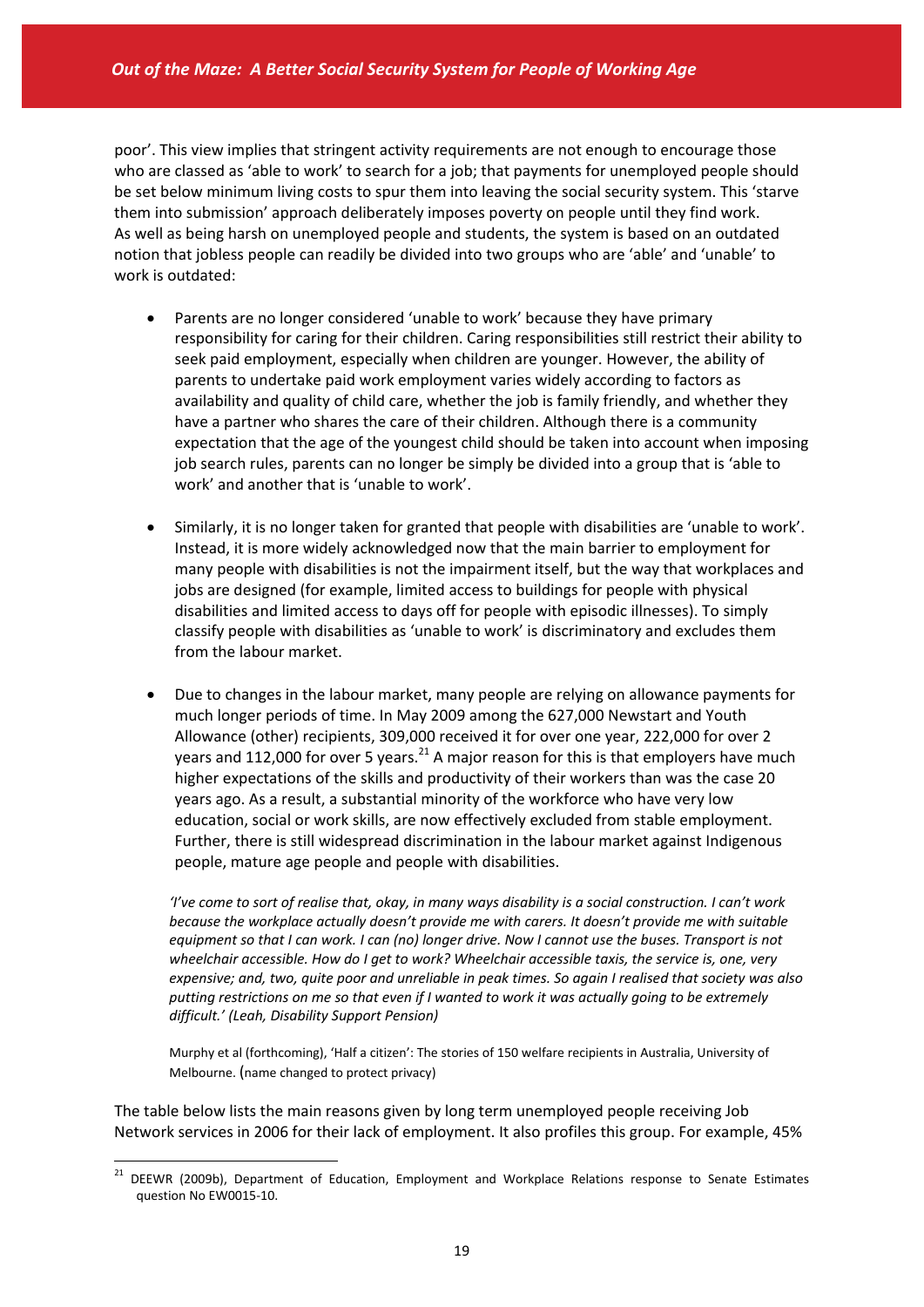were over 45 years of age and 31% indicated that their main barrier to work was their age, suggesting that employers were unwilling to hire them for this reason. This indicates that in today's jobs market there are many reasons that people become unemployed long term through 'no fault of their own'.

| Profile of job seekers      | %   | Main reported barrier to | %                 |
|-----------------------------|-----|--------------------------|-------------------|
|                             |     | work                     |                   |
| Over 45 years of age        | 45% | Too old                  | 31%               |
| Unemployed over 2 years     | 89% | No specific barrier      | 30% <sup>22</sup> |
| Less than Year 12 education | 64% | Poor health, disability  | 26%               |
| With disability             | 16% | No jobs in local area    | 14%               |
| Aboriginal                  | 6%  | Inadequate transport     | 13%               |

**Table 7: Barriers to work for long term unemployed people\* (2006)**

DEEWR 2008, APM evaluation report. \* Refers to unemployed people completing the second stage of Intensive Support Customised Assistance in the Job Network (who were mostly unemployed for 2 years or more). Barriers to work were self reported.

*'You know, like I've had one (employment service) consultant admit to me that when you hit fifty,* you're not going to find a job ever again... I think if you fall in the too-hard basket for them, they'll go through the motions and I'm sure they'll say, get up and swear on a stack of bibles that they're *looking for work and all that for you, but in reality, no.' (Jimmy, Newstart Allowance)*

Murphy et al (forthcoming), 'Half a citizen': The stories of 150 welfare recipients in Australia, University of Melbourne.

The circumstances of many Newstart Allowance recipients are not dramatically different from those of Disability Support Pension or Parenting Payment Single recipients, who are paid under pension conditions.

Of the 540,000 NSA recipients in mid‐2009:

- 92,000 were assessed as only able to work part time due to a disability
- 19,000 were sole parents whose youngest child was under 16 years old
- 35,000 were exempted from activity requirements for reasons such as a disability or temporary illness.<sup>23</sup>

Often, the only difference between people on pensions and allowances is the date that they claimed income support. For example:

- Sole parents with school age children who applied for income support before the Welfare to Work changes were introduced on 1 July 2006 receive Parenting Payment Single until their youngest child reaches 16 years, but those who applied after July 1 2006 were likely to end up on Newstart Allowance.
- The same applies to people with disabilities assessed as able to work 15 hours a week but not full time.

 $\overline{a}$ <sup>22</sup> The report notes that this figure 'may reflect unwillingness on the part of job seekers to report barriers or a lack of recognition of their barriers'. P113.

 $^{23}$  Response to Estimates questions EW15\_10; EW 21\_10; EW 16\_10; Data for sole parents was for February 2008 (EW138\_08)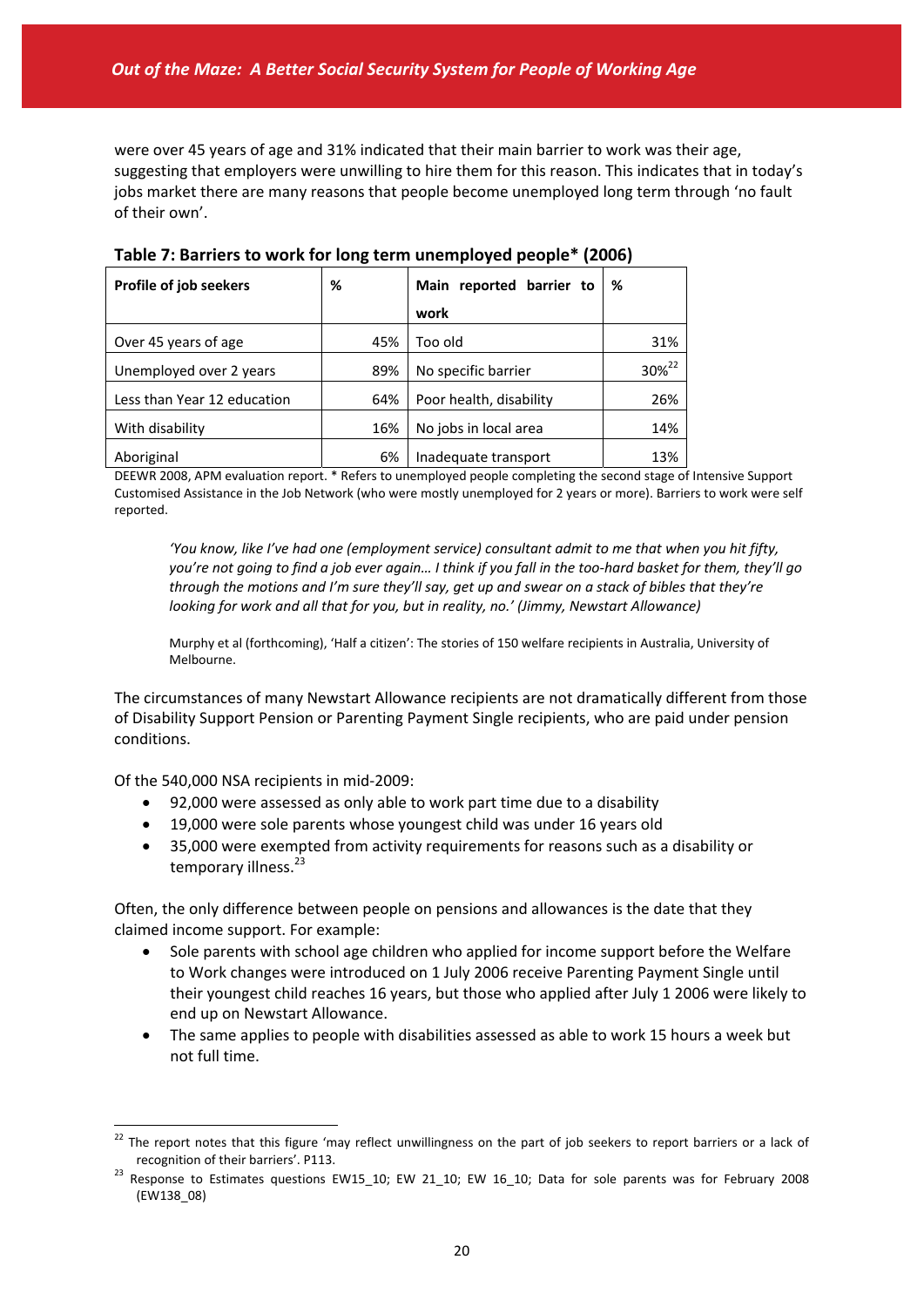#### **3. The division between pensions and allowances discourages people from seeking employment**

Having a class of payments for people who are deemed 'unable to work' discourages pensioners such as those on DSP or Carer Payment from seeking employment. To receive these payments in the first place, they must 'prove' their 'inability to work'. If they get a job once they are on a pension they face the risk of being assessed as 'able to work' and ultimately being transferred to the lower allowance payments. If assessed as able to work more than 15 hours a week and transferred to Newstart Allowance, a single disability pensioner could lose \$108 per week in income. If they work part time, they will face a tougher income test on the Newstart Allowance, resulting in even greater income losses.

The Government has tried to alleviate these concerns by allowing DSP recipients to continue on the payment without review for up to 2 years once they obtain work. This is a sensible approach. However, concern about loss of the pension still weighs heavily on the minds of many recipients who are considering a return to the workforce.<sup>24</sup>

Carer Payment recipients are generally not 'allowed' to work more than 25 hours a week because this payment is targeted towards people providing fulltime care. This rule excludes many carers who maintain their connection with the labour market by combining part time care and part time employment, and ultimately entrenches people in poverty.<sup>25</sup>

Sole parents with school age children who were already on Parenting Payment Single when the Welfare to Work changes were introduced in July 2006 can remain on this payment until their youngest child reaches 16 years, but if they obtain fulltime work for more than 3 months and leave that payment, they are likely to end up on Newstart Allowance (which is at least \$36 per week lower) if they lose the job later on.

These restrictive conditions of payment for pensions are a much more important work disincentive than income tests and tax rates, because they affect people's present and future *security* of income, not just the returns they receive from taking on a part time job. For example, people with disabilities are understandably anxious to lose the higher pension payment, even though many feel trapped within the income support system and would prefer to seek employment. If they do get a job, there is always a risk that they will lose it and they will not have the pension to fall back on. The social security system should provide people with an adequate and secure income whether or not they are on a payment called a pension.

### **4. Governments keep tightening access to pensions, leaving more people to rely on the lower allowance payments**

Governments to continue to tighten eligibility for pension payments because these are more expensive to fund and they usually have no activity requirements. The latest attempt to reduce access to pensions was an administrative change to tighten impairment assessments for the DSP. This was introduced in the 2009 budget at the same time that single pension payments were increased by \$32 per week. $^{26}$ 

<sup>&</sup>lt;sup>24</sup> Australian Federation of Disability Organisations 2008, Submission to the Harmer Review.

<sup>&</sup>lt;sup>25</sup> Carers Australia 2008, Submission to the Harmer Review.

<sup>&</sup>lt;sup>26</sup> Australian Government 2009, Budget Paper No 2, Budget Measures.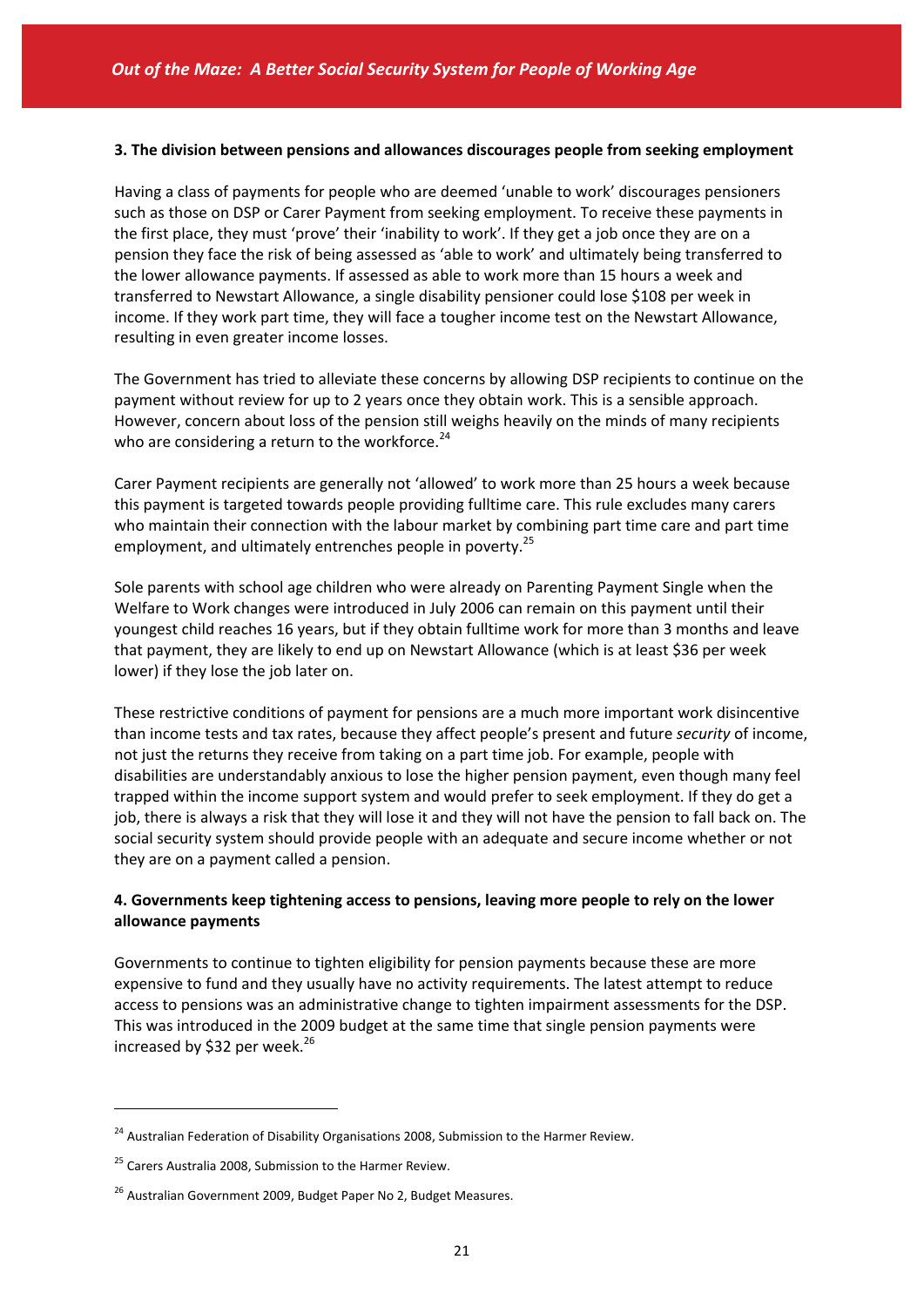After expressing concern about growth in the number of DSP recipients, the previous Government introduced its Welfare to Work changes in 2006. This denied pension payments to new applicants for social security who:

- have a disability and are assessed as able to work part time
- are the sole parents of a child aged 8 to 15 years.

Since the introduction of these changes over 40,000 sole parents and people with disabilities have been paid Newstart or Youth Allowance instead of the higher pension payments they would otherwise have received.<sup>27</sup> This resulted in major income losses for those affected, as described above. ACOSS argued at the time that it was not necessary to cut people's payments in order to encourage and support active job search.<sup>28</sup>

An official evaluation of the Welfare to Work policy found that six months after those affected by this policy started receiving Newstart Allowance, 90% of the people with disabilities and 62% of the sole parents were still on income support – the main difference was that their payments were lower.<sup>29</sup>

As long as pensions are much more generous than allowances, it is inevitable that Governments will continue to tighten access to pensions so that fewer people with disabilities, carers, and parents will be able to get them in future. Fundamental reform of the system to prevent this outcome is in the interest of future recipients of social security payments with disabilities and caring responsibilities.

The social security system should not be designed in a way that encourages Governments to shift people onto lower payments. Instead of worrying about the number of people receiving a particular payment (such as DSP), Governments should focus on the bigger picture: the overall number of people who have to rely on income support. A transfer to a lower payment is not a 'good' policy outcome – it merely entrenches people more deeply in poverty.

#### **5***.* **Income tests discourage part time and casual work.**

 $\overline{a}$ 

In Australia it is generally accepted that income support payments (pensions and allowances) should be income tested to target assistance to those most in need. The challenge in designing income tests is to target income support without discouraging too many people from seeking employment. The allowance income test is much more stringent than that for pensions, so that for many allowance recipients it is not financially worthwhile to seek a part time job. Income tests discourage casual work as well, due to the overpayments, underpayments and Centrelink debts that often result. A further issue of concern is the way that social security income tests interact with other systems (especially income tax rates and the rent rebates for social housing tenants) to generate very high 'effective marginal tax rates' on the next dollar earned.

Key features of the income tests for Newstart Allowance, Youth Allowance (for students), Parenting Payment Single and Disability Support Pension are shown in the table below:

- the 'free area' is the amount recipients can earn without reducing their payment
- the 'taper rate' is the rate at which the payment is reduced for every additional dollar earned
- the 'cut out point' is the level of earnings beyond which no payment is made.

<sup>&</sup>lt;sup>27</sup> Senate Standing Committee on Education Employment and Workplace Relations, Answers to Questions on Notice EW24\_10 and EW 15\_10.

<sup>&</sup>lt;sup>28</sup> ACOSS 2005, Submission to Senate Employment and Workplace Relations Committee on the Welfare to Work Bill.

<sup>&</sup>lt;sup>29</sup> Department of Education Employment and Workplace Relations 2008, Welfare to work evaluation report.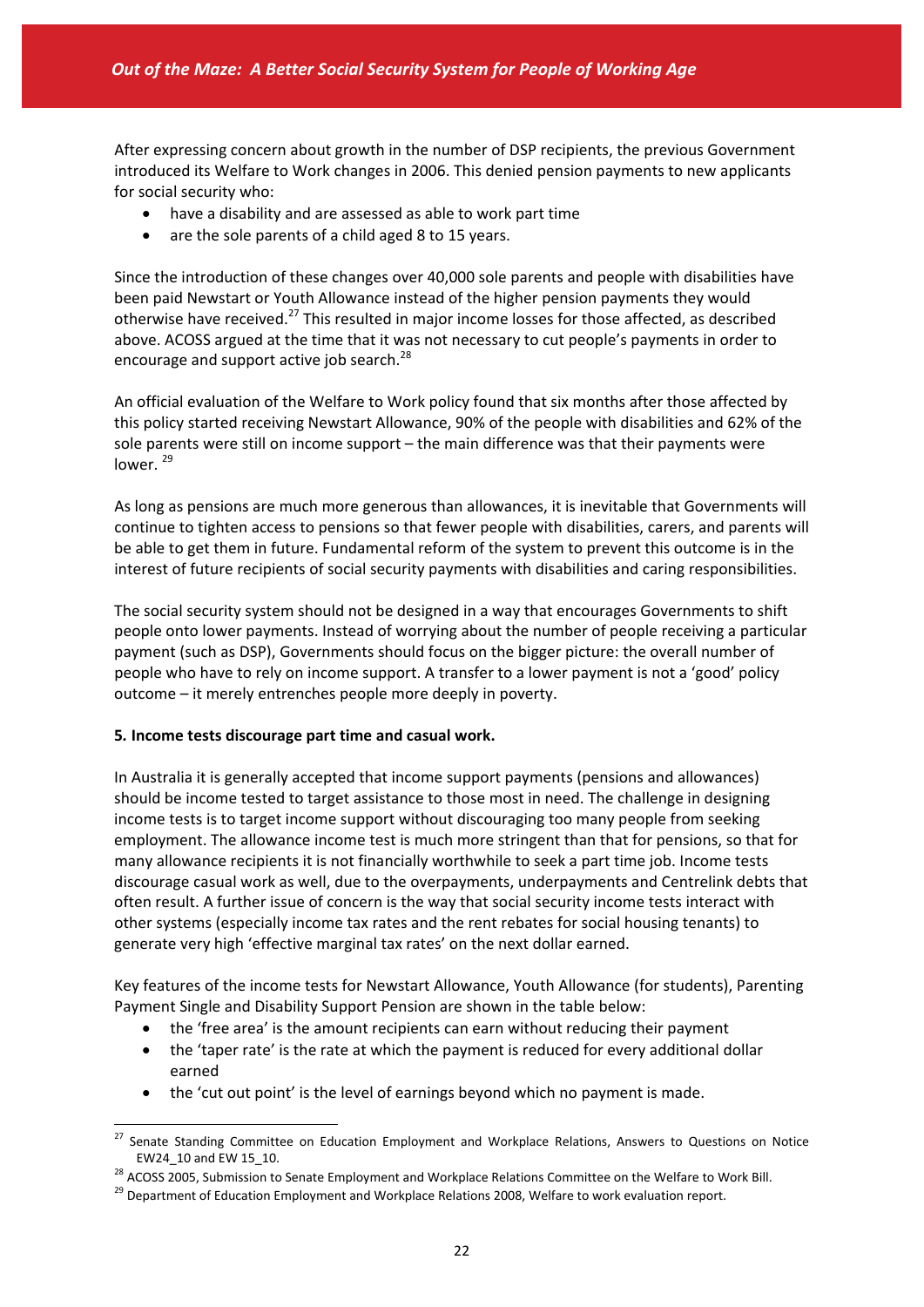|                         |            | Free area   | Taper rates (%) | Cut out points |
|-------------------------|------------|-------------|-----------------|----------------|
| Disability              | Support    | \$71        | 50%             | \$772          |
| Pension (\$ per week)   |            |             |                 |                |
| Parenting               | Payment    | \$84        | 40%             | \$835          |
| Single (\$ per week)*   |            |             |                 |                |
| Newstart                | Allowance  | \$31/\$125  | 50%/60%         | \$432          |
| $(5$ per week)**        |            |             |                 |                |
| Youth                   | Allowance/ | \$118/\$158 | 50%/60%         | \$439          |
| Austudy (\$per week)*** |            |             |                 |                |

## **Table 8: Income tests for a single person on income support (March 2010)**

\* with one child – note that the free area increases for every additional dependent child

\*\* income above \$31pw attracts a taper rate of 50%, for income above \$125pw it is 60%

\*\*\* income above \$118pw attracts a taper rate of 50%, for income above \$158pw it is 60%

Compared to the pension income tests, the allowance income tests strongly discourage part time employment. Once an unemployed person on Newstart Allowance earns over \$125 per week, they lose 60 cents of every additional dollar earned until the payment is reduced to zero.<sup>30</sup> When this is combined with income tax, the person usually loses at least 70 cents of every dollar of part time earnings. This is a deliberate feature of the allowance system – the income test is designed push people directly into a full time job rather than allowing them to rely on combinations of part time earnings and social security payments.

If he tried to earn income from casual work, then 'all of a sudden Centrelink steps in and says alright, *we're going to cut half of your dole out. They're shooting themselves in the foot.' (Fred, Newstart Allowance)* 

Murphy et al (forthcoming), 'Half a citizen': The stories of 150 welfare recipients in Australia, University of Melbourne. (name changed to protect privacy)

The graph below illustrates this problem by comparing 'effective marginal tax rates' (the percentage of the next dollar earned that is 'clawed back' as a result of social security income tests and income tax rates) for a single adult on Newstart Allowance and a pension in 2008.

 $30$  At lower earnings levels they lose 50 cents per dollar earned between \$31 and \$125 per week.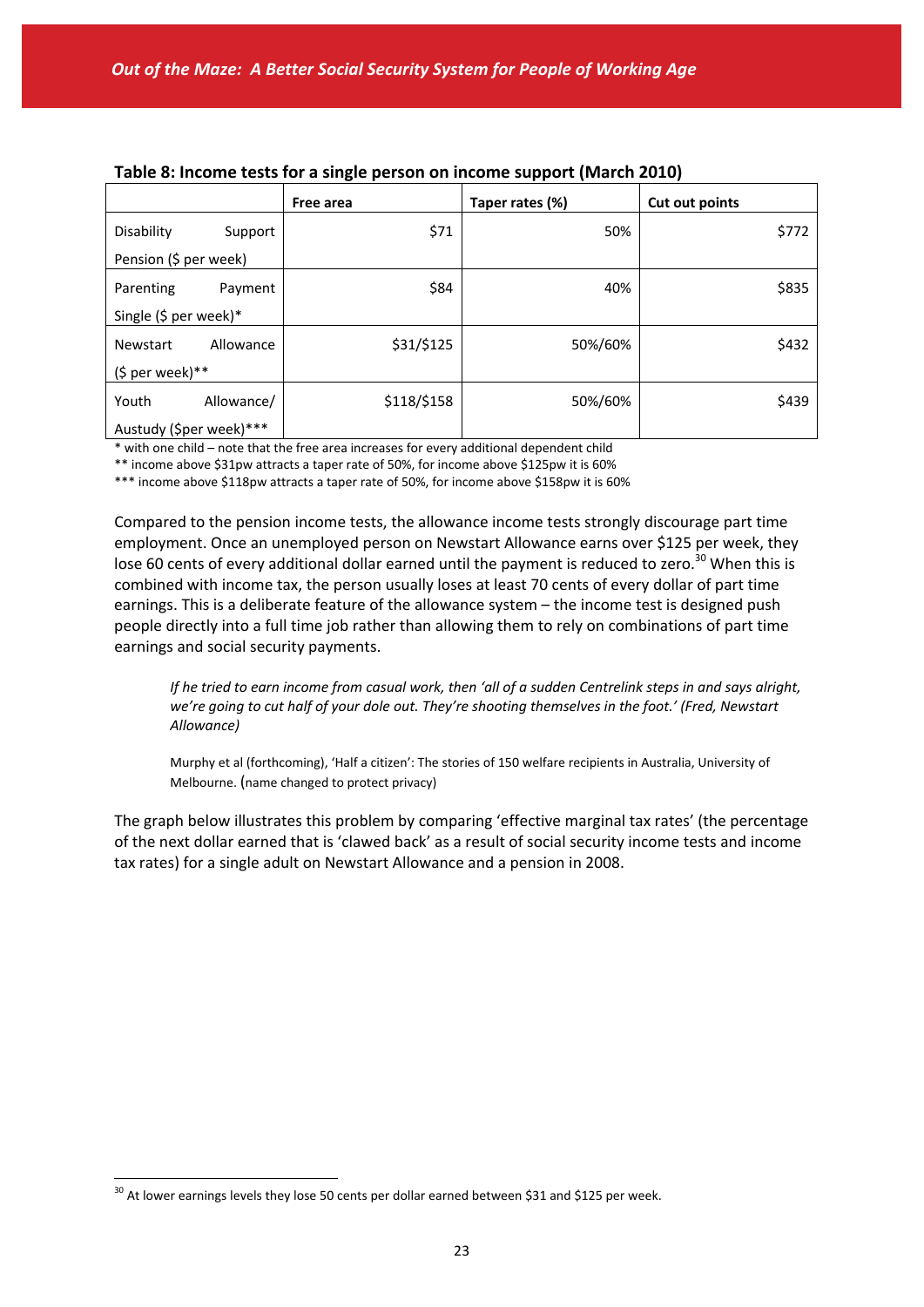



Source: Australia's future tax system 2008, Consultation paper, Commonwealth of Australia Note: the pension income test has since been tightened so that typical EMTRs exceed 50% The 'spike' in EMTRS for DSP shown in the graph is the point at which the former Utilities Allowance cut out.

One problem with the very strict allowance income test is that a majority of low skilled jobs today are part time.<sup>31</sup> As shown above, most unemployed people on income support have low skill levels. As low skilled fulltime jobs become harder to get, it is important to encourage unemployed people to seek part time work even if this means they still receive some income support from the Government while working.

When sole parents and people with disabilities were diverted to the lower allowance payments under the Welfare to Work policy introduced in 2006, they were required to seek part time employment. Yet at the same time they were subject to the tougher allowance income test that penalised part time work. One of the most common complaints among those affected by the policy is that it is not worth working, once child care, travel, and other costs are taken into account.

'I worked it out I would have been worse off in the hand \$30 after working extra and getting paid for extra hours and having to pay for day care and by the time my Centrelink payment came down and *then my rent went up and everything.' (Sophia, Parenting Payment Single)*

Murphy et al (forthcoming), 'Half a citizen': The stories of 150 welfare recipients in Australia, University of Melbourne.

A growing proportion of low skilled jobs are also casual or temporary. As a result many pension and allowance recipients move in and out of low paid jobs. The system discourages recipients from undertaking and declaring casual work due to the risk of under and overpayments and the hassle and uncertainty of negotiating these issues with Centrelink when earnings vary. The basic problem here is that earnings are taken into account each fortnight. A number of adjustments have been made to income tests to ease this problem, but they are complex and inconsistent between different payments. Although the 'Working Credit' for allowance recipients eases this problem a

 $31$  ACOSS 2010, Submission to Fair Work Australia on minimum wages.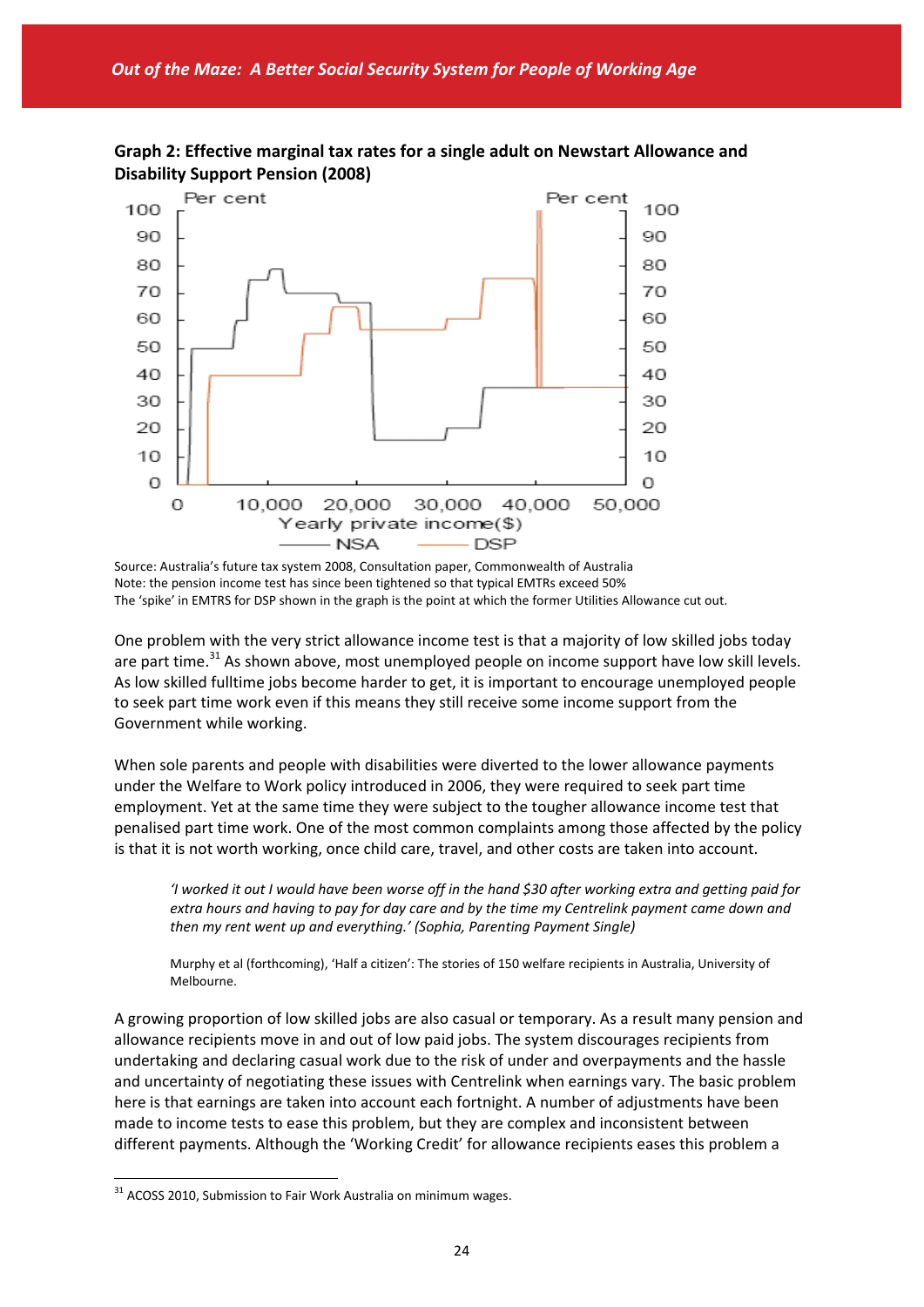little (by ignoring part of a person's earnings from casual jobs) it is complex and limited in scope. There is also a 'work bonus' for pensioners over age pension age (basically a higher 'free area' for income from employment), but this does not extend to other social security recipients such as DSP recipients. The work bonus means that half the first \$500 of fortnightly earnings is disregarded under the pension income test. These income test 'concessions' have been developed in ad hoc fashion.

'So what I would like is for (Centrelink) (to) average out the hours over the year and do it like that, rather than over one fortnight. I think because people that are on DSP, often their ability to work fluctuates up and down and Centrelink can't take that into account. ... You might work a period of 40 hours in one week, and then actually nothing for four months, so instead of averaging that out, they'll look at the 40 hours and they'll say, oh you worked 40 hours here. Well not only are we taking your *income, but we're going to suggest that you move off DSP, because obviously you can work those hours, and that's the problem with it '… (Rhianna Disability Support Pension)*

Murphy et al (forthcoming), 'Half a citizen': The stories of 150 welfare recipients in Australia, University of Melbourne. (name changed to protect privacy)

Social housing residents usually pay about 25% of their income in rent. When this is added to social security income tests and income tax rates it often results in effective tax rates on the next dollar of earnings that exceed 80%. In addition, people jeopardise their position on social housing waiting lists if they obtain employment. $32$ 

'When we aet an increase in DSP, automatically our rent goes up. So really, they're giving it to you *[in] one hand but taking it out of the other.' (Alex, Disability Support Pension)*

Murphy et al (forthcoming), 'Half a citizen': The stories of 150 welfare recipients in Australia, University of Melbourne. (name changed to protect privacy)

#### **6. Activity requirements are complex and inflexible and penalties are too harsh.**

Many social security payments have activity requirements attached to them, for example to seek employment or prepare for work through training or employment programs.

To ensure fairness and provide certainty for social security recipients the basic activity requirements, including those groups excluded from any requirements, should be set out in legislation. Otherwise, arbitrary variations in the activity requirements could be imposed on people by local Centrelink offices and employment service providers. However, the present social security law is complex and inflexible. This is largely due to the pension-allowance divide referred to previously. Movements between categories of payment (such as DSP and Newstart Allowance) can give rise to large 'sudden death' changes in activity requirements, even though the recipient's circumstances have not dramatically changed.

For example, on moving from DSP to Newstart Allowance, the recipient faces a sharp escalation of activity requirements (from none at all to searching for at least 15 hours a week of employment). Similar problems arise for people with caring responsibilities. A parent with a disabled child that does not quite qualify them for a Carer Payment has to apply for special exemptions from the Newstart Allowance activity requirements. If they do quality for Carer Payment, no activity requirements apply but they have less access to employment assistance.

<sup>&</sup>lt;sup>32</sup> Dockery et al 2008, Housing assistance and economic participation, AHURI, Melbourne; Dockery et al 2008, The relationship between public housing wait lists, public housing tenure, and labour market outcomes, AHURI, Melbourne.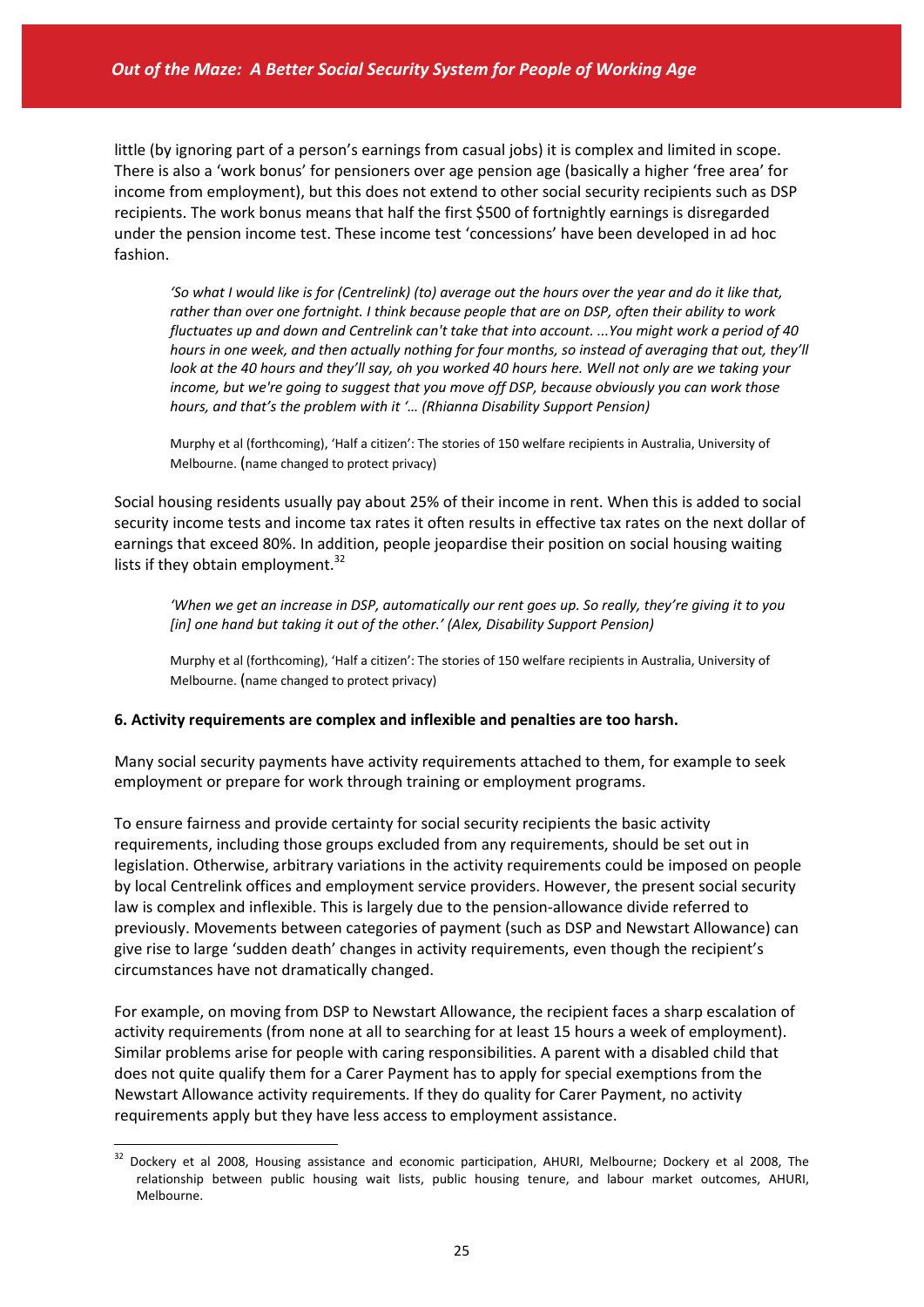There is limited capacity within the pension‐allowance system to take account of multiple barriers to work, such as combinations of disabilities and care burdens. For example, many sole parents have children with disabilities and many carers have disabilities themselves.

The requirements are also insensitive to people's job prospects, capacities and how far they have moved towards (or away from) employment. This is illustrated by the Newstart Allowance requirements for parents. A Participation Task Force established to review the 'welfare to work' activity requirements for parents and mature age people criticised rules that required parents to seek employment throughout the end of year school holidays, to reapply every 16 weeks to renew exemptions on the grounds of domestic violence, and to continue to seek employment while engaged in training courses. The Task Force recommended changes in these areas.<sup>33</sup>

*I remember ringing up and saying that's ridiculous, because I'm working every day and then I've got* to come into Centrelink once every two weeks to have a chat about finding work. It just doesn't make *sense. (Madeleine, Parenting Payment Single)*

Murphy et al (forthcoming), 'Half a citizen': The stories of 150 welfare recipients in Australia, University of Melbourne. (name changed to protect privacy)

A further problem with the present system of activity requirements is the very limited scope for unemployed people to negotiate requirements and supports that are appropriate to their circumstances. In theory, activity requirements for Newstart Allowance recipients are based on 'employment pathway plans' negotiated with Centrelink or employment service providers, and underpinned by assistance to overcome barriers to work such as low skills or lack of recent work experience. In practice, little or no 'negotiation' occurs – the plan is determined by the relevant agency and usually follows a standard formula (for example, to search for 10 jobs every fortnight).

There is also a serious imbalance between the requirements imposed on jobseekers and the supports available to help them find work. Employment service providers have very limited resources available to help overcome barriers to work (for example, around \$500 in an 'Employment Pathway Account' for a long term jobless person). This lack of flexibility and support is demoralising for jobseekers, who have to devote their energies to 'following the rules' rather than working with employment service providers to improve their job prospects.

*Kathleen had two very different experiences of the social security system:*

*'I've been breached twice. One because I refused to sign the activity agreement initially because there was nothing about an agreement there. It was about signing this because 'we're the bully and we're* going to make you do it and if you don't you get breached'. There wasn't any kind of agreement *about like 'how can we make this work together'. You know, no place of understanding or anything. And they don't look at any history.'* 

'So like the woman who assessed me, she said 'tell me about your life, tell me your story'. She validated my story. She said 'tell me about all the things that impact on your life, like I want to know your whole picture'. And based on that, let's together work on a plan because I can hear that at some stage you want to, you want self reliance and self responsibility, but you need these things in order to do it. I can hear your intention. I can hear where you want to get to...We've done a plan, and she says *what do you think about this? It's acknowledged we work on a plan.' (Kathleen, Parenting Payment Single)* 

Murphy et al (forthcoming), 'Half a citizen': The stories of 150 welfare recipients in Australia, University of Melbourne. (name changed to protect privacy)

<sup>&</sup>lt;sup>33</sup> Participation Review Task Force Report 2008, Department of Education, Employment and Workplace Relations.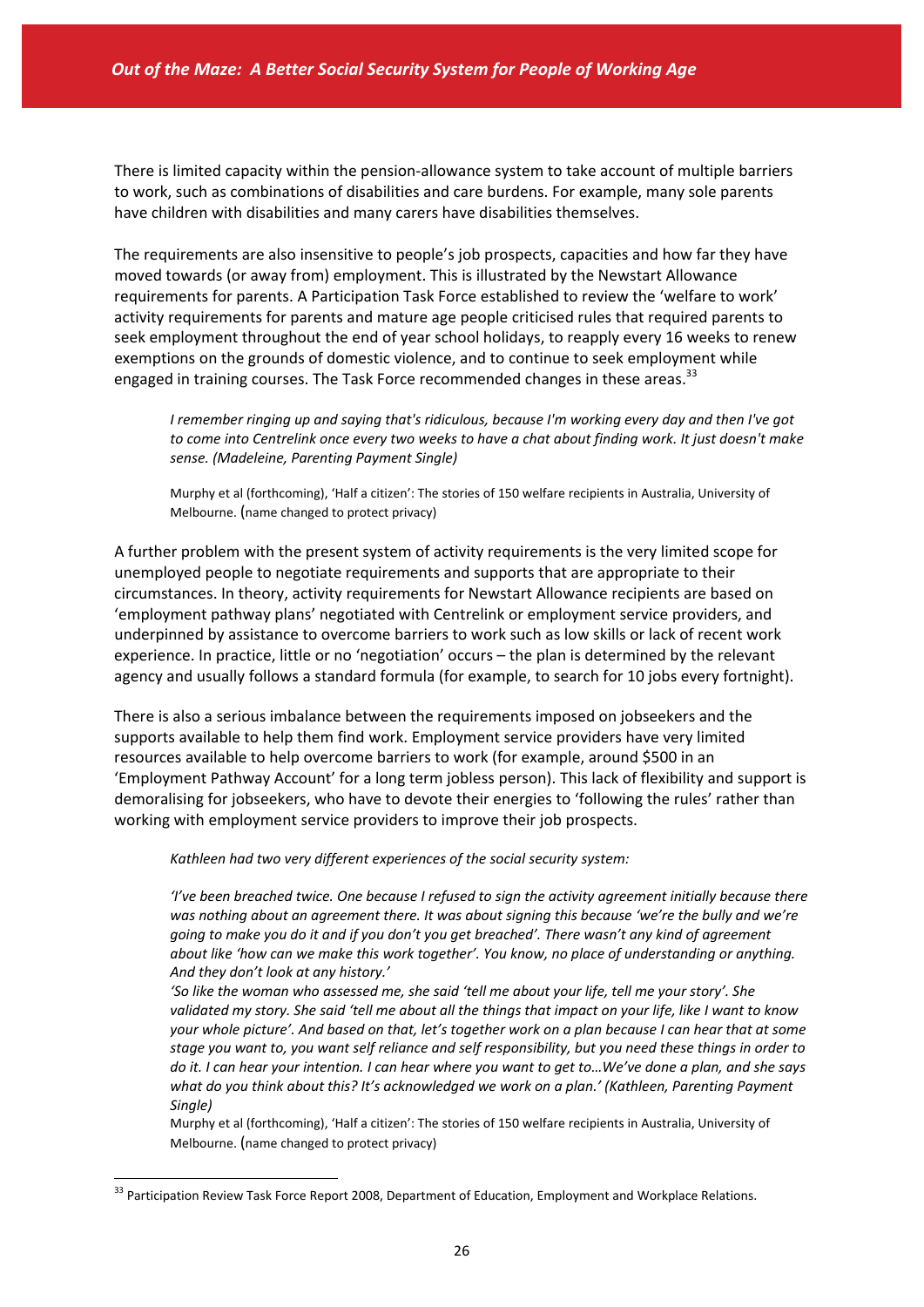Recipients of activity tested payments who do not fulfil their activity requirements face penalties of up to 8 week's loss of income support. Last financial year (2008‐09), this penalty was imposed in 19,406 cases. While the social security system needs a means to enforce activity requirements, this penalty is far too harsh. Many people have become homeless or otherwise faced severe hardship as a result of this policy. Recent legislative and administrative changes appear to have led to a welcome reduction in the number of people facing harsh financial penalties. For example, the number of 8 week penalties imposed in 2007‐08 was 32,000. Nevertheless the loss of income support for 8 weeks is still too harsh, even if it is now imposed on a smaller number of people.

*'(Centrelink) don't realise that cutting somebody off means that they're, you know, they're out. They're starving. They have to go begging for food parcels then. Do they really think that, that's inhuman to do that to people.' (Jimmy, Newstart Allowance)*

Murphy et al (forthcoming), 'Half a citizen': The stories of 150 welfare recipients in Australia, University of Melbourne. (name changed to protect privacy)

# **How did we get into the present mess?**

#### **1900‐1970**

The first social security payments introduced in Australia at the turn of the last century were age and disability pensions designed for people deemed 'unable to work'. Following the great depression, unemployment benefits were introduced in 1944 for people deemed able to work who were actively seeking employment. Other categories of payment were then progressively added for different groups of people considered unable to support themselves through employment, including sole parents, students, and carers. Each payment had its own eligibility and activity requirements, though rates of payment and income tests were generally divided into two types: 'pensions' and 'benefits' (the latter were subsequently called 'allowances'). Benefit payments such as unemployment benefits were lower due to the assumption that people would only need them on a short term basis.

#### **The 1970s**

The allocation of people to pension or benefit status was often arbitrary. For example, a pension was introduced for sole parents without private means of support in the early 1970s, paid at the same rate as other pensions. However, when a separate payment was introduced for partnered carers of children in jobless families in 1995 (Parenting Payment Partnered) this was paid at the lower allowance rates. Similarly, when pensions were increased last year, sole parents missed out so there is now a separate (lower) pension rate for sole parents only.

In the early 1970s, in response to the report of the National Poverty Inquiry led by Professor Henderson, the Whitlam Government committed to raising the single rate of pension to 25% of average earnings and unemployment benefit payments were raised to pension levels.

However, the indexation of pensions to average earnings was not legislated, nor was there a legislative guarantee that pensions or benefits would be indexed to keep up with inflation, which was running at over 10% per year. By the late 1970s, the Fraser Government had removed the link between pensions and wages, and although pensions were indexed to the Consumer Price Index, benefit payments were not. This resulted in a rapid decline in the real value of benefit payments for unemployed single people. Benefits for couples were still linked legislatively to pension rates (and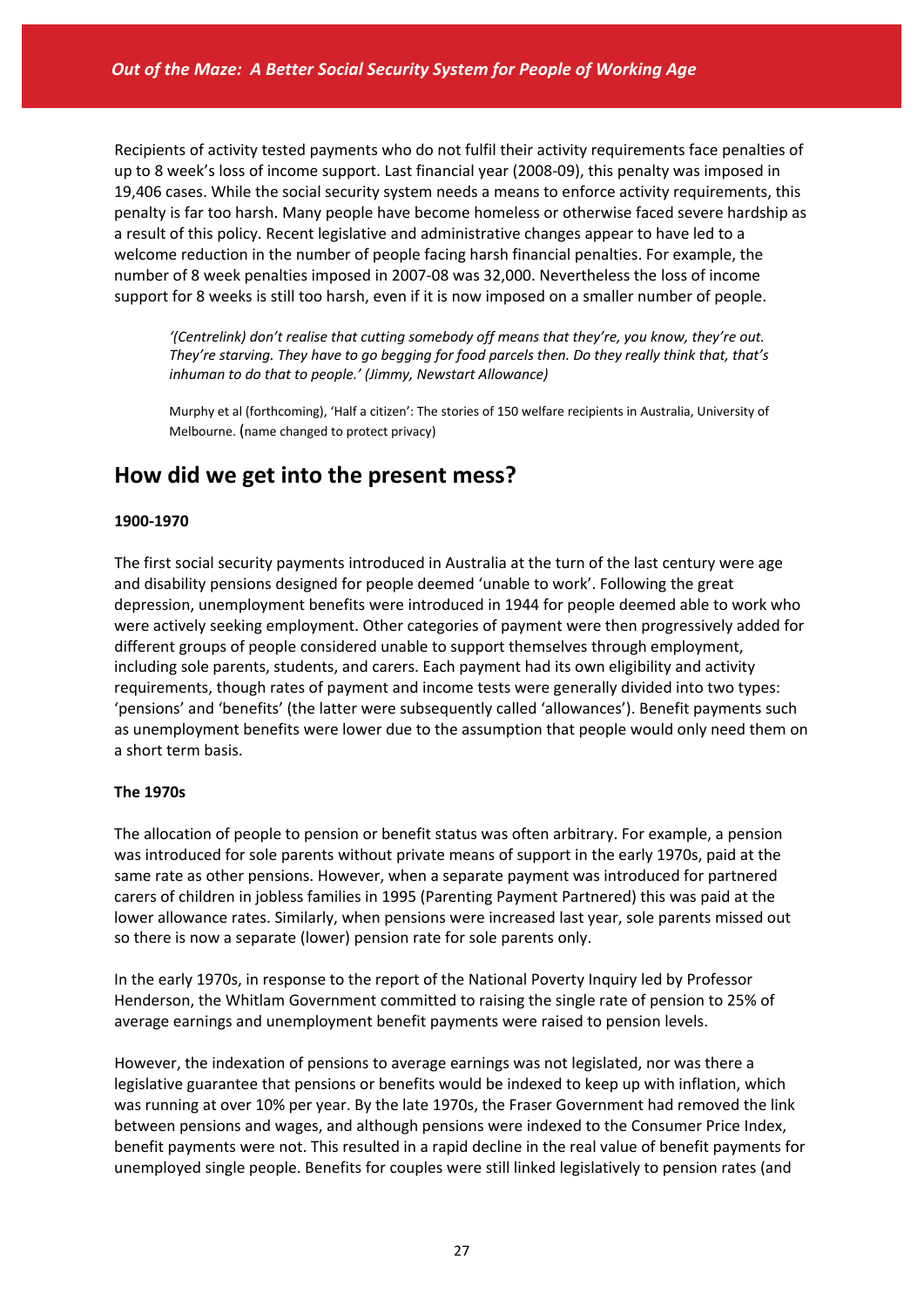thus indexed for inflation) until the late 1990s. This meant that over this period allowance payments for single people declined by comparison to allowance payments for couples.

#### **The 1980s**

The Hawke Government, as part of its 1982 'Accord' agreement with the unions, committed to raising pensions back to 25% of average earnings, indexing both pension and benefit payments to inflation and progressively restoring parity between pensions and benefits. As a result the real value of unemployment benefits was substantially increased in the early 1980s, recovering some of the ground lost in the late 1970s. However, progress in closing the gap between pensions and allowances had come to a halt by the late 1980s, though there was a small real increase in unemployment allowances for single adults (\$2 per week) after the recession of the early 1990s.

#### **The 1990s**

In 1994, the former Department of Social Security released a discussion paper calling for reform of the system of payments for people of working age to remove the distinction between pensions and allowances. However, the reform was not progressed before the Keating Government lost office.<sup>34</sup>

The Howard Government set the single pension rate at 25% of average male wages by legislation. This also led to increases for pensioner couples because the single and couple rates of pension were already linked by legislation. However, the link between the married couple rates of pensions and allowances was severed, so both singles and couples on allowance payments began to fall further behind pensioner levels of payment.

#### **The 2000s**

 $\overline{a}$ 

In 2000, following broad consultations with community organisations, the Howard Government's Reference Group on Welfare Reform recommended that the system be restructured and simplified. <sup>35</sup> In 2002, the Government released a discussion paper on options to 'build a simpler system'. This was published jointly by the then Departments of Family and Community Services and Employment and Workplace Relations. The paper called for the replacement of the present pension and allowance levels of payment for people of working age with a common base rate of payment and supplements for special needs. Further consultations on this proposal were held around the country with community organisations.<sup>36</sup>

However, in 2005, following the transfer of administration of payments for people of working age from the Department of Family and Community Services to the Department of Employment and Workplace Relations, the Government abandoned this reform and pursued a different course. Instead of reforming the structure of the system (removing the distinction between pensions and allowances), the 'welfare to work' legislation 'shifted the goalposts', diverting many people with disabilities and sole parents from the pension system to the allowance system. An opportunity for lasting structural reform was lost.<sup>37</sup>

<sup>&</sup>lt;sup>34</sup> Perry 1994, A common payment? Department of Social Security.

<sup>&</sup>lt;sup>35</sup> Reference Group on Welfare Reform 2000, Participation support for a more equitable society (McLure Report), Department of Social Security.

 $36$  Vanstone & Abbott 2001, Building a simpler system to help jobless families and individuals, Commonwealth of Australia.

<sup>&</sup>lt;sup>37</sup> Commonwealth of Australia 2005, Welfare to work, Budget Papers.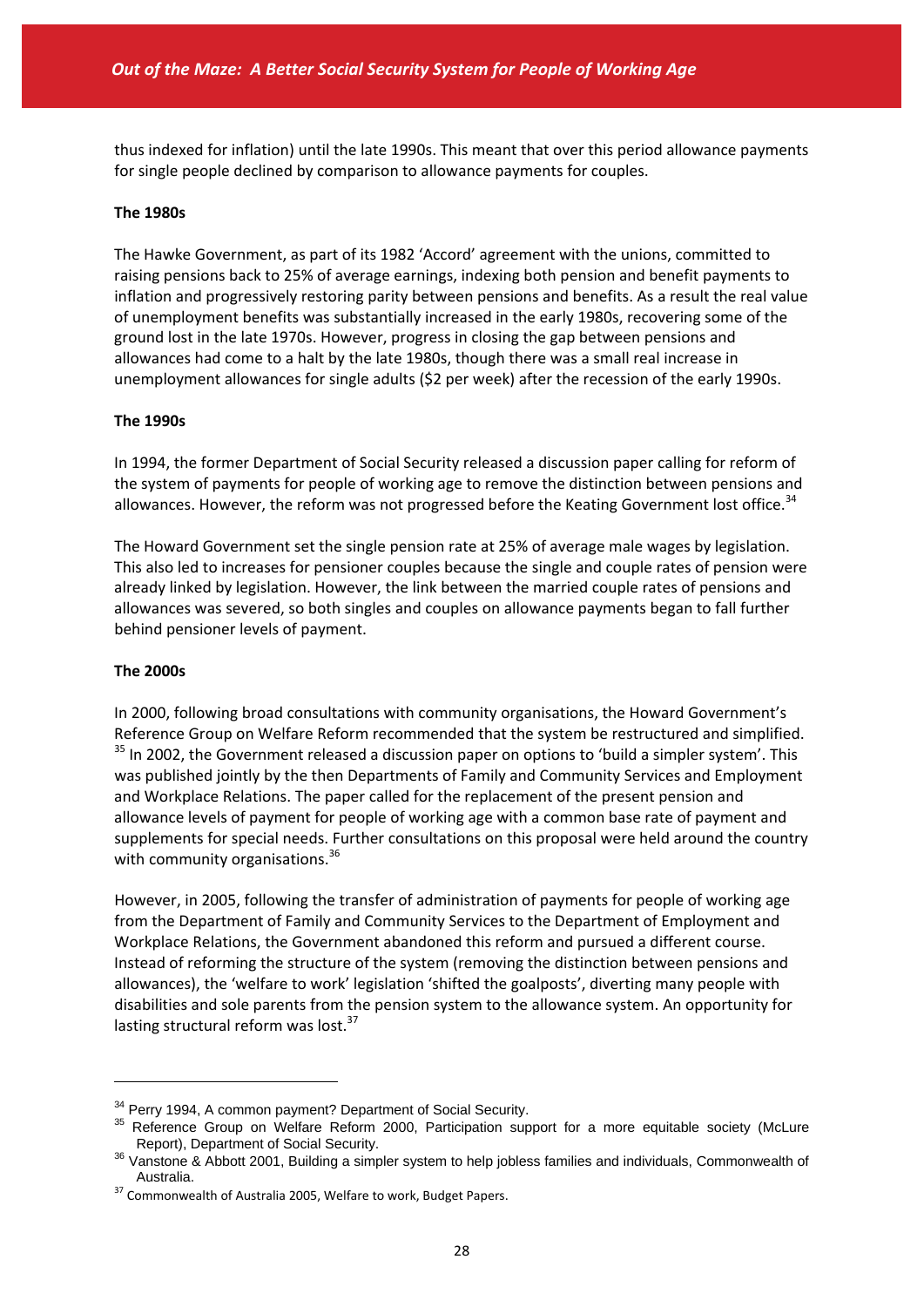In 2009, following a review of pensions (the Harmer Review), the recently elected Rudd Government increased the single pension rate by around \$32 per week above and beyond CPI indexation, raising its proportion of average earnings from 25% to over 27%. Payments for pensioner couples were increased to a lesser degree.<sup>38</sup> However, as indicated previously, the pension for sole parents (Parenting Payment Single) was not increased, so the link between the value of that payment and other pensions was broken for the first time since 1973. Also, the increase did not extend to allowance payments, so the gap between pensions and allowances widened substantially. Regrettably, these payments were outside the scope of the Harmer Review, so they were excluded from the assessment of payment adequacy that was undertaken for the other pensions. This was another lost opportunity for thorough‐going reform. ACOSS was advised at the time that the Henry Review would examine the adequacy of allowance payments as part of its broader review of taxes and transfers.

To summarise, differences in levels of payment between various pensions and allowances are based to a large extent on a series of arbitrary decisions and historical accidents, underpinned by an assumption that some groups of recipients were more 'deserving' of income support than others. Although previous Governments were aware of these problems and attempts were made to reform the system as a whole on a logical basis, these were not followed through.

#### **How policy administration entrenches divisions between payments**

Currently, income support payments for people of working age are split administratively between two Government departments:

- the allowance payments and the pension for sole parents are administered by the Department of Education, Employment and Workforce Relations
- the remaining pension payments, including the Disability Support Pension and Carer Payment, are administered by the Department of Families, Housing, Community Services and Indigenous Affairs

This administrative split reinforces the traditional assumption that people with disabilities and carers are 'unable to work' and makes reform in this area (and the administration of social security payments generally) more complex and difficult. It is likely that without a concerted drive for structural reform, the levels and conditions of payment for these two sets of payments will drift further apart over time.

<sup>&</sup>lt;sup>38</sup> The Harmer Review recommended that only the single pension rate be raised, as single pensioners were judged to face greater hardships.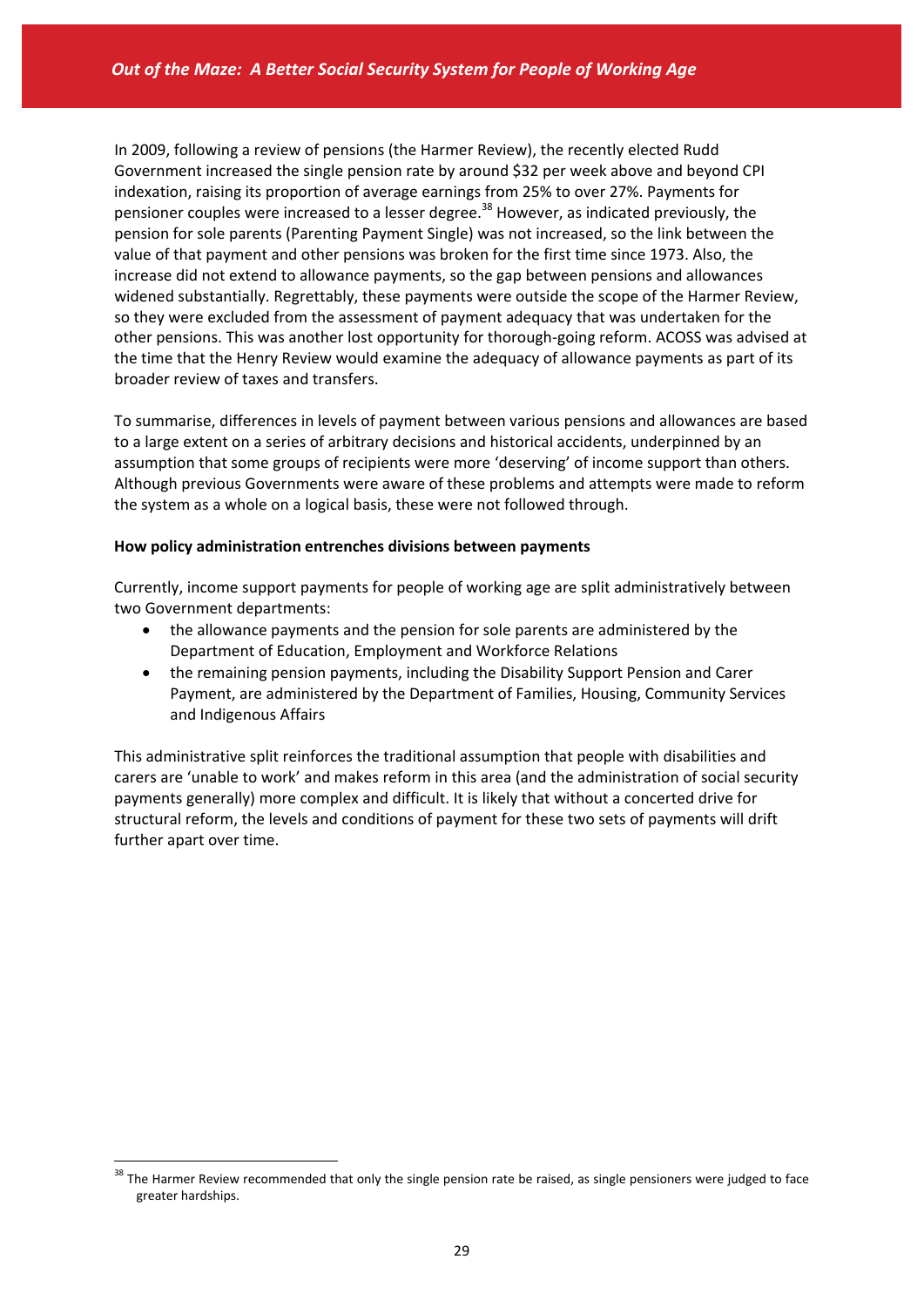## **Policy developments in other countries**

Other countries with broadly similar systems of social assistance payments for jobless households have also been working on reforms of the kind envisaged by the 'simpler system' review.

#### **New Zealand**

The former New Zealand Labour Government proposed to replace categories of payment for unemployed people, sole parents, carers and people with disabilities with a single benefit. This would be divided into three streams, focussed on a 'rapid return to fulltime work', 'work development and preparation', and income support for those with 'severely restricted employment capacity'. Core rates of payment would be the same for these three categories, but the activity requirements would be different. As the terminology implies, those in the 'work development' stream would be expected to make a gradual transition to employment (for example through training or rehabilitation pathways) or to work part time only. Most recipients of the existing disability, sole parent, and carer payments would move into this stream. A minority of income support recipients who had 'severe' impediments to work would have no activity requirements. The proposal included a supplement for the costs of disability, which would extend to people in fulltime employment as well as those out of work. Financial incentives would be available to those in the work development stream to encourage them to seek a fulltime job, where they were able to do so.<sup>39</sup>

This major social security reform agenda, which also involved parallel reforms to employment assistance, was not completed by the time the former New Zealand Labour Government lost power last year.

#### **United Kingdom**

 $\overline{a}$ 

The United Kingdom Government is also in the process of reforming its social security system for people of working age along these lines. Presently there are three main payments for people of working age: Job Seekers Allowance (equivalent to Newstart Allowance), Income Support (mainly paid to sole parents) and the Employment and Support Allowance which is progressively replacing the Incapacity Benefit (equivalent to our Disability Support Pension). The Employment and Support Allowance applies to new applicants for social security who have disabilities. It is expected that the majority of new applicants will receive the 'employment allowance' element of this payment, which has work related requirements (mainly attendance at job centre interviews and relevant work preparation activities rather than active job search). A minority of applicants with more severe barriers to work will instead receive the 'support component' which has no activity requirements.

A landmark report on welfare reform commissioned by the Department for Work and Pensions, the Freud Report, advocated replacing these payments with a single base rate of income support payment, with an option to increase the rate for long term recipients. Activity requirements would range from active search for fulltime work to search for part time employment (for parents whose youngest child is over 12 years) and work preparation activity (for many people with disabilities). Supplements would continue to be paid to assist with the direct costs of a disability, housing costs, and the costs of caring for people with disabilities.<sup>40</sup>

<sup>&</sup>lt;sup>39</sup> Minister for Social development and employment 2005, Cabinet submission on Extending opportunities to work.

<sup>&</sup>lt;sup>40</sup> Freud 2007, Reducing dependency, increasing opportunity, Report for Department for Work and Pensions. See also Sainsbury & Stanley 2007, One for all: active welfare and he single working age benefit, Institute for Public Policy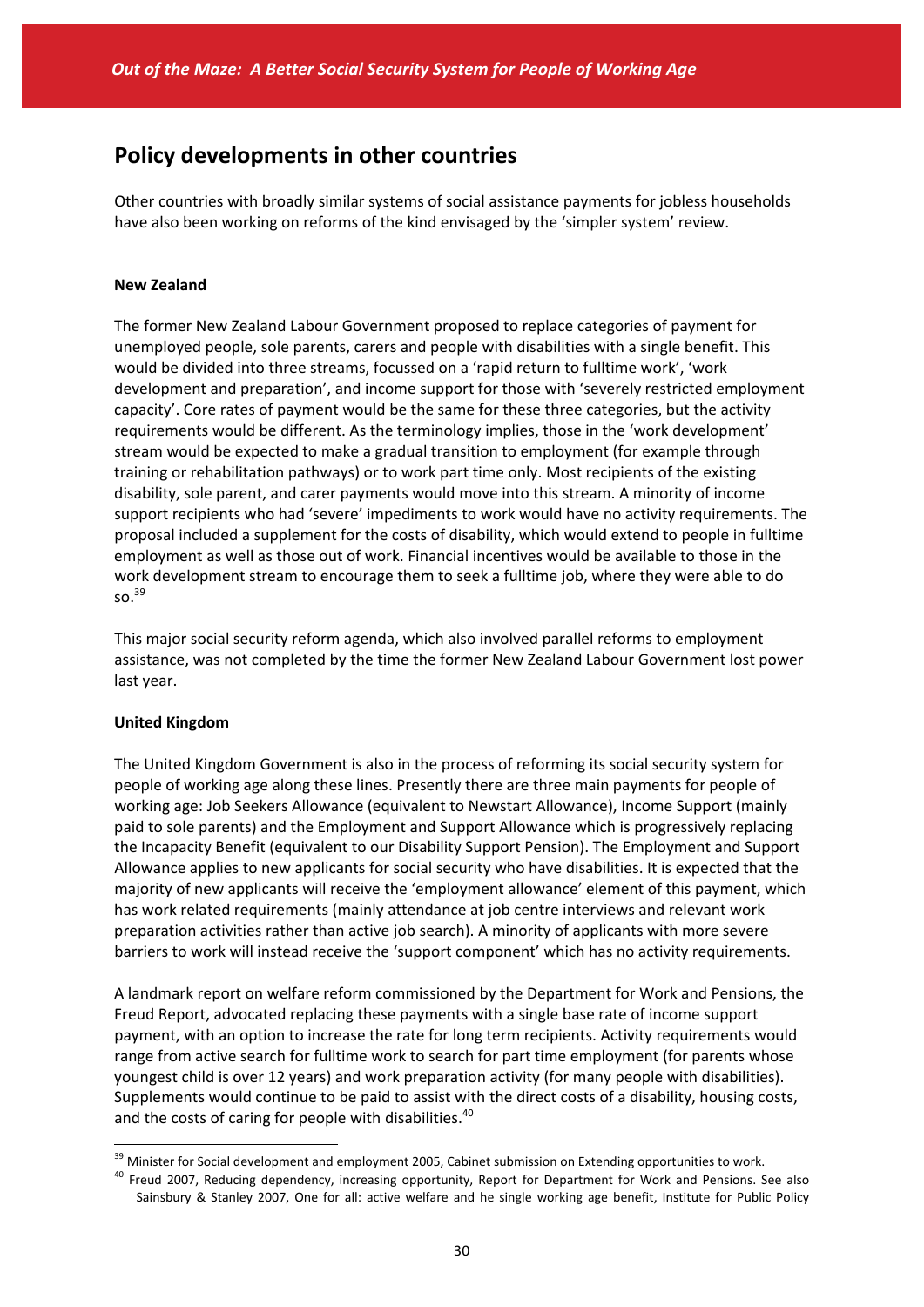Most other OECD countries (apart from Australia, New Zealand, and the UK) have very different systems of social security to ours. Typically, they have social insurance payments for people with a substantial recent employment history and social assistance payments for those who do not qualify for social insurance. Social insurance is a contributory scheme whereas social assistance is a safety net payment financed from general government revenue, akin to our social security system. Although their social assistance payments are often paid by provincial or local governments, the levels of payment tend to be more consistent across different groups of recipients (for example, sole parents, unemployed people, and people with disabilities). Instead of separate categories of payment for different groups of recipients, they often have just one social assistance (income support) payment for all people on very low incomes.

# **Objectives and principles for reform**

The lesson of many years of partial and ad hoc reform in this area is that a 'root and branch' review is needed. It is hoped that the Henry Review applies this approach to social security reform rather than opting for another 'quick fix'.

Ideally, the Henry Report will set a framework for a thorough and detailed review of payments for people of working age. This would be based on first principles, starting with a clear statement of the main objectives of the social security system. It would be undertaken in close consultation with social security recipients, peak bodies, advocates, and community service organisations. The following is a suggested set of core objectives for a reformed system.

#### **Proposed objectives for a new social security system:**

- 1. To ensure that all Australians have the financial capacity to attain a decent basic standard of living according to contemporary community norms
- 2. To encourage and support people of working age to achieve financial independence from Government where practicable
- 3. To treat people with similar needs and living costs in a fair and consistent way
- 4. To provide extra financial help for people with costs above and beyond the basic living costs of a typical low income single adult or couple, without making too many fine distinctions in payment levels that lead to complexity
- 5. To target income support to those in greatest need without undermining work incentives
- 6. To be sustainable over the long term
- 7. To treat people with respect and respond to individual circumstances, including by providing a gateway to other community services
- 8. To provide assistance in the simplest and most accessible way.

#### **Proposed principles and processes for social security reform:**

1

Research, London.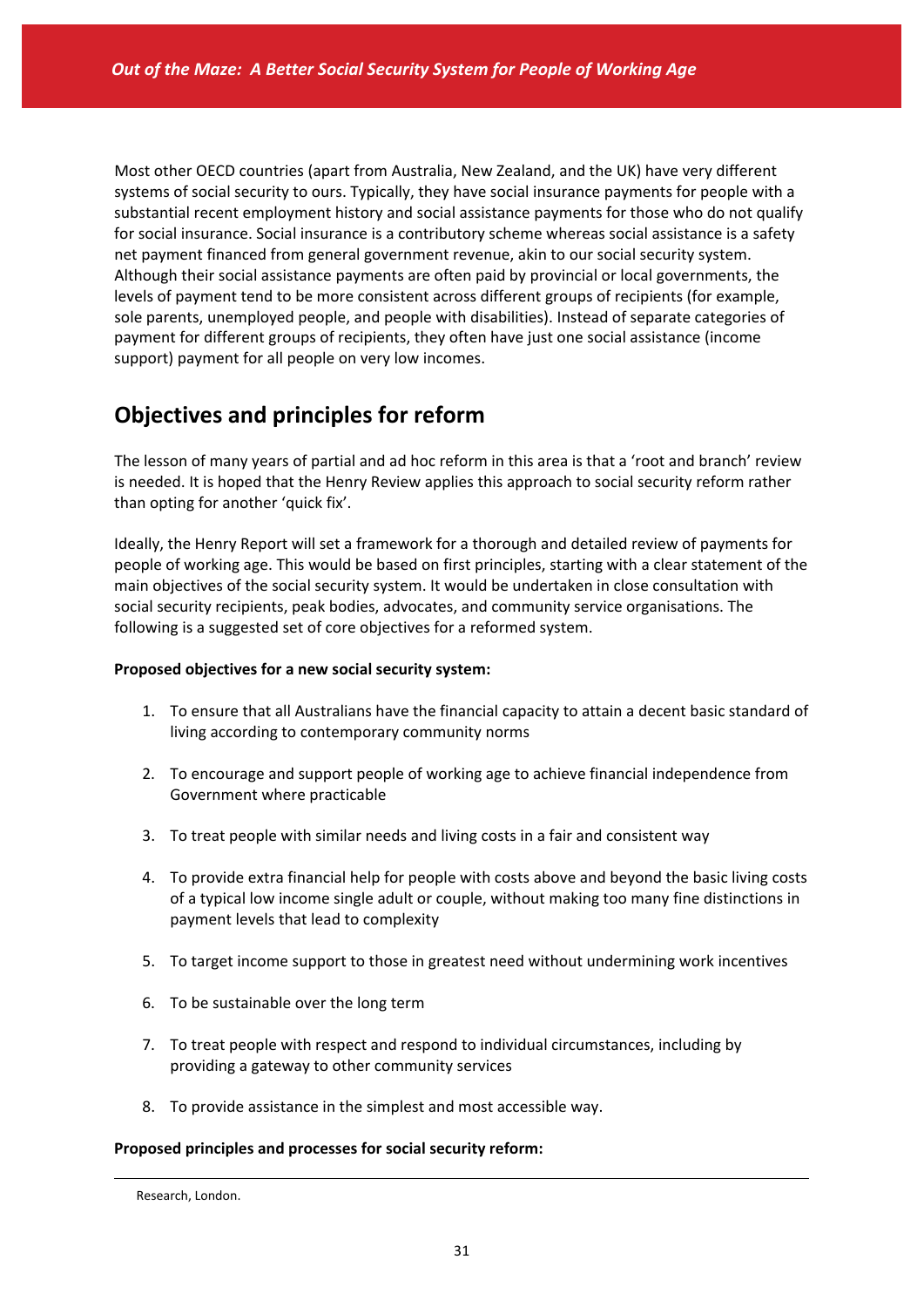The following is a proposed set of principles and steps towards reform in this area.

- 1. Following the release of the Henry Report, the Government would commission an independent expert reference group to develop, in a two year time frame, detailed proposals to implement comprehensive reform of working‐age social security payments.
- 2. This group would consult widely, including with social security recipients, consumer advocates, the community sector and independent experts before releasing a report recommending major social security reforms. This would include discussion papers setting out the main issues and options for reform, scope for formal submissions, and consultation sessions. Efforts would be made to include those who are ordinarily less likely to participate in such consultations or who have barriers to participation, including people with disabilities, Indigenous people and young people on income support.
- 3. This process would be informed by official and independent research on key topics including the living costs and standards of social security recipients (building on the work done by the Harmer Review and taking account of Age Pension rates and conditions), overseas social security systems and reform proposals, the design of a more flexible set of activity requirements, and how recipients experience the social security system. All research results would be promptly released once they are submitted to Government.
- 4. Benchmarks would be set for the adequacy of income support payments.
- 5. Income support payments would be consistently indexed to take account of both inflation and broad increases in community living standards (including wage rises).
- 6. No group of present or future recipients should be financially worse off as a result of reform, and those with the greatest need for increased support should receive it.
- 7. The system of social security payments should continue to be based on legislative entitlements to cash payments, striking a reasonable balance between legislative protection against arbitrary decision‐making and scope for Centrelink and payment recipients to adapt the system to individual circumstances. This is consistent with ACOSS's opposition to the blanket extension of compulsory 'income management' (with half of income support provided in‐kind) to certain categories of income support recipients in disadvantaged areas, as currently proposed by the Government.<sup>41</sup>

<sup>&</sup>lt;sup>41</sup> ACOSS 2010, Submission to Senate Community Affairs Committee on Income Management.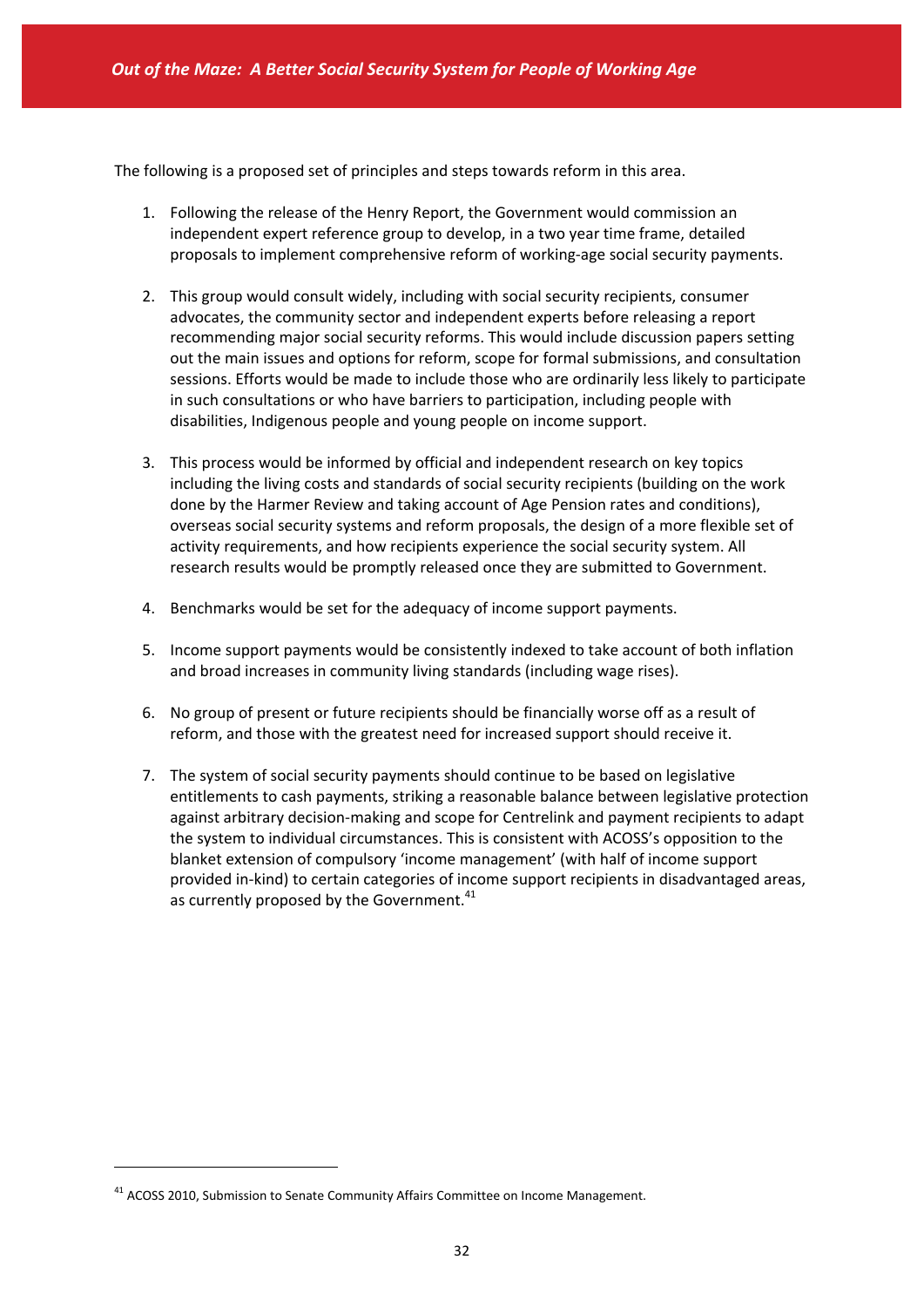# **Options for reform**

This is a complex area of social policy. The purpose of this report is to not to develop a detailed blueprint for social security reform. That should emerge from the above policy development and consultation process.

Instead, the remainder of the report raises a set of broad options for reform of the system of payments for people of working age. It also raises a number of questions for further discussion and debate.

**1. Instead of splitting the social security system into a set of pension and allowance payments based on 'ability to work', it would be divided into a set of** *income support* **payments for people lacking an adequate private income and a set of** *supplements* **for special needs.**

The broad thrust of the proposed reforms is to *remove the distinction between pension and allowance payments*. Separate categories of income support payment would remain (for example a disability payment and a parenting payment) but basic eligibility conditions and levels of income support would be consistent across these payments. For example, the same residency requirements would apply to all income support payments for people of working age. This would greatly simplify the system and remove anomalies such as the exclusion from disability payments of recent migrants to Australia. The main purpose of retaining payment categories would be to distinguish the activity requirements (if any) that apply to different groups of income support recipients (which we discuss later). Levels of income support payments would no longer be tied to payment categories. Higher payments beyond the basic level of income support (that is, supplements) would be justified by additional living costs not an 'inability to work'.

The key divide between different payments in the proposed system would be that between *income support payments* and *supplements*. This division already exists (for example, the distinction between Newstart Allowance and Rent Assistance) but the distinction between the two is rarely articulated.<sup>42</sup> Clarifying the different roles of income support payments and supplements would help guide social security reform, including the best way to target these two types of payment.

The purpose of income support payments is to prevent poverty by raising the incomes of people without adequate means of private support (most of whom are jobless people) to a set minimum standard. That benchmark, which we discuss below, would be based on the minimum 'universal' expenses of a typical low income person living alone, excluding additional costs that are faced by some but not others (such as housing rents and the costs of disability), which would be addressed by the supplements. Income support payments are thus the core or foundation payments within the proposed system. Income support payments include for example, Newstart Allowance, Austudy Payment, Youth Allowance, Carer Payment, Disability Support Pension and Parenting Payment. Reflecting their role as an income guarantee for people with limited means, income support payments would generally be targeted towards low income households.

The purpose of supplementary payments is to assist people with unavoidable costs above and beyond these 'universal' or 'core' expenses. Without supplementary payments, many people who face additional costs such as housing rents could not achieve the same standard of living as other households, so the supplements improve 'horizontal equity' within the system (treating people with

 $42$  The 'Simpler System' proposals were based on this distinction. (see Vanstone & Abbott 2002)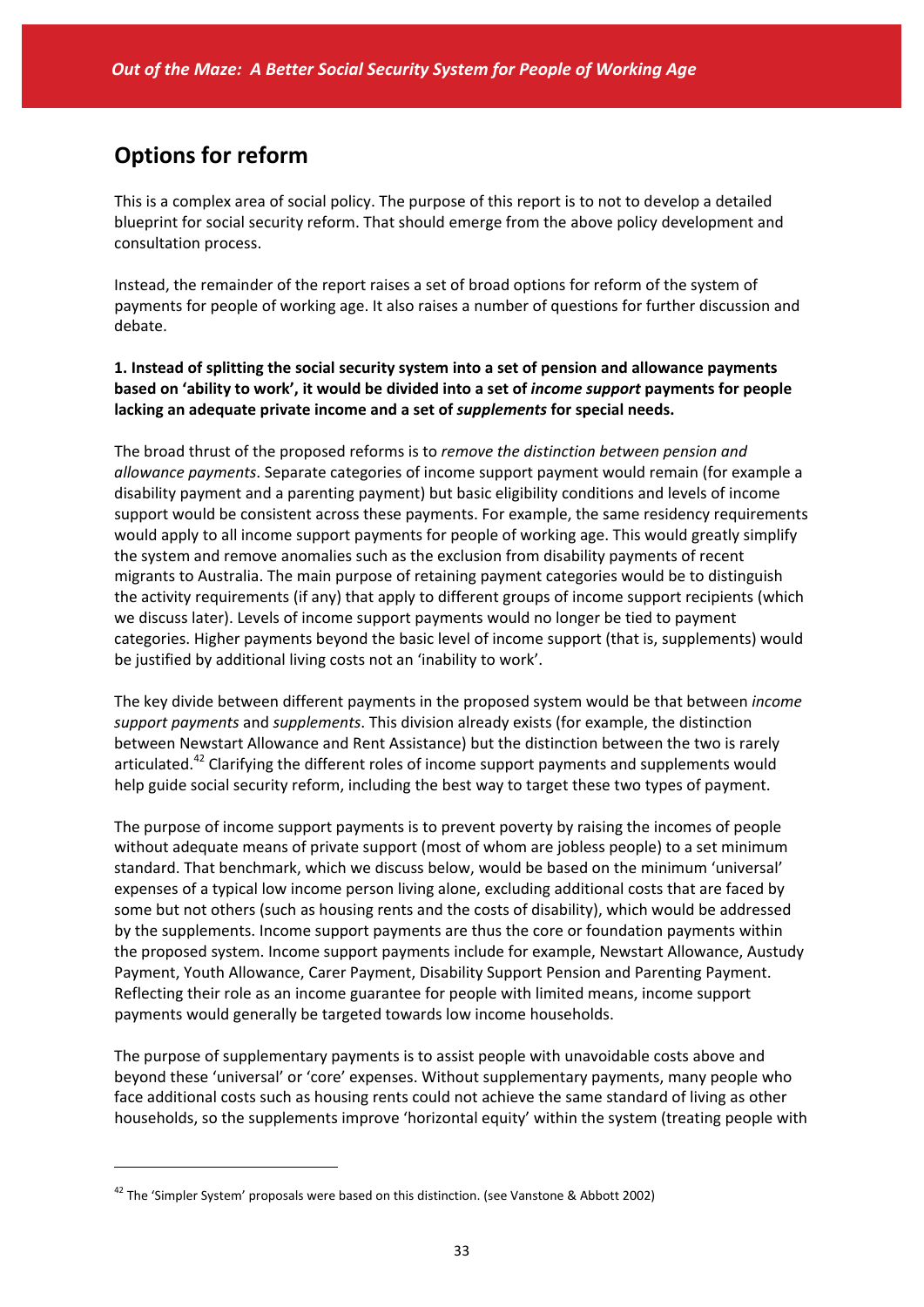similar needs consistently). These costs include, for example, housing rents, the costs of disability, the costs of caring, sole parenthood, and the costs of job search and training.

Reflecting their different purpose, there is a strong case for not income-testing supplementary payments as strictly as income support payments, and in some cases for not income‐testing them at all. In other countries, some of these needs are met through tax allowances (which are generally not income tested). However, this is an inefficient and inequitable way to assist people with living costs, because the bottom one third of households do not pay income tax and have no reason to deal with the Taxation Office.

To keep the system as simple as possible, supplementary payments would be limited to major expenses that are experienced by a large minority of people. Although it would be possible in theory to fine tune the social security system to respond to the many differences in household costs (for example, with special allowances for food, heating, and so on) such a system would be complex and intrusive. It is better to provide low income people with an adequate base level of income support so that *they* can choose how to efficiently allocate their budgets. Nevertheless, many people face major unavoidable expenses that are not faced by others, such as housing rents. They should be targeted for additional support.

The direct costs of children should be met through the Family Tax Benefit (FTB) system rather than the system of payments for people of working age, so we do not deal with child payments in any detail here. However, this paper canvasses a proposal for an FTB supplement to assist with the extra costs of lone parenthood, since this need is partly met by the current Parenting Payment Single payment.<sup>43</sup>

The existing and proposed structures for the social security system are compared in the chart below.

<sup>&</sup>lt;sup>43</sup> See ACOSS 2009, Reform of family assistance, for our proposals for reform of these payments.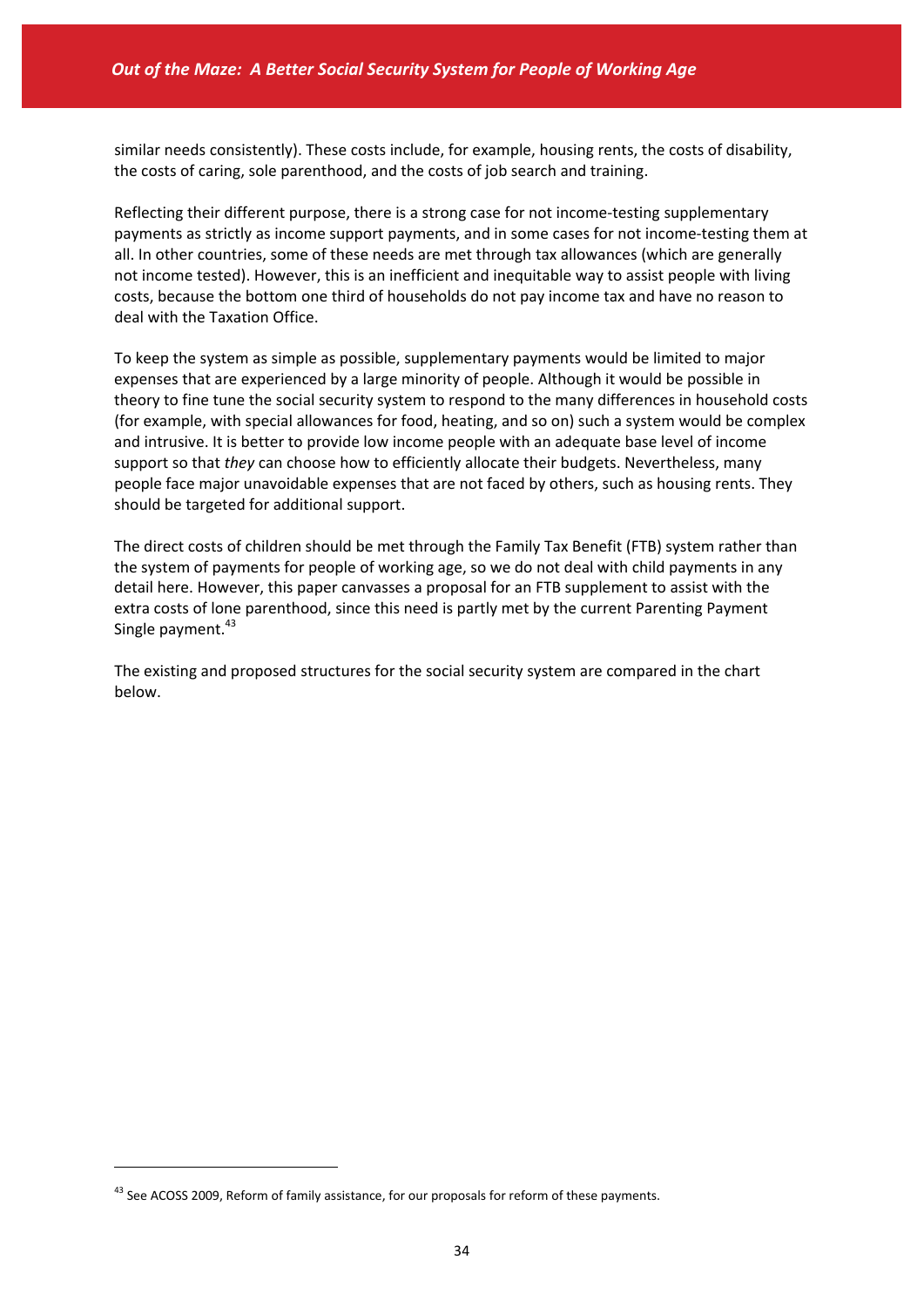

### **Structure of the existing system**

### **Structure of the proposed system**

| Supplements,<br>e.g.                                                                                                                                              | Rent | <b>Disability</b> | Carer | Sole<br>Parent | <b>Job search</b> | <b>Training</b> |  |  |  |
|-------------------------------------------------------------------------------------------------------------------------------------------------------------------|------|-------------------|-------|----------------|-------------------|-----------------|--|--|--|
| Income support payments<br>Based on minimum costs of living for a single adult/couple                                                                             |      |                   |       |                |                   |                 |  |  |  |
| <b>Activity requirements</b><br>none -------work preparation/part time employment------------fulltime employment<br>(based on disability-caring-parenting status) |      |                   |       |                |                   |                 |  |  |  |
| <b>Common basic eligibility conditions</b><br>residence, age etc                                                                                                  |      |                   |       |                |                   |                 |  |  |  |

Note: Yellow boxes represent conditions of payment; green boxes represent rates of payment.

A threshold issue to be resolved with the proposed system is its scope: how should we define 'working age'? The present social security system is divided in complex and inconsistent ways by age group. Family Tax Benefits are available for dependent children up to 25 years, Youth Allowances for dependent and independent young people aged 16 to 24 years. There is another set of payments for people aged 21‐64 years (for example, Newstart Allowance), but Disability Support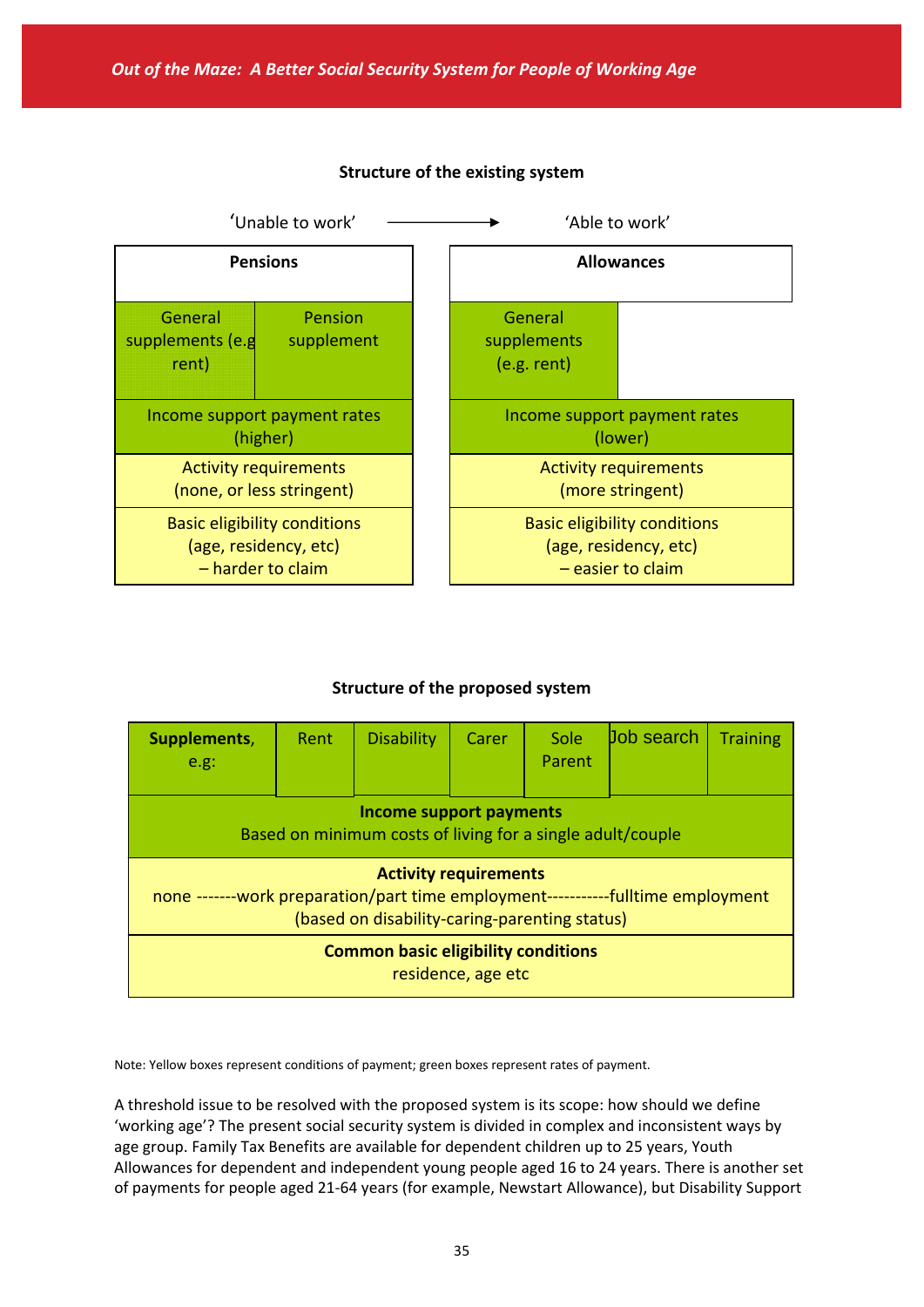Pension extends from 16 to 64 years. Finally, Age Pensions are available for those aged 64‐65 years or more.

There is a case for removing the overlap between child and youth payments for dependent young people aged over 15 years. The simplest solution would be to incorporate these into the Family Tax Benefit system. This would also resolve the problem where parents are income tested (on their own income) more than once in respect of each dependent young person on Youth Allowance together with any younger children on Family Tax Benefit. This creates very high effective tax rates on the parent's earnings. However, if the separate category of 'youth allowances' were removed, a new boundary line would have to be drawn between payments for children and payments for adults, with 18 years (the age at which people can vote) being the logical benchmark. This would then mark the lower boundary of the working age payments system.

A related issue is the scope of the supplements (for example a disability supplement), including whether they should extend to people of age pension age (those over 64‐65 years). To the extent that the living costs they target are faced by mature age people (for example, the costs of rents, disability or caring) this is only fair, though not all of these supplements (for example pensioner education supplement) currently extend to people of age pension age.

Another threshold issue is whether all of the 'basic eligibility requirements' for working age income support payments can be standardised, and on what basis? The main issue here is residence. For example, Disability Support Pensions are not generally available to people who have not resided within Australia for at least 10 years whereas Newstart Allowance is generally payable after two years' residence. Since the main purpose of income support payments is to provide a basic income to Australian residents with limited private means of support, a more liberal residency requirement seems appropriate. It is not reasonable to exclude people from disability payments until they have lived in Australia for 10 years.

#### Issues for discussion:

- 1. At what ages should people qualify for 'working age' income support payments?
- 2. Should a separate Youth Allowance continue to be paid for people aged 16‐24?
- 3. Should supplements extend to people of age pension age (over 64‐65)?
- 4. Should basic eligibility requirements (especially residency) be the same for all income support payments for people of working age?

### **2. Income support payments for people of working age would be based upon an** *Australian Minimum Standard of Living* **for a single adult home‐owner living alone.**

The proposed Australian Minimum Standard of Living is the minimum income required to the necessities of life according to standards commonly accepted in the community, that is, to avoid poverty. This should be based on the best available research on the living costs and financial circumstances of low income Australians, including:

- household budgets developed by experts to reflect the minimum expenditures required to achieve a decent standard of living (Budget Standards);
- poverty lines;
- research on the actual living standards of recipients of the different payments, including access to widely‐accepted 'essentials of life' and financial stress indicators.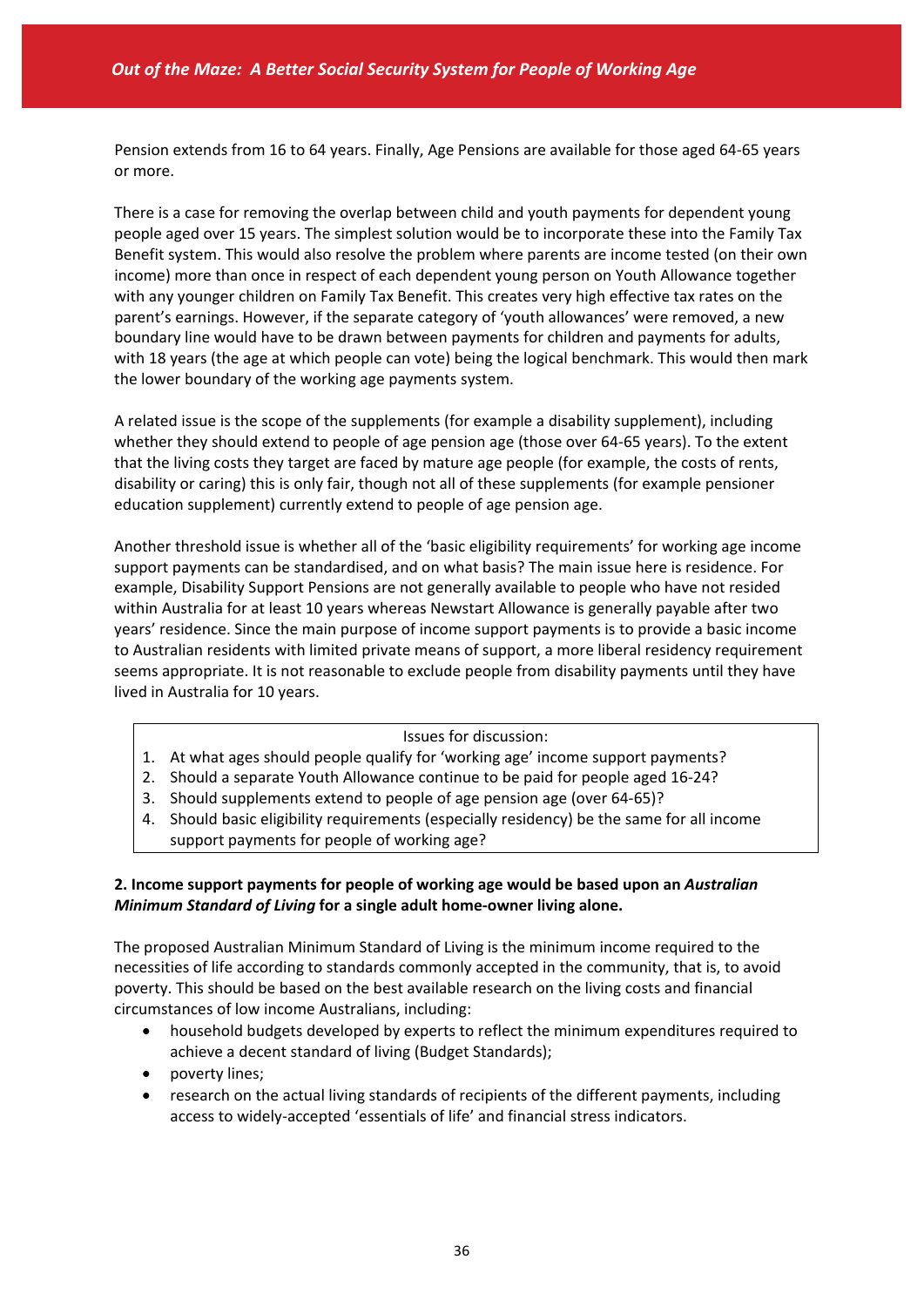Ideally, this work should be undertaken by an independent panel of experts or Commission, tasked with commissioning independent research and consulting widely with social security recipients, peak and advocacy bodies, and others with an interest in this issue.

Instead of separate maximum rates of payment for pensioners and allowees, there would be a common base rate of payment that is adequate to provide this minimum living standard. For example, this could be based on the typical minimum cost of living for a single home owner without children, disabilities or caring responsibilities. This base rate of payment or 'basic income guarantee' would be the foundation of the reformed social security system.

Since the assessment of the living standards of social security recipients requires extensive research and consultation, once this minimum benchmark is established it should be linked to a measure of community living standards, preferably wages (see further discussion of the options below). This would ensure that payments increase in a predictable way and keep in touch with general living standards. However, it would be desirable to regularly evaluate the living standards of social security recipients and review the Australian Minimum Standard of Living benchmark, for example once every five or ten years. One option would be to maintain an independent advisory body or commission for this purpose.

Those living with a partner would receive a lower level of payment, as they do now, because partners can share basic expenses such as rent and utility bills. Based on research on the relative living costs of singles and couples, the Harmer Review concluded that single rates of payment should equal two thirds (rather than half) of the married couple rate to reflect these economies of scale.<sup>44</sup> Put another way, a couple would receive one and half times (rather than double) the income support paid to a single person. This relativity could be preserved in the reformed system.

Another option that could be considered is to base maximum rates of income support payments on the recipient's household status rather than their marital (or defacto marriage) status as is the case in the existing system. The main advantage of the household income unit approach is that intrusive investigations would not be required to establish whether marriage‐like relationships exist. However, there are two problems with this approach:

- It is based on an expectation that households share living costs. Although married couples do not necessarily share their living costs, it is more reasonable to expect this of people who have committed to a marriage or marriage like relationship than it is for people who happen to live together in the same home.
- It would be difficult to enforce such a requirement because recipients of income support often change address. This is a major problem for social housing providers, who set rents based on household rather than family income. They must for example take account of the often fluctuating income of adult children, who may or may not be prepared to pay board to their parents.

A more radical departure from the present system would be to ignore marital and household status in determining people's maximum rates of payments and income tests. One benefit of this approach is that it would remove the assumption that women are reliant on their partner's income and ease work disincentives for partnered people on income support, especially women. However, unless Governments are prepared to spend a great deal more on the social security system (by extending the higher single rates of payments to partnered individuals) this would disadvantage single people, who usually face higher living costs due to their reduced capacity to share their living

<sup>&</sup>lt;sup>44</sup> Harmer 2009, Report of the Pension Review.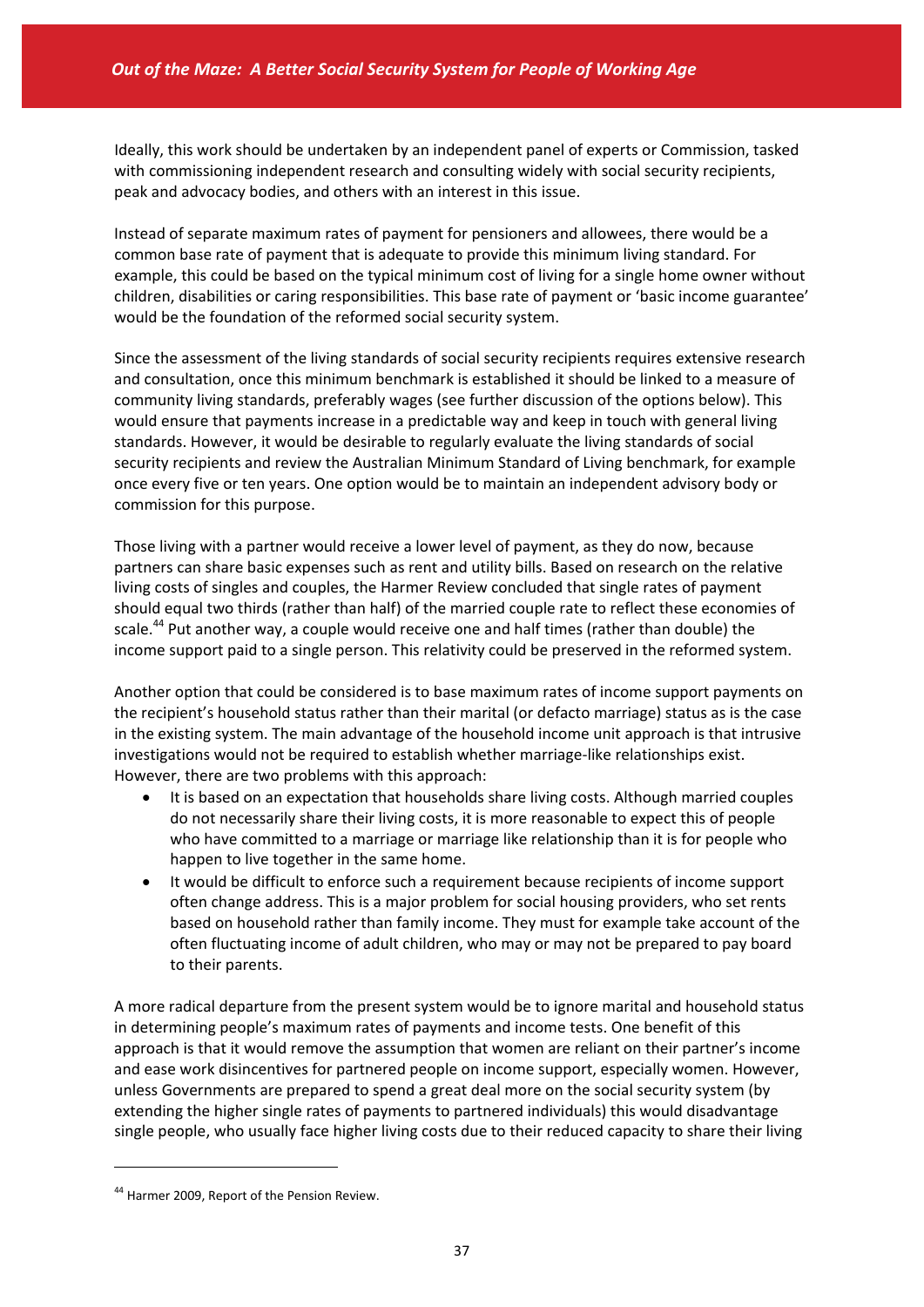expenses. Most poverty research indicates that single people face a higher risk of poverty and deprivation.<sup>45</sup> If income tests no longer took account of partners' incomes, the cost of the income support system would increase further as the partners of middle and high income earners would qualify for income support in their own right.

#### Issues for discussion:

- 5. How should an Australian Minimum Standard of Living be calculated, and who should undertake this work?
- 6. Should there be a separate standard payment rate for partnered people as distinct from singles? What should be the ratio between these levels of payment?

**3. As a first step towards a minimum standard of living for income support recipients and to reduce the gap between pension and allowance rates, the single rate of Newstart Allowance and other allowance payments should be raised by \$45 per week.** 

The research and consultation required to develop a robust measure of an Australian minimum standard of living would take some time. It is vital that progress is made in the meantime in reducing existing anomalies between payments and improving the living standards of those on the lowest payments.

It is clear from the above discussion that, on average, single recipients of allowance payments (including sole parents on Newstart Allowance) receive the lowest payments and face a high risk of financial hardship. Therefore, the first step towards an Australian Minimum Standard of Living should be to reduce the gap between these payments and the single pension rate.

This first step could be to bring the single Newstart Allowance rate up to the same proportion of the married rate (of Newstart Allowance) that now applies to pensions ‐ that is, two thirds. This is consistent with the conclusions of the Harmer Report on the relationship between single and married couple rates of payment. As indicated previously, single allowance recipients fell behind their married counterparts from the late 1970s to the late 1990s for the arbitrary reason that their payments were no longer linked to pensions. At present, the single rate of Newstart Allowance is just 55% of the partnered rate.

To raise the single rate to two thirds of the partnered rate would require an increase of approximately \$45 per week, which is almost half the \$120 per week gap between the single allowance and pension rates. As a first step towards improving student payments, this new rate of payment could also be extended to students over 24 years (who presently receive Austudy Payment which is \$162 per week below the pension rate). This would remove a major disincentive for jobless adults to study fulltime to improve their future employment prospects.

As an interim measure to improve income support for young people, the Youth Allowance for people living independently of their parents could also be increased by \$45 per week. Possible structural reforms in this area were discussed previously.

The sole parent rate of Newstart Allowance would also be increased to the new single rate of that payment. Although this means that there would no longer be a supplement for sole parents in the income support system, we propose below that a sole parent supplement be introduced within the family payments system.

<sup>&</sup>lt;sup>45</sup> For example, see ACOSS 2008, Who is missing out?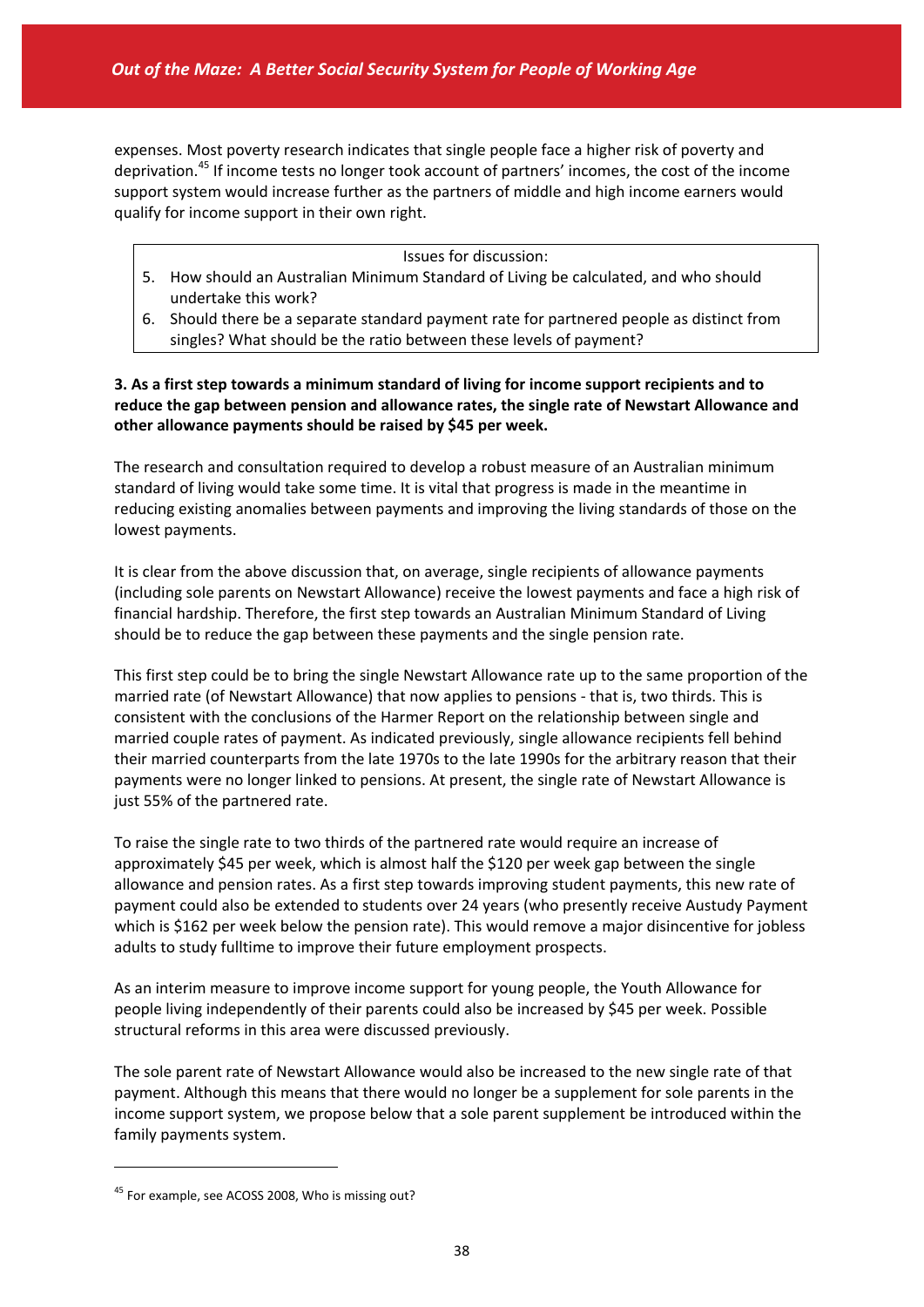### **4. Social security payments should be indexed by legislation to price increases and community living standards**

The present system of income support payments is indexed to the Consumer Price Index (CPI), though some payments including Youth Allowance are indexed less often than others, an anomaly that should be removed. Arrangements for indexation of supplementary payments vary. However, only pensions are indexed to movements in wages, and over the long term wages rise by around 2 percentage points a year above the CPI. This is the main reason that the gap between pension and allowance rate keeps growing. Official projections indicate that by 2038 Newstart Allowance for a single adult would be worth only half the value of the pension.<sup>46</sup> This projection was made before the \$32 per week increase in pensions introduced in 2009.

To maintain parity between payments once the Australian Minimum Standard of Living is introduced, and to ensure that people currently on pension payments are not made worse off in future as a result of the proposed reforms, this minimum standard should be linked to increases in wages as well as prices.

One potential problem with linking payments for unemployed people to general increases in wages is that it may undermine work incentives over the medium to long term. This would occur if the benchmark wage level used rose more rapidly than minimum wages, since many unemployed people have limited skills and are more likely to obtain jobs at around minimum wage levels. One option to deal with this problem is to link social security payments explicitly with the federal minimum wage, as they do in the Netherlands. $47$  This option has one major problem: it would mean that the Fair Work Commission would set payment levels for millions of social security recipients in addition to a much smaller number of minimum wage earners. The Commission's flexibility to take account of wage developments, the state of the economy, and other factors when setting minimum wages would be impaired. A further, equally serious problem is that long term recipients of income support payments would not be able to count on regular, predictable increases in their payments.

The use of an average wage benchmark for indexing income support is problematic at times when wage inequality is increasing. This is because average measures are particularly sensitive to movements in wages at the top end of the distribution. It makes more sense to link income support levels to a median or 'middle' wage level because the main purpose of the Australian Minimum Standard of Living is to keep the lowest incomes in touch with the living standards of 'middle Australia' (rather than those of high income earners). For similar reasons, the most commonly used poverty measures in Australia and overseas use a poverty benchmark equal to a fixed proportion of median household incomes.<sup>48</sup>

Pensions are currently linked to average wage levels using the Male Total Average Weekly Earnings (MTAWE) measure published by the Australian Bureau of Statistics. This is different to most other measures of average wages in that it is confined to men and it includes part time earnings. One unanticipated outcome of adopting this benchmark is that it has increased more slowly than other average wage measures, due to an increase in the proportion of men employed part time in recent years.

<sup>&</sup>lt;sup>46</sup> Treasury 2006, Intergenerational report.

 $47$  The single rate of their unemployment assistance payment is equal to 70% of the gross minimum wage.

 $48$  Typically, either 50% or 60% of median equivalent household disposable income.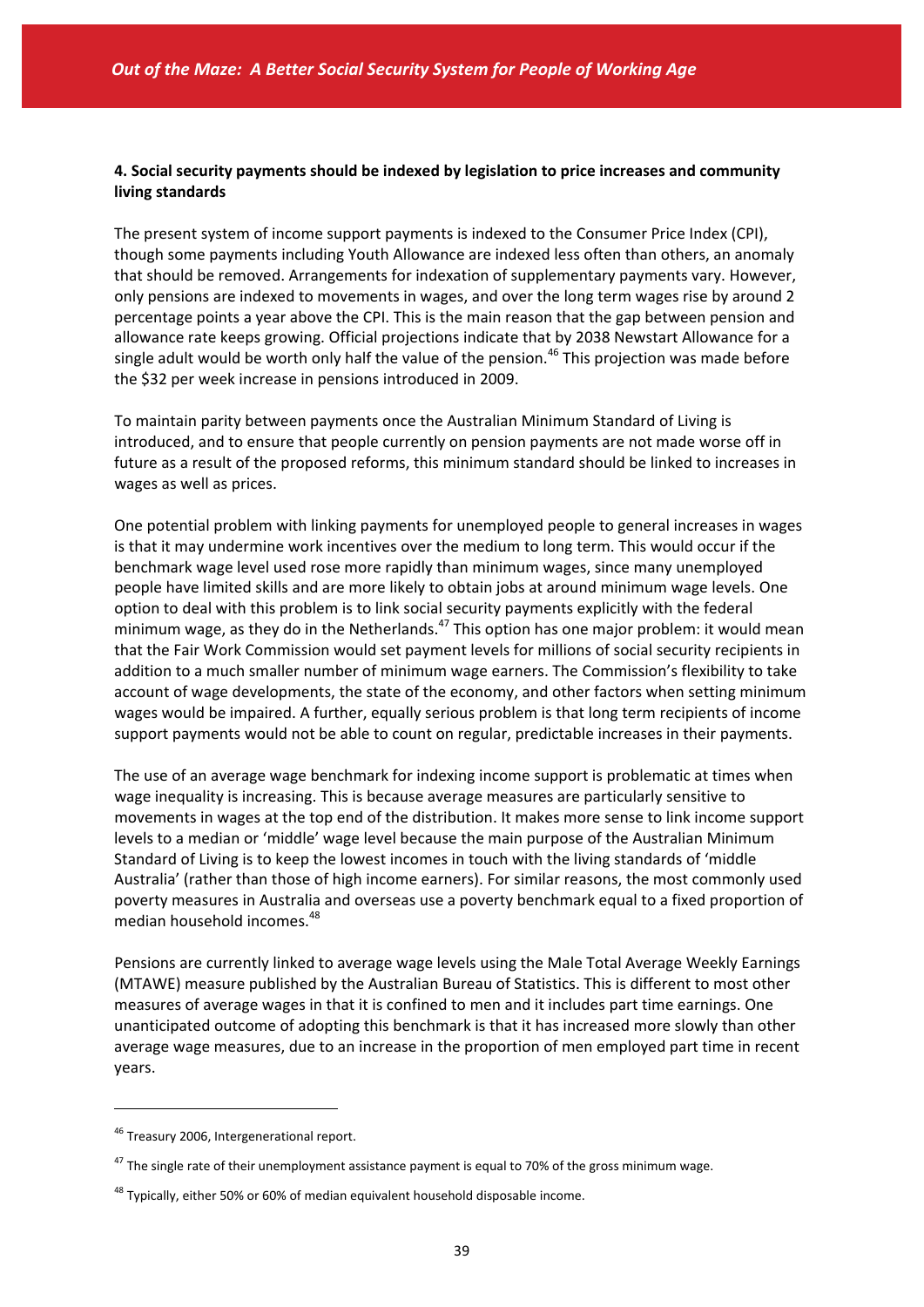A wages benchmark that is confined to men and affected by changes in the balance between full and part time employment is not appropriate for indexing income support payments. This was recognised by the Harmer Review, which considered replacing it with a measure of movements in median fulltime wages for both men and women. The Review identified that this measure has moved in almost identical fashion to Male Total Average Weekly Earnings over the last 5 to 10 years.<sup>49</sup> We estimate that the current pension benchmark (of around 27% of MTAWE) is equivalent to approximately one third of median full time earnings.

Another issue to consider is whether social security payments should be linked to a gross or net (after tax) measure of community living standards. Pensions are currently linked to a measure of gross (before tax) wages. Although it more closely reflects people's actual living standards, the main problem with a net measure is that it would be arbitrarily affected by changes introduced into the income tax system from time to time, such as income tax cuts and adjustments to the Low Income Tax Offset. This reduces the predictability of increases in payments and the flexibility of future Governments in reforming the income tax system. For example, if tax rates were cut substantially, income support payment payments would automatically increase, thus squeezing the federal budget at both ends.

| Issues for discussion:                             |
|----------------------------------------------------|
| 7. How should social security payments be indexed? |

**5. Supplements would assist with major additional non‐discretionary costs that are experienced by a large minority of income support recipients. Examples include housing rents, the costs of** disability, the costs of caring, the costs of job search or education and training, and the costs of **sole parenthood.** 

#### **A sole parent supplement would be introduced within the Family Tax Benefit system.**

The cost of living varies considerably among income support recipients. Making adjustments for all of these special costs would be much too complex. However, the system should compensate for a limited number of special costs that are both substantial, and shared by a substantial minority of recipients. If the vast majority of recipients share these costs (for example, food and clothing) it is simplest to meet them through the base rate of payment. If only a small number face these costs – for example dialysis services for people with kidney disease ‐ it would be fairer and simpler to subsidise the provision of that particular service (either by funding the service or by paying the user a subsidy to purchase it) rather than incorporating subsidies for this purpose into the social security system.

Housing rents stand out as an expense that warrants a special supplement. Rents are a major component of the budget of income support recipients who are private tenants. Rent Assistance fulfils this role at present. Among current Rent Assistance recipients, almost one third (31%) paid more than 30% of their income in rent in 2006, a standard definition of housing stress.<sup>50</sup> In the absence of a payment to assist with rents, many income support recipients would face severe poverty. One issue that should be considered in redesigning Rent Assistance is whether the maximum rates should vary by State, Territory or region, given the large variations between rent

 $49$  See graphs on pages 68 and 78.

<sup>50</sup> AIHW 2007, Australia's welfare.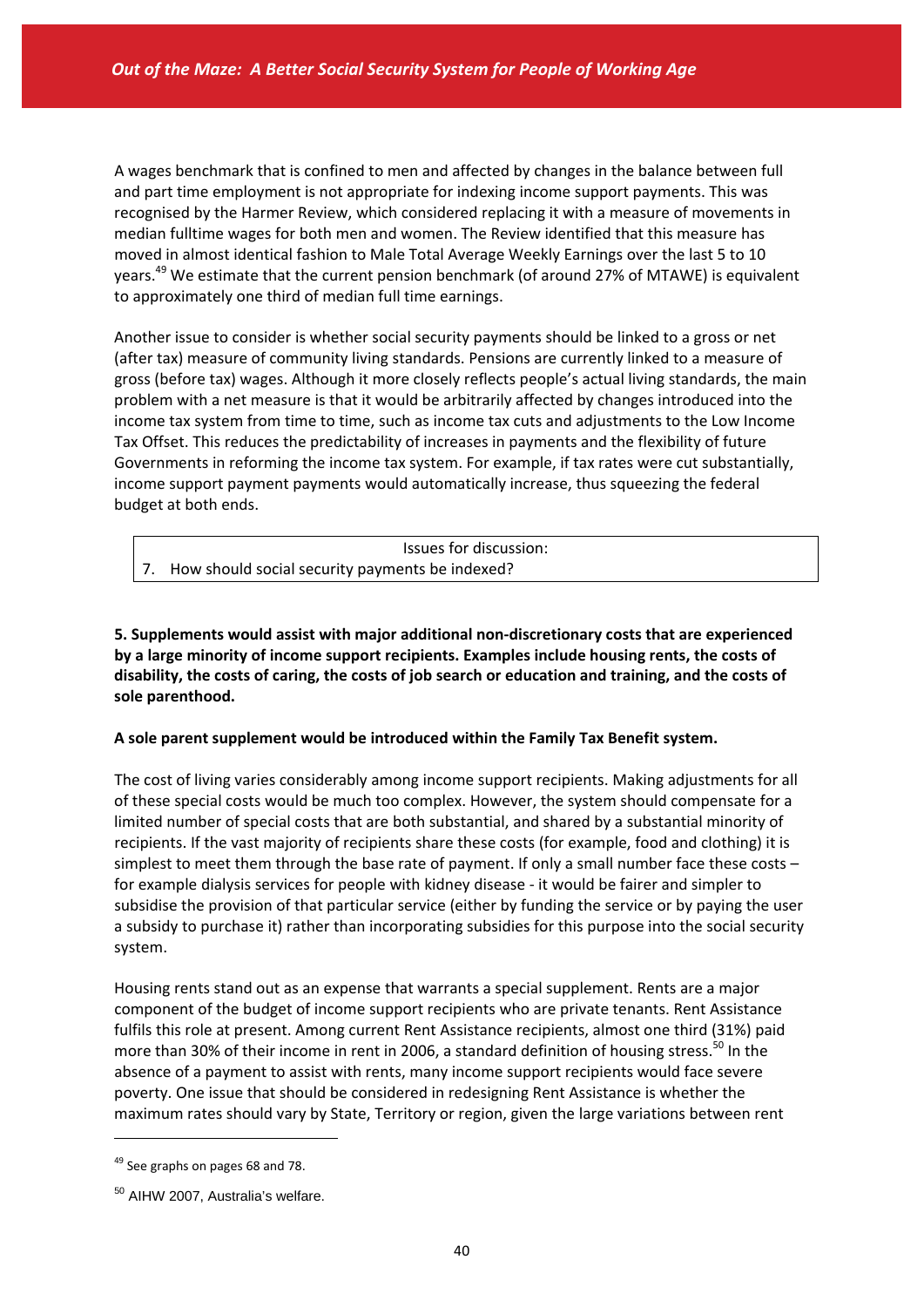levels in different parts of Australia. This is a critical issue in those parts of Australia where rents far exceed the maximum level of Rent Assistance. Jobless people are forced to leave these areas in search of affordable housing, often at the expense of employment opportunities. Another issue is the targeting of Rent Assistance. Although many middle income families with fulltime jobs receive it (as part of their Family tax Benefit), low wage earners without children do not. It is the high rent payments that often put low paid workers under financial stress, and force them to move to areas with cheaper rents but fewer jobs. Consideration could be given to extending Rent Assistance to these workers.

The costs of disability should also attract a supplementary payment. This has been pursued by disability advocacy organisations for many years.<sup>51</sup> The main difficulty in designing a disability supplement is that the costs associated with a disability are very diverse. This suggests that it might be better in the first instance to link subsidies to assist with these costs with the provision of specific services (either by providing the service or by entitling people with disabilities to a subsidy to purchase it), rather than incorporating them into social security payments. The Productivity Commission is inquiring into a proposed National Disability Insurance Scheme to cover these costs, as advocated by the national Disability and Carer's Alliance.<sup>52</sup>

However, not all disability-related costs can be met in this way. For example, the Pharmaceutical Benefits Scheme is designed to cover most of the costs of pharmaceuticals needed by low income earners, but it deliberately leaves a gap fee for the patient to pay and excludes many items such as skin creams. Further, it is not always possible to accurately assess the range of services, aids and equipment an individual will need in advance. As a result, even if a scheme along the lines of the proposed National Disability Insurance Scheme is adopted many people are likely to be left with residual out of pocket expenses. A disability supplement paid through the social security system could provide a 'buffer' to help with these costs. This could be a flat rate payment for all people above a certain level of assessed disability, or it could be supplemented with more targeted payments for individuals likely to face higher costs, such as the existing Mobility Allowance for people who have difficulty using public transport without assistance. The relationship between this supplement, income support payments, and payments and services that are part of any National Disability Insurance Scheme would have to be carefully considered in consultation with people with disabilities, advocates, and relevant community organisations.

Similar issues arise with supplements for carers. Further, the purpose of the present Carer Allowance is not clear ‐ for example whether its purpose is to assist with the direct costs of care or to partly compensate carers for their work.

Social security recipients are increasingly required to train for and seek employment so that their need for income support is reduced. However, there is only very limited assistance with the costs involved. In the case of job search these include additional transport costs, clothing, and communications costs. For example, many Newstart Allowance recipients are required to seek up to ten jobs a fortnight within a 90 minute bus or train journey from where they live. In the case of recipients undertaking education and training the direct costs include fees, text books, and travel.

<sup>&</sup>lt;sup>51</sup> See for example see Department of Social Security 1998, Reform of income support for people with disabilities: "A forum of disability and peak organisations at this time 'considered that any new [social security] payment structure should provide both an income support component and a costs-of-disability supplement to compensate for the nondiscretionary costs involved in having a disability" p17.

<sup>52</sup> See the Alliance's website at http://www.ndis.org.au/index.php.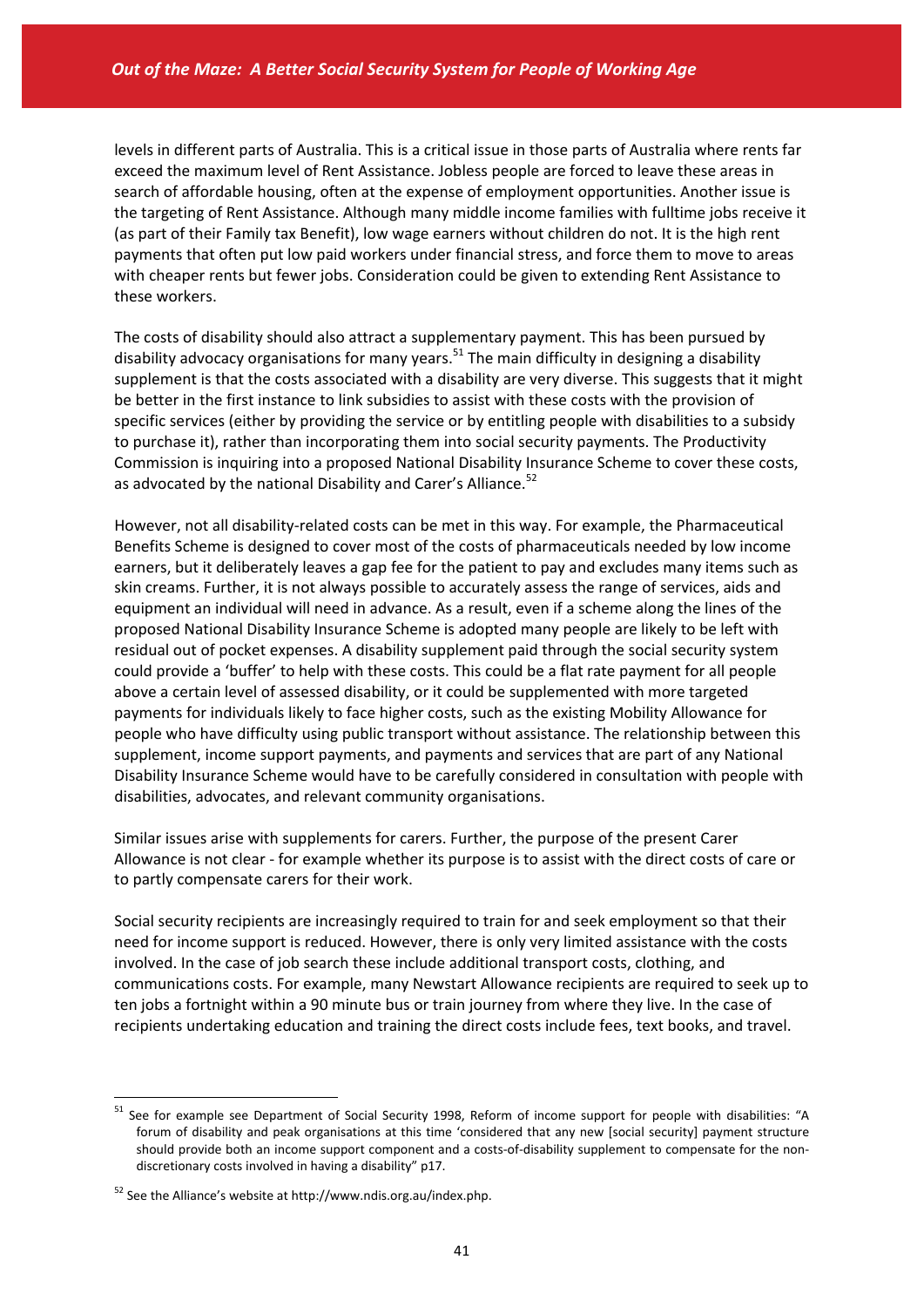There is a complex array of supplements to help with some of these costs, but these are fragmented and inadequate:

- The Pensioner Education Supplement of up to \$31 per week is restricted to pensioners below age pension age;
- The Work for the Dole supplement of \$10 per week is restricted to participants in that program;
- Child care subsidies under the JET Child Care Fee Assistance program are available for parents undertaking some training courses but not for fulltime education courses over one year in length.

These payments could be replaced by a more coherent set of supplements to assist income support recipients with the costs of education and training, job search and preparation, and child care, respectively. In addition to assisting people with direct costs, these supplements could improve incentives for people to undertake job search or training where they are not required to do so. One benefit of this approach is that the financial incentive is immediate, whether or not the person is successful in securing employment. Another option to consider is whether to extend these supplements at least temporarily to people who obtain employment that disqualifies them from income support. Although this would be more costly, it would further improve work incentives and provide a financial 'buffer' for people who have just started a new job, to help with some of the immediate expenses involved. 'In work payments' of this kind have boosted employment among income support recipients in other countries. $53$ 

The present social security system also recognises the extra costs associated with caring for a child alone (for example, costs arising from the lack of economies of scale and more limited access to help with caring responsibilities), and the elevated risk of poverty and deprivation in sole parent families generally. This is done in part through Family Tax Benefit (Part B) which is paid to most sole parents and also through higher rates of Parenting Payment (Single) and Newstart Allowance for sole parents (than singles without children).

However, these costs are not dealt with in a consistent way:

- Family Tax Benefit Part B reduces from \$67 to \$47 per week when the youngest child reaches 5 years, yet the evidence suggests that the direct costs of children increase with age. The reason for this is that when FTB(B) was introduced in 2000 it bundled together a former supplement for sole parents (Guardian Allowance) with a payment to enable one member of a couple (usually the mother) to care for a child at home (the Basic Parenting Payment). The thinking behind the reduction in this payment when a child reaches school age is that the school age children of married couples are less likely to need a parent to care for them at home. However, whether the child is cared for at home is not relevant to a sole parent supplement.
- When the youngest child of a sole parent reaches 8 years of age, the parent is usually no longer eligible for Parenting Payment Single and must transfer to Newstart Allowance. In that event, the income support available to the family drops by a further \$50 per week even though the cost of the child is still rising at this time.

One option to assist sole parents with these costs is to replace the Family Tax Benefit Part B payment for sole parents with a more explicit sole parent supplement, which is paid on top of the

<sup>&</sup>lt;sup>53</sup> For example, the Canadian Self Sufficiency Program (SSP).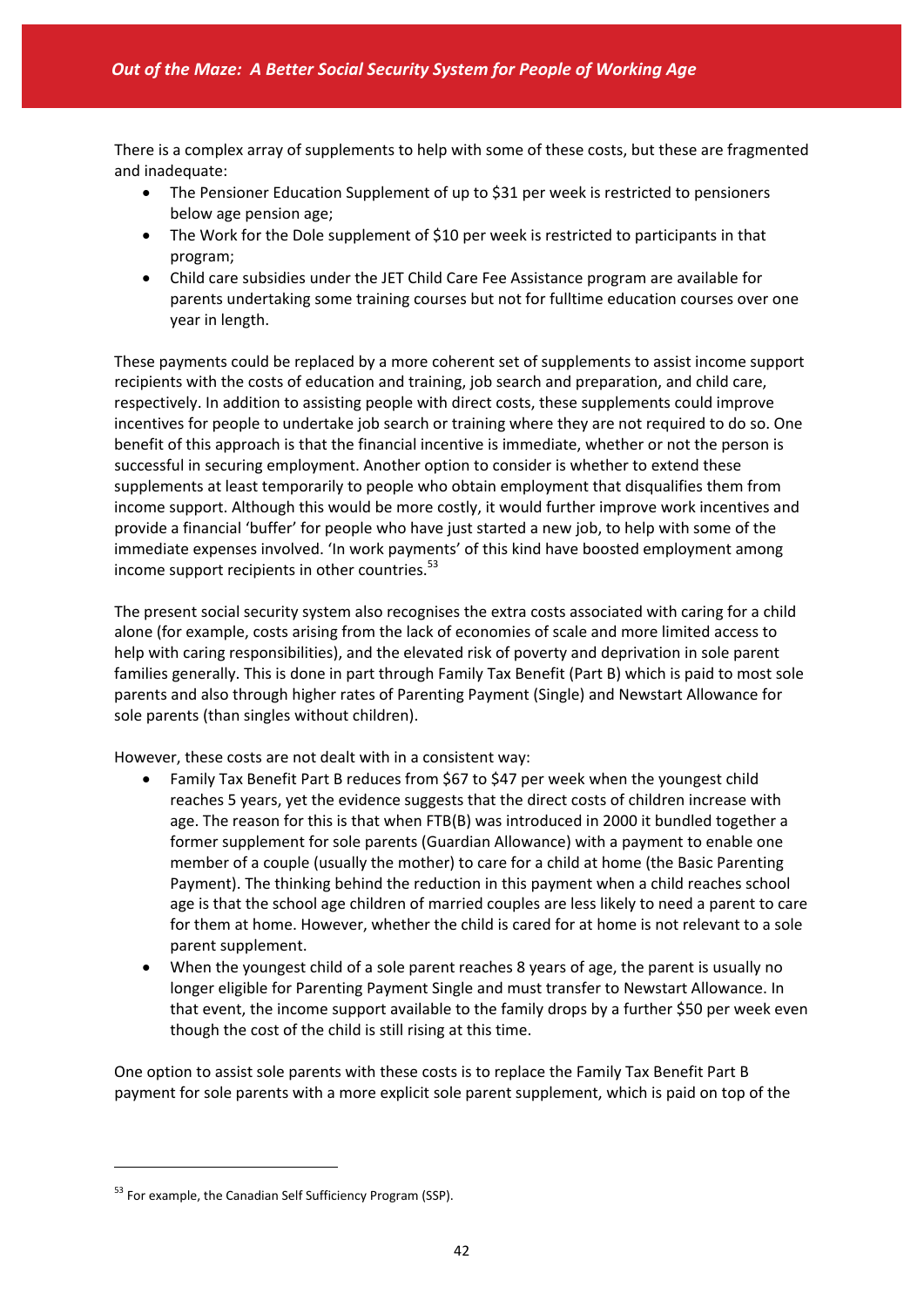standard single rate of income support available to all recipients of working age payments. Unlike the present system, this sole parent supplement should not decline as children grow older.<sup>54</sup>

- Issues for discussion:
- 8. Which costs should attract supplementary payments?
- 9. Should Rent Assistance rates vary by location and how should it be targeted?
- 10. How should Disability and Carer Supplements be designed and targeted, and what relationship should they have with the proposed National Disability Insurance Scheme?
- 11. How should supplements for the costs of education and training, and job search and preparation be designed and targeted?
- 12. How should a supplement for the specific costs associated with sole parenthood be designed and targeted?

### **6. Activity requirements would still be framed by social security legislation through categories of income support payment, but there would be more flexibility for recipients to negotiate requirements with Centrelink and employment services, especially for people who are overcoming barriers to employment.**

The main purpose of income support payment categories in the proposed system (such as disability, parenting and caring) is not to determine levels of payment. These would be the same across the categories of payment. Rather, these payment categories would determine the activity requirements, if any, that apply.

Activity requirements are a necessary feature of the social security system for people of working age and they have been expanded in recent years. However, the system has always acknowledged that many people face barriers to work due to disabilities or caring responsibilities. It is crucial that social security legislation offer a degree of certainty and security for people in these situations. Activity requirements should not be arbitrary determined by local Centrelink or employment services. The system should also formally recognise the effect of disabilities on employment, and the social value of caring. In many cases, for example, where people have severe disabilities or intensive, fulltime caring responsibilities, no activity requirements should apply. Other people with barriers to work can still seek employment, with appropriate help. The challenge in designing activity requirements in these circumstances is to balance the security and certainty of a legislative framework with flexibility to take account of individual circumstances and aspirations.

One of the benefits of the proposed model of payments for people of working age is that it separates out the determination of rates of payment from activity requirements. The present system confuses these two issues by bundling them together. If an individual is no longer eligible for a disability pension, then they receive a lower rate of payment *and* a new set of activity requirements. Given this dramatic change in people's conditions of payment it is not surprising that people avoid losing the pension. If an individual has an improved capacity to work (their barriers to employment are being overcome) it may be appropriate to apply activity requirements and link them to employment assistance services and supports. There is no need to cut their payments. Once the link between payment levels and requirements is removed, there is more room to tailor activity requirements to individual circumstances without disadvantaging them financially.

To ensure that this new flexibility works for the recipients of income support, they should be given a great deal more say in the activity requirements and supports that apply to them. In the New

<sup>&</sup>lt;sup>54</sup> For further discussion of reform of family payments see ACOSS 2009, Reform of family assistance.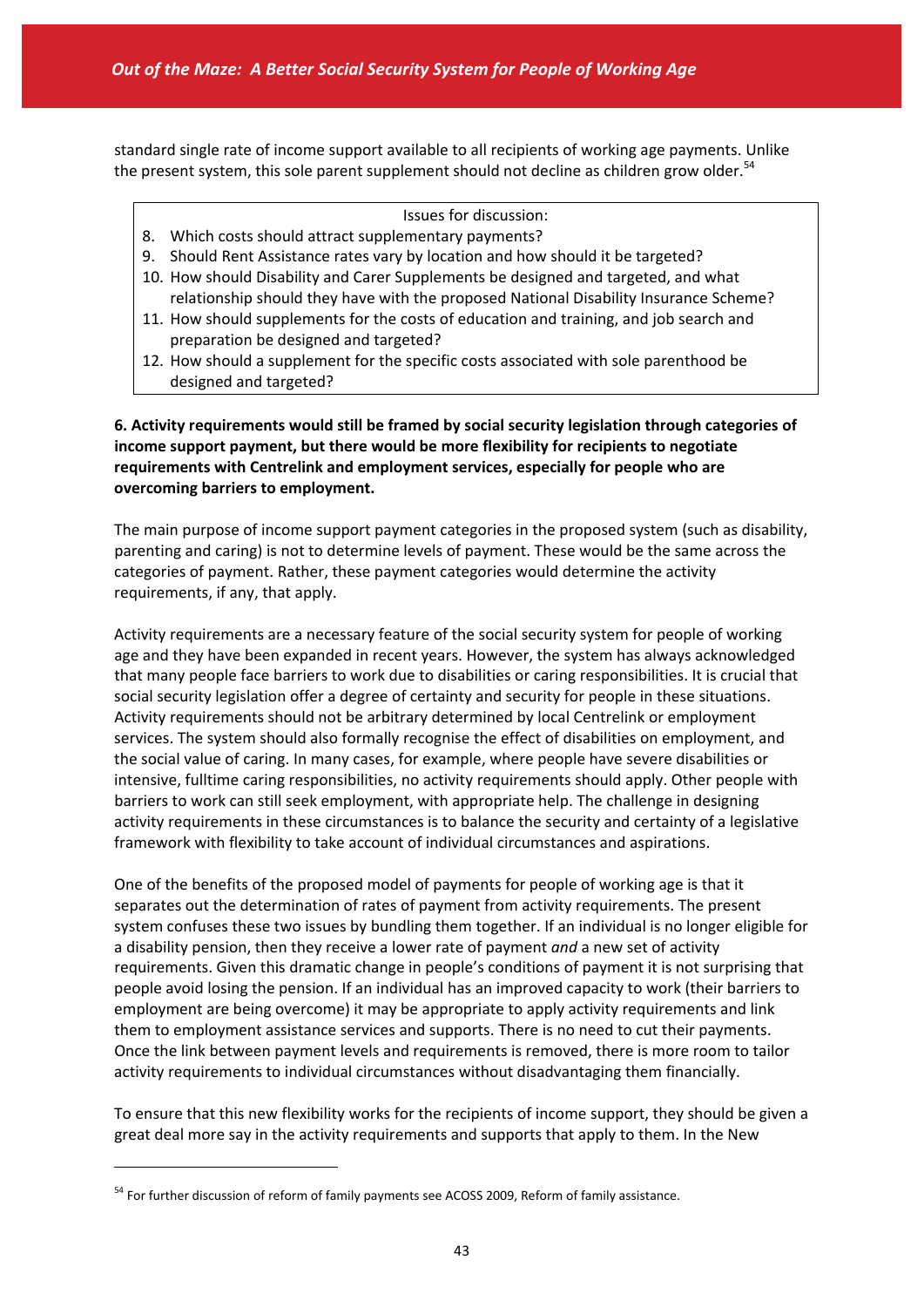Zealand income support system, for example, there is an active partnership between recipients and their case managers around planning for a return to employment. In the present Australian system requirements are mostly standardised and imposed on people by the authorities. Further, the penalties for not complying with requirements should be substantially reduced – especially the 8 week 'non payment period'. In a well managed income support system that is responsive to individual needs, penalties should only be used as a last resort.<sup>55</sup>

#### Issues for discussion:

- 13. How should activity requirements vary between categories of income support payment?
- 14. How can more space be created for individuals to negotiate activity requirements and supports relevant to their circumstances without undermining fairness and income security?
- 15. How can the compliance and penalty regime be improved so that penalties are used as a last resort and hardship is minimised?

**7. Income support payments would continue to be targeted towards low income families but income tests would be redesigned and simplified to reduce disincentives to take on part time and casual jobs.**

### **As a general principle, supplements would either be income test free or more loosely income tested than income support payments.**

One option to simplify and reform income tests for income support payments is to apply the same income test to all of these payments. This should result in a much less stringent income test for people currently on allowance payments, which would make part time employment more worthwhile.

A key issue to consider is whether income support should extend to fulltime workers on low wages. This currently applies to pensions but not allowance payments (see table 8 above). One problem with this is the income support would then act as a general supplement for low pay, the benefits of which would at least partly be captured by employers. A long standing principle of minimum wages in Australia is that they should be adequate to meet the needs of at least a single adult, without the need for supplementation by Government. It is possible that minimum wages would decline in real terms if a substantial supplement was paid by Government, shifting the burden of providing a decent minimum income for low skilled workers from employers to the social security system.<sup>56</sup>

If a decision is made *not* to extend income support payments to fulltime workers on the minimum wage or above, then the income test should be strict enough to ensure that the payment cuts out below the minimum fulltime wage. Alternately, there could be two income tests for income support payments: a stricter one for those expected to seek fulltime work and a more liberal one for those required to seek part time work.

A second key issue is whether to give priority to encouraging recipients to move from unemployment to a part time job or a fulltime job. If income tests were eased to encourage part time employment (for example by increasing 'free areas' or reducing 'taper rates') this may discourage people from moving from part time work to a full time job because earnings from part

<sup>&</sup>lt;sup>55</sup> See for example, the well considered views of the McClure Report (Reference Group on Welfare Reform 2000) on this subject.

<sup>&</sup>lt;sup>56</sup> Australian Governments have for many years supplemented minimum wages for families through the family payment system.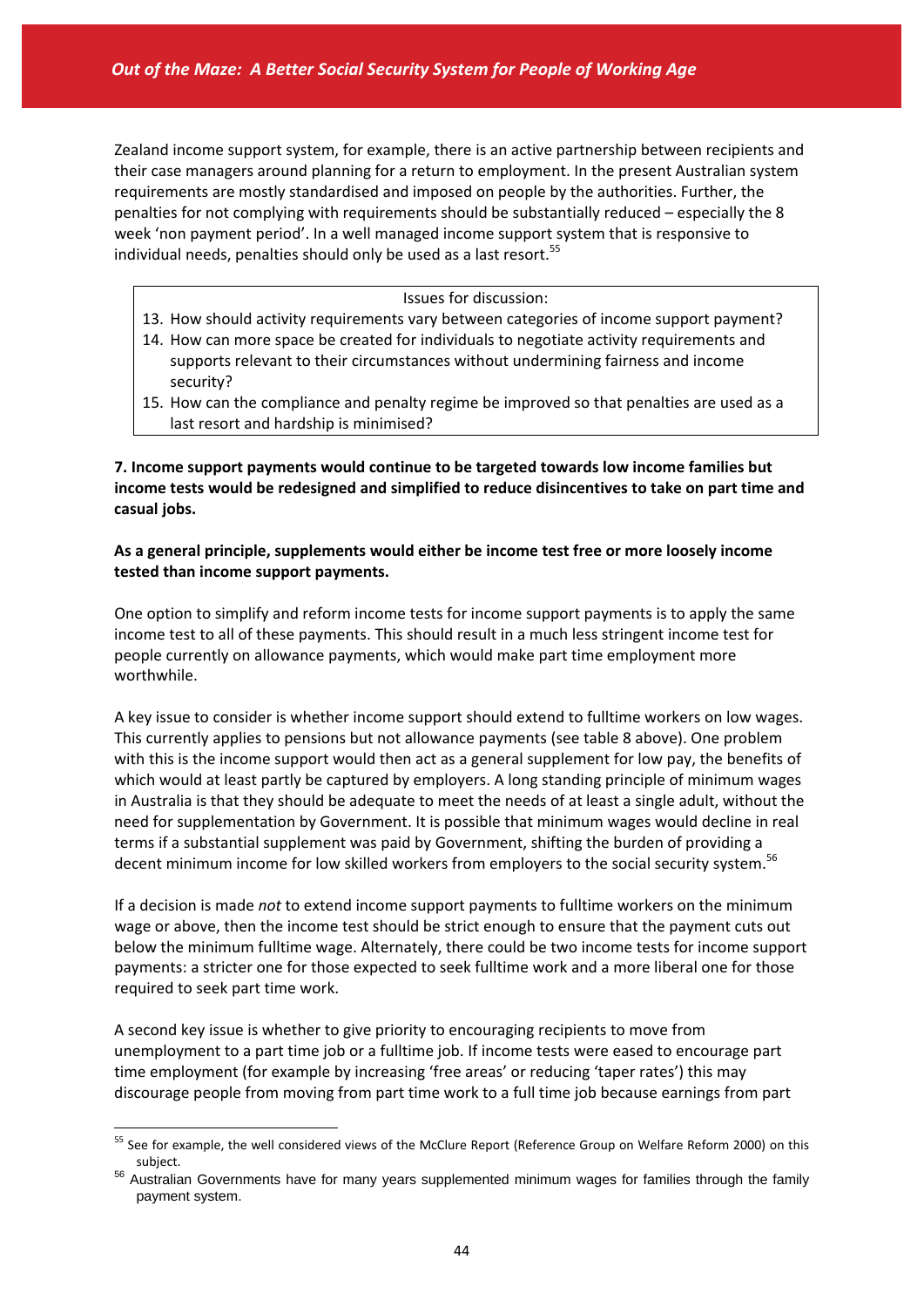time employment would be supplemented to a greater extent by income support. By severely discouraging part time work, the strict allowance income test fails to strike the best balance between these goals. Given that most low skilled jobs are part time, and that financial incentives usually have the greatest impact on decisions to move from joblessness to employment (as distinct from increasing earnings at the margin), there would seem to be a strong case for easing this income test as it applies to part time work.

More could also be done to encourage recipients of income support to take on casual employment. The present earnings credit for allowance recipients is a good first step but it is complex and limited in scope. The income test free area varies substantially between allowance payments pensions. One option to encourage casual employment is to replace the present 'free areas' for different payments with a uniform one that is indexed for inflation, and to allow recipients of working age payments to 'bank' this 'free area' over a much longer period than a fortnight. This system would be much easier for recipients to understand than the present complex array of income tests and the working credit. Another option would be to follow the practice in the United Kingdom, where the equivalent agency to Centrelink provides a 'better off in work' calculation to recipients who are considering taking up employment. If recipients know in advance how much they would gain from employment they may be more likely to search for work. This would also expose any weaknesses in financial work incentives and encourage Governments to deal with them.

Ideally, these changes would be taken in conjunction with reform of social housing rent rebates, so that tenants no longer lose an additional 20‐25% of their earnings to rent increases, and no longer lose their place on waiting lists if they get a fulltime job.

Some supplements (such as Carers Allowance) are not income tested whereas others (such as Rent Assistance) are. Broadly speaking, supplements should be less strictly income tested than income support because their purpose extends beyond poverty alleviation. They are also designed to equalise the living standards of people with markedly different living costs. For example, Family Tax Benefits assist both low and middle income parents to attain a similar living standard to those who don't have children.

Whether a supplement should be income tested at all depends on its purpose. For example, there is a strong case for not income testing supplements to assist with the cost of disabilities or caring because these aim to help people overcome the financial disadvantages and barriers to participation faced by people with disabilities and carers. One potential benefit of a clear separation between income support payments and a disability supplement for people with disabilities is that many people would be able to take a greater part of their overall social security payment with them if they obtain fulltime employment.

On the other hand, it would be more difficult to justify extending Rent Assistance to middle or high income families, who may have chosen to rent and invest their savings in the sharemarket rather than purchase their home.

#### Issues for discussion:

- 16. Should there be a single income test for income support payments or a less stringent income test for those only expected to seek part time employment?
- 17. Should income support payments extend to minimum wage earners?
- 18. What changes to income tests are needed to encourage casual employment?
- 19. Which supplements should be income tested, and how?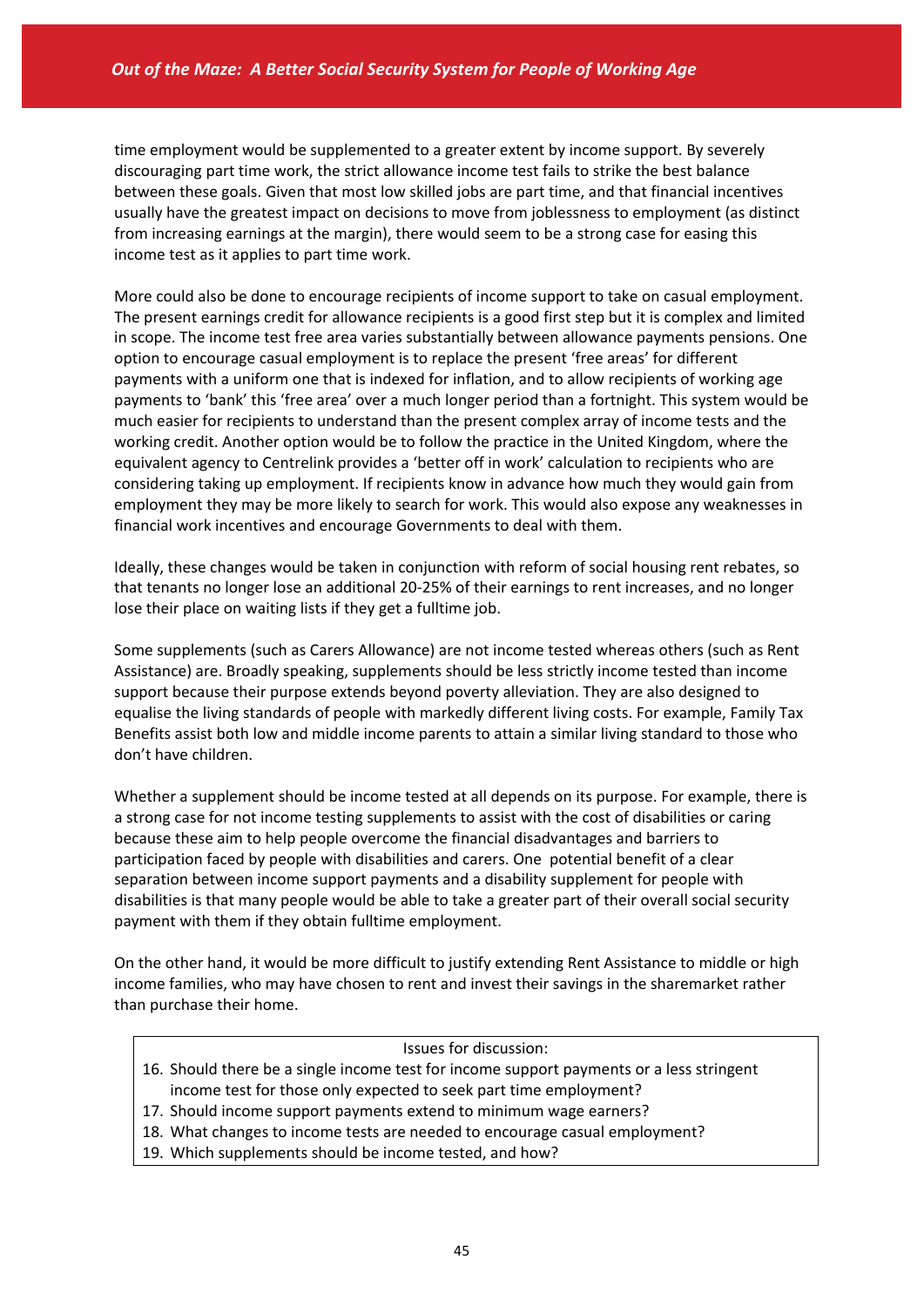#### **8. All working age payments would be administered by a single Government Department**

As long as two separate Departments are responsible for policy development in this area, fundamental reform will be difficult. Inconsistencies and anomalies in rates of payment, activity requirements and other features of the various payments are likely to worsen over time as each Minister and their Department pursue their own policy agenda. These problems would be avoided if a single Department administered all working age social security payments, as is the case, for example in the United Kingdom and New Zealand.

Issue for discussion: 20. Which Government Department should administer working-age social security payments?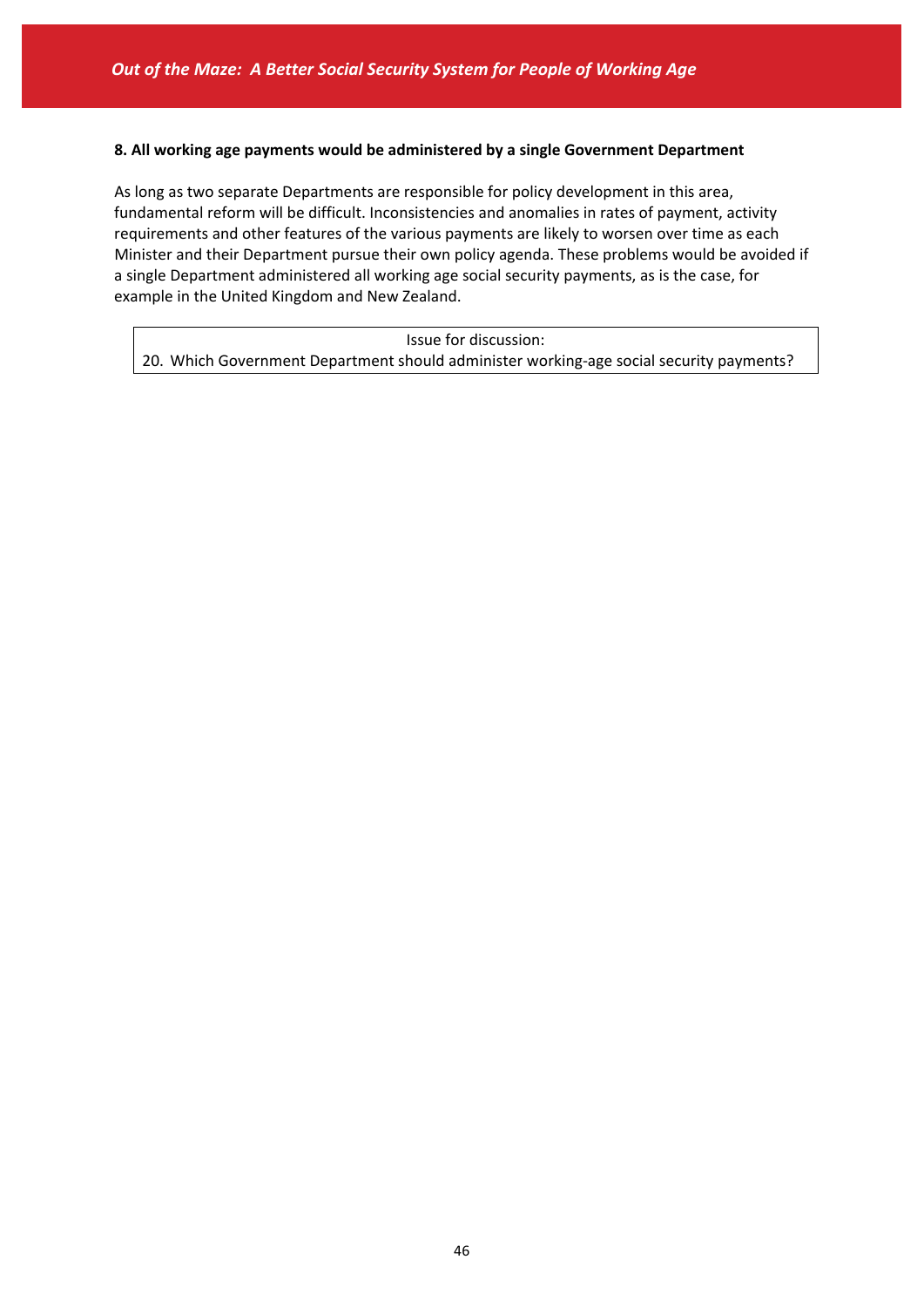# Attachment 1: Issues for discussion

- 1. At what ages should people qualify for 'working age' income support payments?
- 2. Should a separate Youth Allowance continue to be paid for people aged 16‐24?
- 3. Should supplements extend to people of age pension age (over 64‐65)?
- 4. Should basic eligibility requirements (especially residency) be the same for all income support payments for people of working age?
- 5. How should an Australian Minimum Standard of Living be calculated, and who should undertake this work?
- 6. Should there be a separate standard payment rate for partnered people as distinct from singles? What should be the ratio between these levels of payment?
- 7. How should social security payments be indexed?
- 8. Which costs should attract supplementary payments?
- 9. Should Rent Assistance rates vary by location and how should it be targeted?
- 10. How should Disability and Carer Supplements be designed and targeted, and what relationship should they have with the proposed National Disability Insurance Scheme?
- 11. How should supplements for the costs of education and training, and job search and preparation be designed and targeted?
- 12. How should a supplement for the specific costs associated with sole parenthood be designed and targeted?
- 13. How should activity requirements vary between categories of income support payment?
- 14. How can more space be created for individuals to negotiate activity requirements and supports relevant to their circumstances without undermining fairness and income security?
- 15. How can the compliance and penalty regime be improved so that penalties are used as a last resort and hardship is minimised?
- 16. Should there be a single income test for income support payments or a less stringent income test for those only expected to seek part time employment?
- 17. Should income support payments extend to minimum wage earners?
- 18. What changes to income tests are needed to encourage casual employment?
- 19. Which supplements should be income tested, and how?
- 20. Which Government Department should administer working‐age social security payments?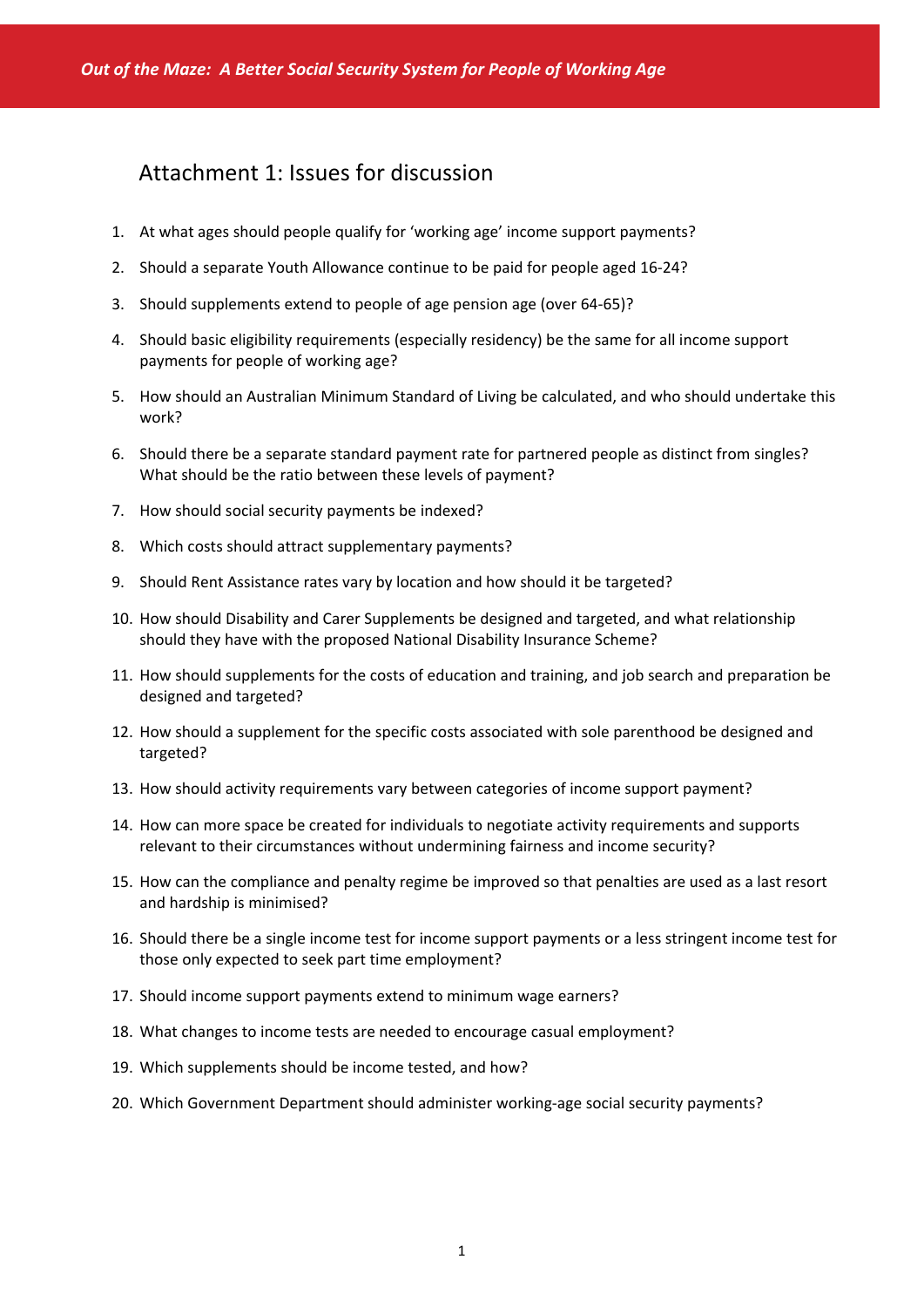# Attachment 2

Percentage of people in 'at risk' groups lacking essential items (2006)

| Essential                                       | All    | Newstart  | Parenting | Disability         | Age      | Mature age (over 64 years) |          |         |                         |
|-------------------------------------------------|--------|-----------|-----------|--------------------|----------|----------------------------|----------|---------|-------------------------|
| item                                            | people | Allowance | Payment   | Support<br>Pension | Pension  | renting                    | single   | married | income<br>>\$700pw      |
| decent and<br>secure home                       | 6.6    | 23.1      | 43.1      | $7.1$              | 7.3      | 29.8                       | 8.3      | 2.1     | 2.9                     |
| could not pay<br>utility bill                   | 12.5   | 27.5      | 56.6      | 28.6               | 5.6      | $8.8\,$                    | 3.3      | 2.2     | 0                       |
| \$500 in<br>emergency<br>savings                | 17.6   | 53.8      | 55.8      | 42.2               | $10.1\,$ | 39.3                       | 14.5     | $8.2\,$ | $\overline{\mathbf{3}}$ |
| home<br>contents<br>insurance                   | 9.5    | 55.6      | 51.9      | 31.0               | 7.6      | 28.6                       | $11.1\,$ | 2.1     | 2.9                     |
| unable to<br>buy<br>prescribed<br>medicines     | 3.9    | 16.7      | 12.5      | 11.4               | 2.0      | 6.7                        | 4.5      | 0.6     | 2.9                     |
| dental<br>treatment                             | 13.9   | 44.7      | 54.0      | 32.4               | 12.9     | 28.1                       | 17.5     | 5.9     | 2.9                     |
| regular social<br>contact                       | 4.7    | 20.6      | 14.9      | 18.1               | 5.4      |                            |          |         |                         |
| presents for<br>family and<br>friends           | 6.6    | 29.7      | 27.7      | 26.4               | $7.2$    | 19.6                       | 8.9      | 3       | $\mathbf 0$             |
| week's<br>holiday away<br>from home             | 22.4   | 69.4      | 63.3      | 52.9               | 23.5     | 43.9                       | 27.2     | 14.4    | $\overline{\mathbf{3}}$ |
| bedroom for<br>each child<br>$>10$              | 6.1    | 8.6       | 20.0      |                    |          |                            |          |         |                         |
| up to date<br>schoolbooks<br>& clothes          | 3.8    | $6.5\,$   | 24.0      |                    |          |                            |          |         |                         |
| hobby or<br>leisure<br>activity for<br>children | 5.7    | 24.2      | 39.6      |                    |          |                            |          |         |                         |

Source: Data provided to ACOSS by Social Policy Research Centre; for details of source see Saunders et al 2007, *Towards new indicators of disadvantage*, Social Policy Research Centre November 2007.

Note: Shaded areas represent cases where the risk of deprivation exceeds twice that of the general population (the figures in the first column).